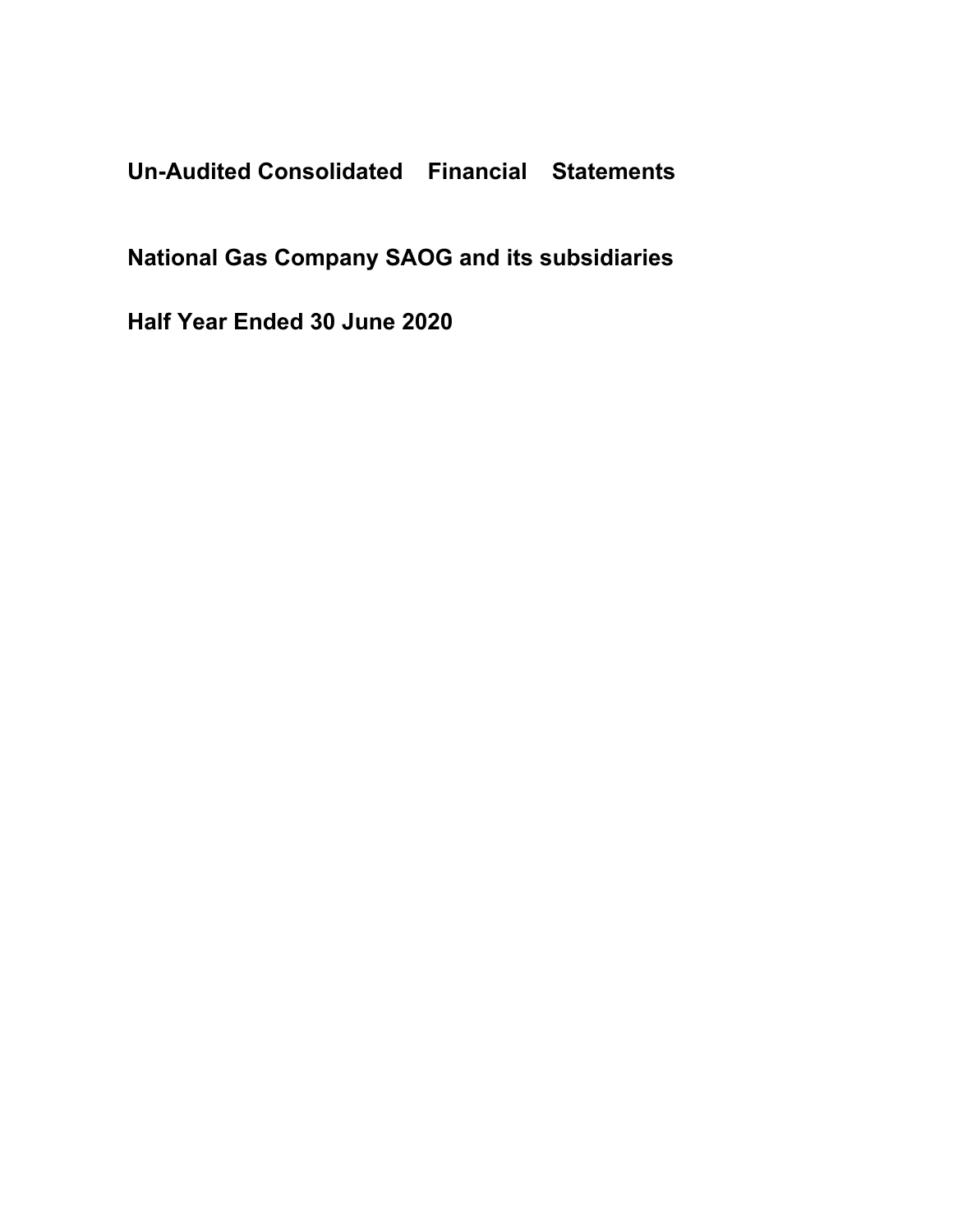#### **Separate and consolidated statement of financial position**

**as at 30 June 2020**

|                                                 |                |            | <b>Parent</b> | Group       |               |  |
|-------------------------------------------------|----------------|------------|---------------|-------------|---------------|--|
|                                                 |                | 2020       | 2019          | 2020        | 2019          |  |
|                                                 | <b>Notes</b>   | <b>RO</b>  | <b>RO</b>     | <b>RO</b>   | <b>RO</b>     |  |
| <b>ASSETS</b>                                   |                |            |               |             |               |  |
| <b>Non-current assets</b>                       |                |            |               |             |               |  |
| Property, plant and equipment                   | 6              | 5,629,975  | 5,003,448     | 24,431,506  | 23,746,578    |  |
| Right-of-use assets                             | $\overline{7}$ | 311,184    |               | 4,306,384   |               |  |
| Financial assets at fair value through OCI      | 8              | 726,906    | 893,776       | 726,906     | 893,776       |  |
| Investment in subsidiaries                      | 9              | 11,452,943 | 11,191,380    |             |               |  |
| Goodwill                                        | 9              |            |               | 7,581,776   | 7,852,426     |  |
| <b>Trading license</b>                          | 9              |            |               | 25,263      | 35,368        |  |
| Other investments                               | 10             | 75,000     | 75,000        | 666,568     | 679,915       |  |
| <b>Total non-current assets</b>                 |                | 18,196,008 | 17,163,604    | 37,738,403  | 33,208,063    |  |
| <b>Current assets</b>                           |                |            |               |             |               |  |
| Inventories                                     | 11             | 542,001    | 622,673       | 1,032,335   | 1,381,382     |  |
| Trade and other receivables                     | 12             | 5,372,405  | 5,463,991     | 10,110,787  | 14,379,633    |  |
| Cash and bank balances                          | 13             | 273,288    | 488,355       | 3,591,386   | 7,263,683     |  |
| <b>Current assets</b>                           |                | 6,187,694  | 6,575,019     | 14,734,508  | 23,024,698    |  |
| Non-current assets classified as held for sale  |                |            | 72,610        |             | 72,610        |  |
| <b>Total current assets</b>                     |                | 6,187,694  | 6,647,629     | 14,734,508  | 23,097,308    |  |
| <b>Total assets</b>                             |                | 24,383,702 | 23,811,233    | 52,472,911  | 56,305,371    |  |
| <b>EQUITY AND LIABILITIES</b>                   |                |            |               |             |               |  |
| <b>Capital and reserves</b>                     |                |            |               |             |               |  |
| Share capital                                   | 14             | 8,500,000  | 8,000,000     | 8,500,000   | 8,000,000     |  |
| Share premium                                   | 15             | 1,787,632  | 1,787,632     | 1,787,632   | 1,787,632     |  |
| Legal reserve                                   | 16             | 1,945,608  | 1,795,904     | 1,945,608   | 1,795,904     |  |
| Other reserves                                  | 17             | 300,000    | 300,000       | 529,029     | 531,225       |  |
| Fair value reserve                              |                | 132,364    | 222,747       | 132,364     | 222,747       |  |
| <b>Revaluation reserve</b>                      | 18             | 3,212,849  | 2,575,349     | 3,553,499   | 2,575,349     |  |
| Foreign currency translation reserve            |                |            |               | (2,680,387) | (2, 144, 081) |  |
| Retained earnings                               |                | 532,342    | 659,432       | 6,204,048   | 7,294,455     |  |
| Equity attributable to equity holders of Parent |                | 16,410,795 | 15,341,064    | 19,971,793  | 20,063,231    |  |
| Non-controlling interest                        |                |            |               | 9,421,296   | 8,536,898     |  |
| <b>Total equity</b>                             |                | 16,410,795 | 15,341,064    | 29,393,089  | 28,600,129    |  |
| <b>LIABILITIES</b>                              |                |            |               |             |               |  |
| <b>Non-current liabilities</b>                  |                |            |               |             |               |  |
| Non-current portion of term loans               | 20             | 2,266,069  | 1,350,000     | 2,266,069   | 1,350,000     |  |
| Lease Liabilities                               | 21             | 269,598    |               | 2,025,381   |               |  |
| Accrual for staff terminal benefits             | 22             | 359,718    | 314,516       | 446,393     | 384,384       |  |
| Deferred tax liability- net                     | 32             | 621,877    | 442,688       | 2,922,262   | 2,866,976     |  |
| <b>Total non-current liabilities</b>            |                | 3,517,262  | 2,107,204     | 7,660,105   | 4,601,360     |  |
| <b>Current liabilities</b>                      |                |            |               |             |               |  |
| Accounts payable and accruals                   | 23             | 1,095,655  | 1,222,317     | 6,154,921   | 7,335,641     |  |
| Current portion of lease liabilities            | 21             | 40,793     |               | 307,925     |               |  |
| <b>Bank overdrafts</b>                          | 13             | 1,028,099  | 1,055,733     | 1,028,099   | 1,081,332     |  |
| Short term loans                                | 24             | 2,261,102  | 4,037,877     | 8,101,154   | 13,808,573    |  |
| Current portion of term loans                   | 20             |            |               |             | 662,950       |  |
| Provision for taxation                          | 32             | 29,996     | 47,038        | (172, 382)  | 215,386       |  |
| <b>Total current liabilities</b>                |                | 4,455,645  | 6,362,965     | 15,419,717  | 23,103,882    |  |
| <b>Total liabilities</b>                        |                | 7,972,907  | 8,470,169     | 23,079,822  | 27,705,242    |  |
| <b>Total equity and liabilities</b>             |                | 24,383,702 | 23,811,233    | 52,472,911  | 56,305,371    |  |
|                                                 |                |            |               |             |               |  |
| Net assets per share                            | 25             | 0.193      | 0.180         | 0.235       | 0.236         |  |

The financial statements together with the notes from 1 to 41 that froms an integral part of these financial statements were approved by the Board of Directors on 22 July 2020 and were signed on their behalf by:

Chairman Director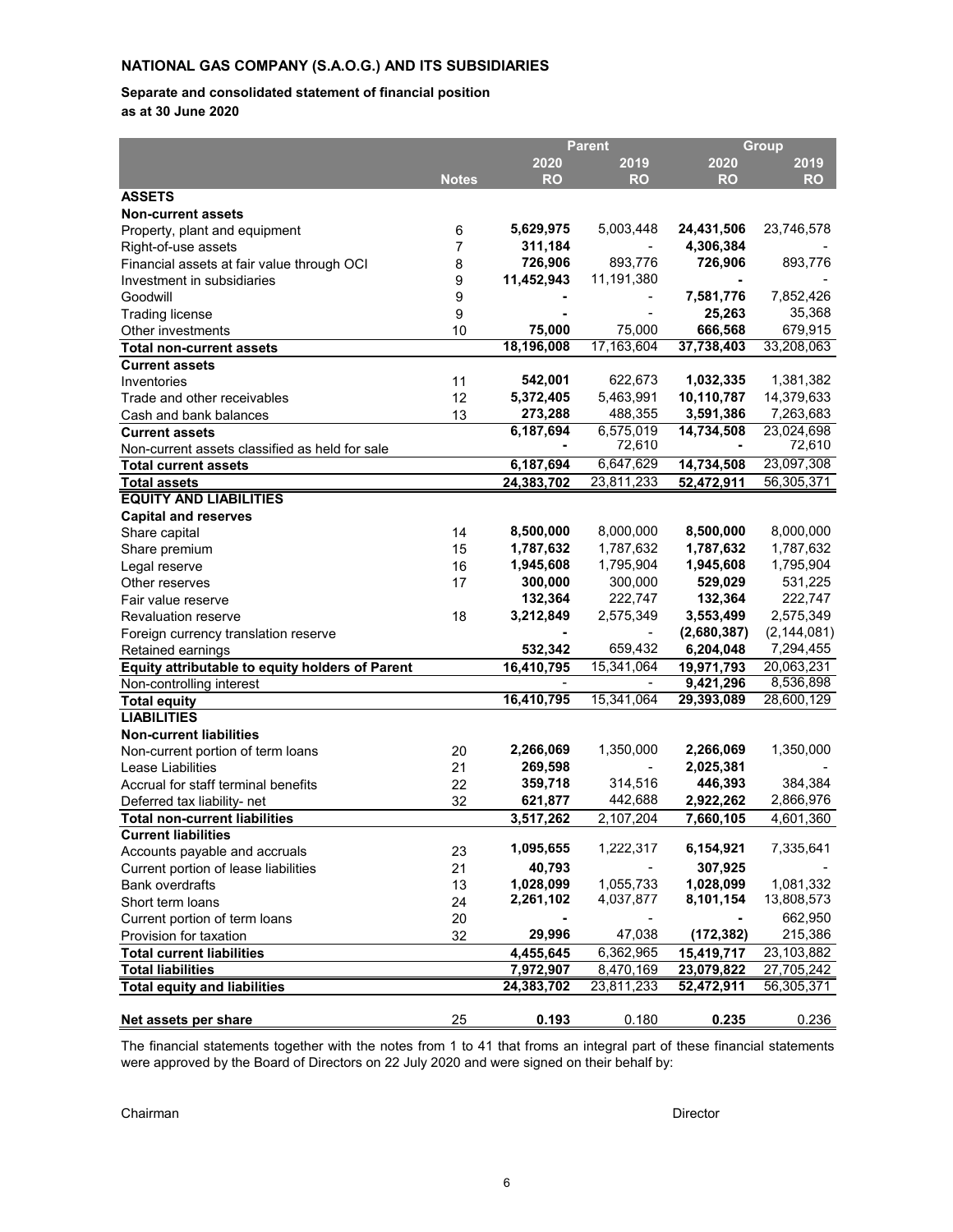## **for the half year ended 30 June 2020 Separate and consolidated statement of profit or loss and other comprehensive income**

|                                                                  |              | <b>Parent</b> |             | Group          |              |  |
|------------------------------------------------------------------|--------------|---------------|-------------|----------------|--------------|--|
|                                                                  |              | 2020          | 2019        | 2020           | 2019         |  |
|                                                                  | <b>Notes</b> | <b>RO</b>     | RO          | <b>RO</b>      | RO           |  |
| Revenue                                                          | 27           | 4,820,718     | 5,660,630   | 32,536,987     | 39,487,569   |  |
| Cost of sales                                                    | 28           | (4,396,432)   | (5,065,763) | (29, 725, 024) | (34,993,464) |  |
| Gross profit                                                     |              | 424,286       | 594,867     | 2,811,963      | 4,494,105    |  |
| Administrative expenses                                          | 29           | (465, 545)    | (539, 725)  | (2, 542, 372)  | (2,820,976)  |  |
| <b>Operating profit</b>                                          |              | (41, 259)     | 55,142      | 269,591        | 1,673,129    |  |
| Other income - net                                               | 31           | 262,187       | 274,166     | 401,697        | 270,623      |  |
| Finance cost                                                     |              | (135, 735)    | (138, 247)  | (465, 638)     | (540, 509)   |  |
| Share of (loss) / profits from joint ventures                    | 10           |               |             | 18,402         | 17,582       |  |
| Impairment<br>$(\text{loss})$ /<br>reversal<br>on<br>trade       | 12           |               |             |                |              |  |
| receivables                                                      |              |               |             | 90             |              |  |
| <b>Profit before taxation</b>                                    |              | 85,193        | 191,061     | 224,142        | 1,420,825    |  |
| Taxation                                                         | 32           | (3,738)       | (14, 558)   | (172, 638)     | (306, 799)   |  |
| Profit for the half year ended                                   |              | 81,455        | 176,503     | 51,504         | 1,114,026    |  |
| Other comprehensive loss                                         |              |               |             |                |              |  |
| Items that will not be reclassified subsequently                 |              |               |             |                |              |  |
| to profit or loss                                                |              |               |             |                |              |  |
| Changes in fair value investments carried at                     |              | (148, 871)    | (151, 694)  | (148, 871)     | (151, 694)   |  |
| fair<br>value<br>through<br>other<br>comprehensive<br>income     |              |               |             |                |              |  |
|                                                                  |              | (148, 871)    | (151, 694)  | (148, 871)     | (151, 694)   |  |
|                                                                  |              |               |             |                |              |  |
| Items that may be reclassified subsequently to<br>profit or loss |              |               |             |                |              |  |
| Exchange difference on translation of foreign                    |              |               |             |                |              |  |
| operations                                                       |              |               |             | (750,519)      | 71,637       |  |
|                                                                  |              |               |             | (750, 519)     | 71,637       |  |
| Other comprehensive income / (loss) for the                      |              |               |             |                |              |  |
| year                                                             |              | (148, 871)    | (151, 694)  | (899,390)      | (80, 057)    |  |
| Total comprehensive income for the year                          |              | (67,416)      | 24,809      | (847,886)      | 1,033,969    |  |
| Profit attributable to:                                          |              |               |             |                |              |  |
| Equity holders of the Parent                                     |              | 81,455        | 176,503     | (39, 390)      | 741,319      |  |
| Non-controlling interest                                         |              |               |             | 90,894         | 372,707      |  |
| Total profit for the half year ended                             |              | 81,455        | 176,503     | 51,504         | 1,114,026    |  |
| Total comprehensive income attributable                          |              |               |             |                |              |  |
| to:                                                              |              |               |             |                |              |  |
| Equity holders of the Parent                                     |              | (67, 416)     | 24,809      | (824, 452)     | 649,381      |  |
| Non-controlling interest                                         |              |               | -           | (23, 434)      | 384,587      |  |
| Total comprehensive income for the half                          |              |               |             |                |              |  |
| year ended                                                       |              | (67, 416)     | 24,809      | (847, 886)     | 1,033,969    |  |
| Basic and diluted earnings<br>per share                          |              |               |             |                |              |  |
| attributable to ordinary equity holders of                       |              |               |             |                |              |  |
| the Parent (2019 - restated)                                     | 33           | 0.001         | 0.002       |                | 0.009        |  |
|                                                                  |              |               |             |                |              |  |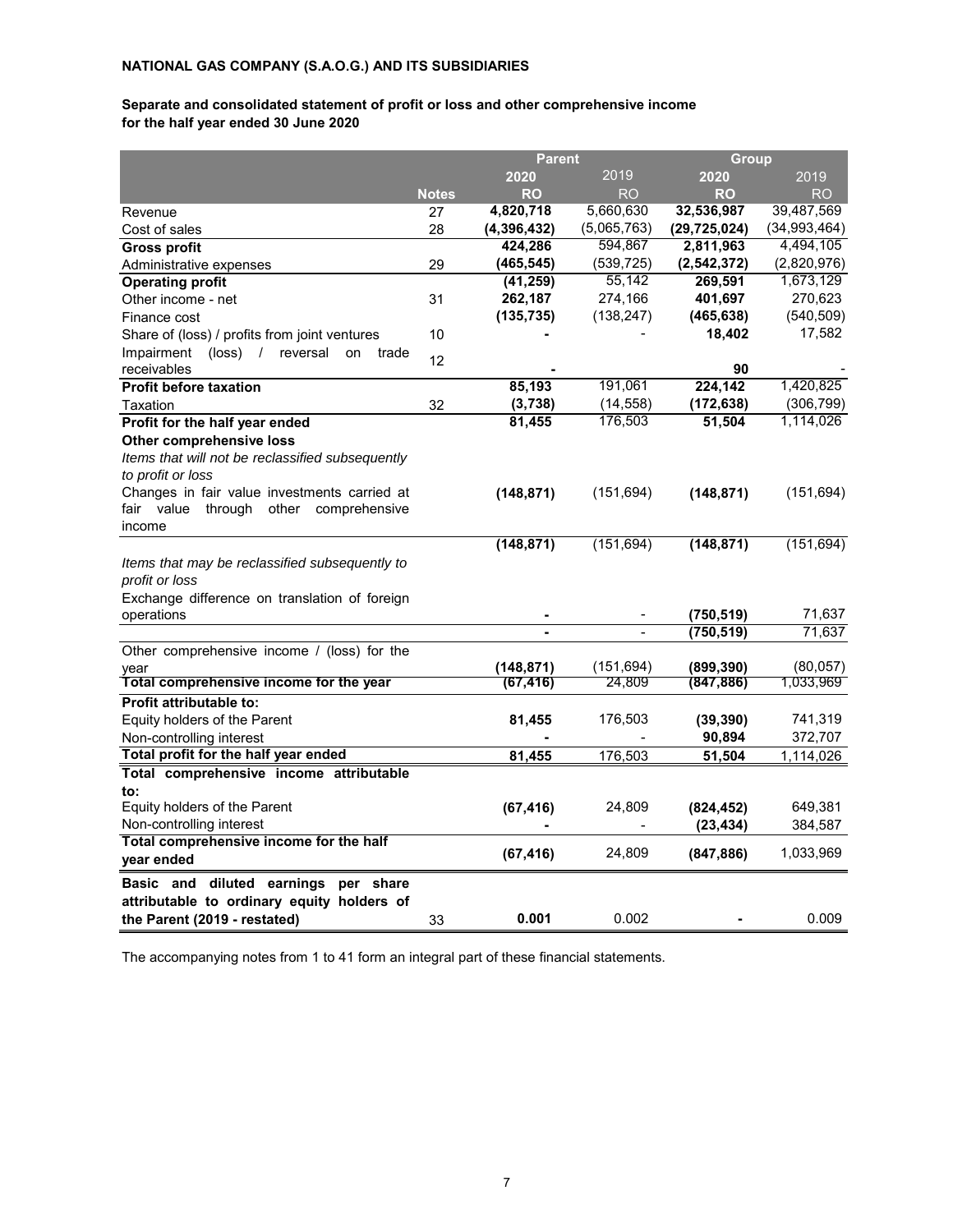# **Separate statement of changes in equity**

**for the half year ended 30 June 2020**

**Parent**

|                                         | <b>Share</b>             | <b>Share</b>             | Legal          | <b>Other</b>                 | <b>Fair value</b>        | <b>Revaluation</b>       | <b>Retained</b>          |              |
|-----------------------------------------|--------------------------|--------------------------|----------------|------------------------------|--------------------------|--------------------------|--------------------------|--------------|
|                                         | capital                  | premium                  | reserve        | reserve                      | reserve                  | reserve                  | earnings                 | <b>Total</b> |
|                                         | <b>RO</b>                | <b>RO</b>                | <b>RO</b>      | <b>RO</b>                    | <b>RO</b>                | <b>RO</b>                | <b>RO</b>                | <b>RO</b>    |
| As at 01 January 2019                   | 7,000,000                | 2,787,632                | 1,778,254      | 300,000                      | 374,441                  | 2,575,349                | 850,578                  | 15,666,254   |
| Profit for the year                     | $\blacksquare$           | $\overline{\phantom{0}}$ |                | $\blacksquare$               |                          | $\blacksquare$           | 176,503                  | 176,503      |
| Sale of investment                      | $\overline{\phantom{0}}$ |                          |                | $\blacksquare$               | (60, 540)                | $\blacksquare$           |                          | (60, 540)    |
| Other comprehensive loss                | $\overline{\phantom{0}}$ | $\overline{\phantom{0}}$ |                | $\blacksquare$               | (91, 154)                | $\blacksquare$           |                          | (91, 154)    |
| Total comprehensive income for the year | $\overline{\phantom{0}}$ | $\overline{a}$           |                | $\blacksquare$               | (151, 694)               |                          | 176,503                  | 24,809       |
| Transfer to legal reserve               | $\sim$                   | $\blacksquare$           | 17,650         | $\blacksquare$               |                          | $\overline{a}$           | (17, 650)                |              |
| Transactions with owners:               |                          |                          |                |                              |                          |                          |                          |              |
| Dividend paid during the year           | $\overline{\phantom{0}}$ |                          | $\blacksquare$ | $\overline{\phantom{a}}$     | $\overline{\phantom{0}}$ | $\overline{\phantom{0}}$ | (350,000)                | (350,000)    |
| Issuance of bonus shares                | ,000,000                 | (1,000,000)              |                |                              |                          |                          |                          |              |
| As at 30 June 2019                      | 8,000,000                | 1,787,632                | 1,795,904      | 300,000                      | 222,747                  | 2,575,349                | 659,432                  | 15,341,064   |
|                                         |                          |                          |                |                              |                          |                          |                          |              |
|                                         | <b>Share</b>             | <b>Share</b>             | <b>Legal</b>   | <b>Other</b>                 | <b>Fair value</b>        | <b>Revaluation</b>       | <b>Retained</b>          |              |
|                                         | capital                  | premium                  | reserve        | reserve                      | reserve                  | <b>reserve</b>           | earnings                 | <b>Total</b> |
|                                         | <b>RO</b>                | <b>RO</b>                | <b>RO</b>      | <b>RO</b>                    | <b>RO</b>                | <b>RO</b>                | <b>RO</b>                | <b>RO</b>    |
| As at 01 January 2020                   | 8,000,000                | 1,787,632                | 1,937,462      | 300,000                      | 281,235                  | 3,212,849                | 1,959,033                | 17,478,211   |
| Profit for the year                     |                          | $\blacksquare$           |                | $\overline{\phantom{a}}$     |                          |                          | 81,455                   | 81,455       |
| Sale of investment                      | $\overline{\phantom{0}}$ | $\overline{\phantom{0}}$ | $\blacksquare$ | $\overline{\phantom{a}}$     |                          |                          |                          |              |
| Other comprehensive loss                | $\overline{\phantom{0}}$ | $\overline{\phantom{0}}$ | $\blacksquare$ | $\overline{\phantom{0}}$     | (148, 871)               | $\blacksquare$           | $\overline{\phantom{0}}$ | (148, 871)   |
| Total comprehensive income for the year | $\blacksquare$           | ٠                        |                | $\blacksquare$               | (148, 871)               | $\blacksquare$           | 81,455                   | (67, 416)    |
| Transfer to legal reserve               |                          | $\blacksquare$           | 8.146          | $\overline{\phantom{0}}$     |                          | $\blacksquare$           | (8, 146)                 |              |
| Transactions with owners:               |                          |                          |                |                              |                          |                          |                          |              |
| Dividend paid during the year           | $\blacksquare$           | $\overline{\phantom{0}}$ | $\blacksquare$ | $\overline{\phantom{a}}$     | $\overline{\phantom{0}}$ | $\blacksquare$           | (1,000,000)              | (1,000,000)  |
| Issuance of bonus shares                | 500,000                  | $\blacksquare$           | $\blacksquare$ | $\qquad \qquad \blacksquare$ |                          | $\blacksquare$           | (500,000)                |              |
| As at 30 June 2020                      | 8.500.000                | 1,787,632                | 1.945.608      | 300.000                      | 132,364                  | 3,212,849                | 532,342                  | 16,410,795   |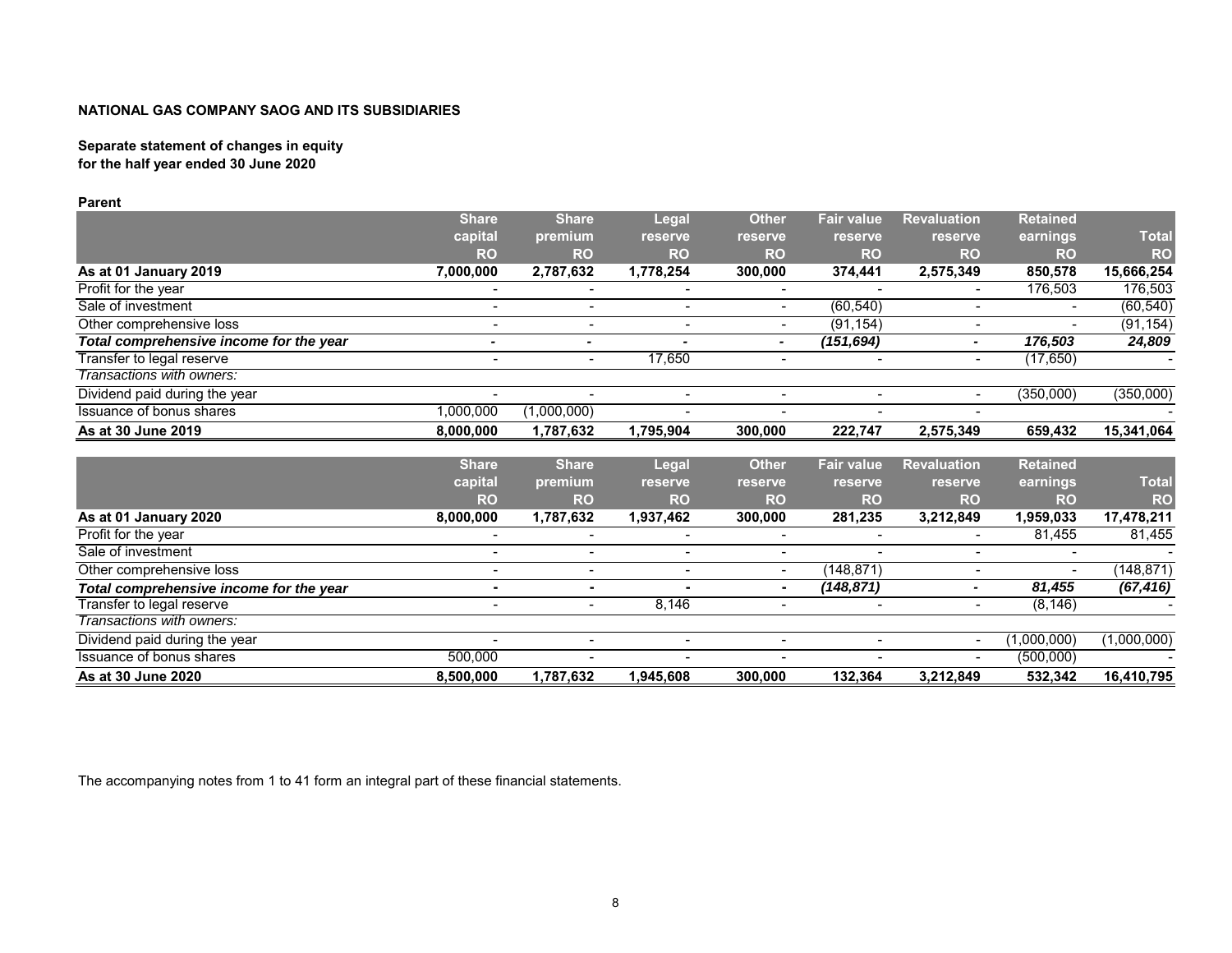#### **Consolidated statement of statement of changes in equity for the half year ended 30 June 2020**

## **Group**

|                                 |                |              |                          |                          |                          |                              |                          |                 | <b>Equity</b>  |                          |                     |
|---------------------------------|----------------|--------------|--------------------------|--------------------------|--------------------------|------------------------------|--------------------------|-----------------|----------------|--------------------------|---------------------|
|                                 |                |              |                          |                          |                          |                              | Foreign                  |                 | attributable   |                          |                     |
|                                 |                |              |                          |                          |                          |                              | currency                 |                 | to equity      | <b>Non</b>               |                     |
|                                 | <b>Share</b>   | <b>Share</b> | <b>Legal</b>             | <b>Other</b>             | <b>Fair value</b>        | <b>Revaluation</b>           | translation              | <b>Retained</b> | holders of     | controlling              |                     |
|                                 | capital        | premium      | reserve                  | reserves                 | reserve                  | reserve                      | reserve                  | earnings        | the parent     | interest                 | <b>Total equity</b> |
|                                 | <b>RO</b>      | <b>RO</b>    | <b>RO</b>                | <b>RO</b>                | <b>RO</b>                | <b>RO</b>                    | <b>RO</b>                | <b>RO</b>       | <b>RO</b>      | <b>RO</b>                | <b>RO</b>           |
| At 1 January 2019               | 7,000,000      | 2,787,632    | 1,778,254                | 530,888                  | 374,441                  | 2,575,349                    | (2,203,500)              | 6,920,786       | 19,763,850     | 8,152,311                | 27,916,161          |
| Profit for the year             | $\sim$         | -            |                          | $\overline{\phantom{0}}$ | $\overline{\phantom{a}}$ | $\overline{\phantom{0}}$     |                          | 741,319         | 741,319        | 372,707                  | 1,114,026           |
| comprehensive<br>Other          |                |              |                          |                          |                          |                              |                          |                 |                |                          |                     |
| income:                         |                |              |                          |                          |                          |                              |                          |                 |                |                          |                     |
| Exchange<br>difference on       |                |              |                          |                          |                          |                              |                          |                 |                |                          |                     |
| translation                     |                |              | $\overline{\phantom{a}}$ | 337                      |                          | $\blacksquare$               | 59,419                   | -               | 59,756         | 11,880                   | 71,637              |
| Sale of investment              | $\overline{a}$ | ۰.           | $\sim$                   | $\sim$                   | (60, 540)                | $\overline{\phantom{0}}$     | $\overline{\phantom{0}}$ | $\blacksquare$  | (60, 540)      | $\overline{\phantom{0}}$ | (60, 540)           |
| Movement of fair value of       |                |              |                          |                          |                          |                              |                          |                 |                |                          |                     |
| investments throquh OCI         |                |              |                          | $\blacksquare$           | (91, 154)                |                              | $\blacksquare$           | $\blacksquare$  | (91, 154)      | $\overline{\phantom{0}}$ | (91, 154)           |
| Total<br>comprehensive          |                |              |                          |                          |                          |                              |                          |                 |                |                          |                     |
| income for the year             |                |              | $\overline{\phantom{0}}$ | 337                      | (151, 694)               | $\blacksquare$               | 59,419                   | 741,319         | 649,381        | 384,587                  | 1,033,968           |
| Transfer to legal reserve       |                |              | 17,650                   |                          |                          |                              |                          | (17, 650)       |                | $\overline{\phantom{0}}$ |                     |
| Transactions with owners:       |                |              |                          |                          |                          |                              |                          |                 |                |                          |                     |
| <b>Issuance of bonus shares</b> | 1,000,000      | (1,000,000)  | $\overline{\phantom{a}}$ | $\overline{\phantom{0}}$ | $\overline{\phantom{a}}$ | $\qquad \qquad \blacksquare$ | $\overline{\phantom{a}}$ | $\blacksquare$  | $\blacksquare$ | $\blacksquare$           |                     |
| Dividend paid during the        |                |              |                          |                          |                          |                              |                          |                 |                |                          |                     |
| year                            |                |              |                          |                          |                          |                              | $\overline{\phantom{a}}$ | (350,000)       | (350,000)      |                          | (350,000)           |
| As at 30 June 2019              | 8,000,000      | 1,787,632    | 1,795,904                | 531,225                  | 222,747                  | 2,575,349                    | (2, 144, 081)            | 7,294,455       | 20,063,231     | 8,536,898                | 28,600,129          |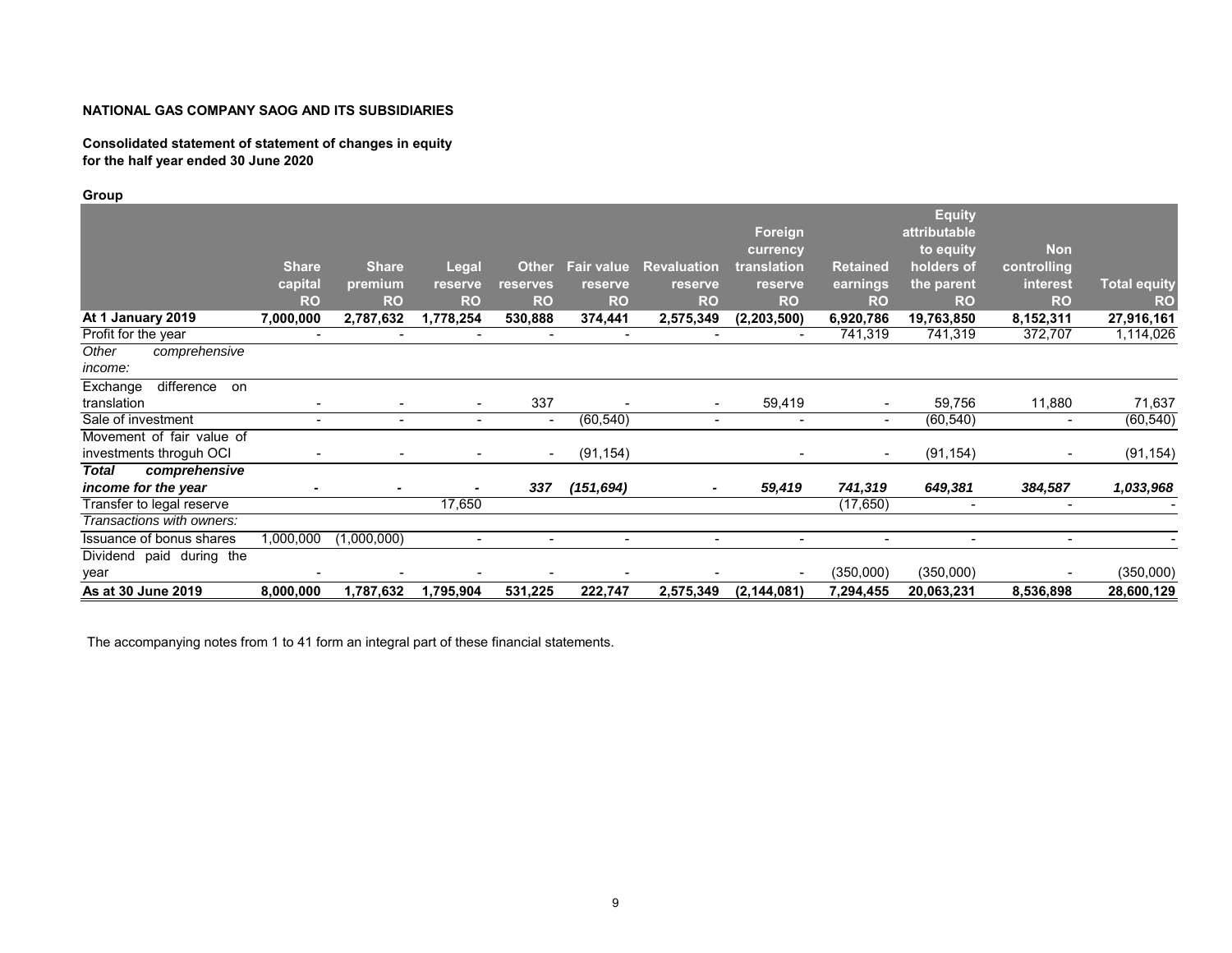#### **Consolidated statement of statement of changes in equity for the half year ended 30 June 2020**

#### **Group (continued)**

|                            |                |                          |                          |                          |                          |                          |                          |                          | <b>Equity</b> |                          |                     |
|----------------------------|----------------|--------------------------|--------------------------|--------------------------|--------------------------|--------------------------|--------------------------|--------------------------|---------------|--------------------------|---------------------|
|                            |                |                          |                          |                          |                          |                          | Foreign                  |                          | attributable  |                          |                     |
|                            |                |                          |                          |                          |                          |                          | currency                 |                          | to equity     | <b>Non</b>               |                     |
|                            | <b>Share</b>   | <b>Share</b>             | Legal                    | <b>Other</b>             | <b>Fair value</b>        | <b>Revaluation</b>       | translation              | <b>Retained</b>          | holders of    | controlling              |                     |
|                            | capital        | premium                  | reserve                  | reserves                 | reserve                  | reserve                  | reserve                  | earnings                 | the parent    | interest                 | <b>Total equity</b> |
|                            | <b>RO</b>      | <b>RO</b>                | <b>RO</b>                | <b>RO</b>                | <b>RO</b>                | <b>RO</b>                | <b>RO</b>                | <b>RO</b>                | <b>RO</b>     | <b>RO</b>                | <b>RO</b>           |
| At 1 January 2020          | 8,000,000      | 1,787,632                | 1,937,462                | 538,909                  | 281,235                  | 3,569,108                | (2,069,685)              | 7,751,584                | 21,796,246    | 9,444,730                | 31,240,976          |
| Profit for the year        | $\blacksquare$ | $\overline{\phantom{a}}$ | $\overline{\phantom{a}}$ | $\overline{\phantom{a}}$ | $\overline{\phantom{a}}$ |                          | $\overline{\phantom{a}}$ | (39, 390)                | (39, 390)     | 90,894                   | 51,504              |
| comprehensive<br>Other     |                |                          |                          |                          |                          |                          |                          |                          |               |                          |                     |
| income:                    |                |                          |                          |                          |                          |                          |                          |                          |               |                          |                     |
| difference on<br>Exchange  |                |                          |                          |                          |                          |                          |                          |                          |               |                          |                     |
| translation                |                |                          | $\blacksquare$           | (9,880)                  |                          | (15,609)                 | (610, 702)               | $\overline{\phantom{a}}$ | (636, 191)    | (114, 328)               | (750, 519)          |
| Sale of investment         |                |                          |                          |                          |                          |                          |                          |                          |               |                          |                     |
| Surplus on revaluation of  |                |                          |                          |                          |                          |                          |                          |                          |               |                          |                     |
| fixed asset - net of tax   |                |                          |                          |                          |                          |                          |                          |                          |               |                          |                     |
| Movement of fair<br>value  |                |                          |                          |                          |                          |                          |                          |                          |               |                          |                     |
| investments through OCI    |                |                          |                          |                          | (148, 871)               |                          |                          |                          | (148, 871)    | $\blacksquare$           | (148, 871)          |
| <b>Total comprehensive</b> |                |                          |                          |                          |                          |                          |                          |                          |               |                          |                     |
| income for the year        | $\blacksquare$ |                          |                          | (9,880)                  | (148, 871)               | (15, 609)                | (610, 702)               | (39, 390)                | (824, 452)    | (23, 434)                | (847, 887)          |
| Transfer to legal reserve  |                |                          | 8,146                    |                          |                          |                          |                          | (8, 146)                 |               | $\sim$                   |                     |
| Transfer<br>to<br>General  |                |                          |                          |                          |                          |                          |                          |                          |               |                          |                     |
| reserve                    |                |                          | $\overline{\phantom{a}}$ |                          |                          | $\overline{\phantom{a}}$ | ٠                        | $\overline{\phantom{a}}$ |               | $\overline{\phantom{a}}$ |                     |
| Transactions with owners:  |                |                          |                          |                          |                          |                          |                          |                          |               |                          |                     |
| Issuance of bonus shares   | 500,000        |                          | ٠                        | $\overline{a}$           |                          |                          | $\blacksquare$           | (500,000)                |               | $\sim$                   |                     |
| Dividend paid during the   |                |                          |                          |                          |                          |                          |                          |                          |               |                          |                     |
| year                       |                |                          |                          |                          |                          |                          | ٠                        | (1,000,000)              | (1,000,000)   | $\overline{\phantom{a}}$ | (1,000,000)         |
| As at 30 June 2020         | 8,500,000      | 1,787,632                | 1,945,608                | 529,029                  | 132,364                  | 3,553,499                | (2,680,387)              | 6,204,048                | 19,971,793    | 9,421,296                | 29,393,089          |

The accompanying notes from 1 to 41 form an integral part of these financial statements.

-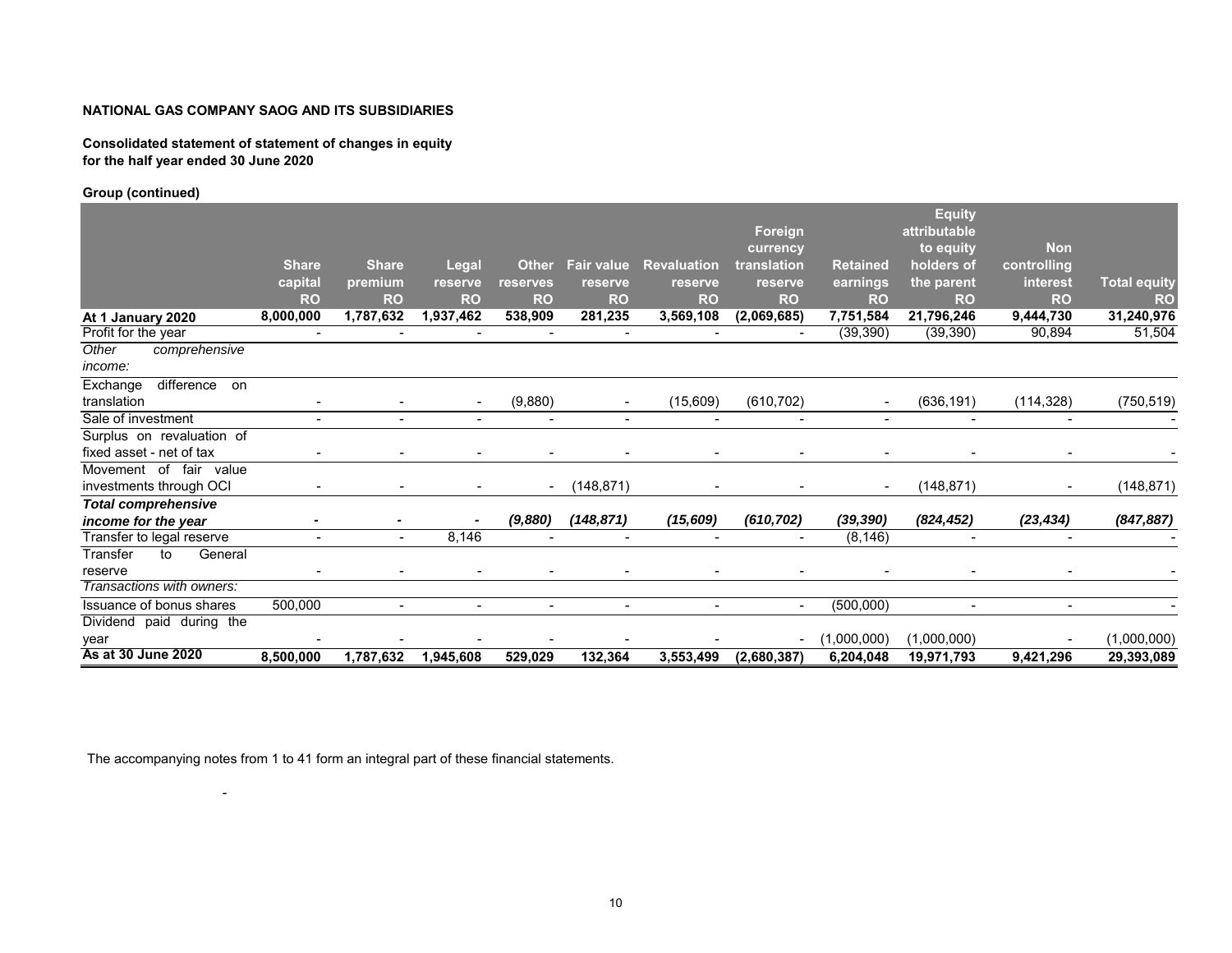#### **Separate and consolidated statement of cash flows for the half year ended 30 June 2020**

|                                                                      |              |                          | <b>Parent</b>           | <b>Group</b>                |                         |  |
|----------------------------------------------------------------------|--------------|--------------------------|-------------------------|-----------------------------|-------------------------|--|
|                                                                      |              | 2020                     | 2019                    | 2,020                       | 2,019                   |  |
|                                                                      | <b>Notes</b> | <b>RO</b>                | RO                      | <b>RO</b>                   | <b>RO</b>               |  |
| <b>Operating activities</b>                                          |              |                          |                         |                             |                         |  |
| Profit before taxation                                               |              | 85,193                   | 191,061                 | 224,142                     | 1,420,825               |  |
| <b>Adjustments for:</b>                                              |              |                          |                         |                             |                         |  |
| Share of results of an associate                                     |              |                          |                         | (18, 402)                   | (17, 582)               |  |
| Depreciation                                                         | 6            | 155,557                  | 162,209                 | 1,270,522                   | 1,247,796               |  |
| Interest income                                                      |              | (118, 548)               | (101, 752)              | (52, 182)                   | (66, 303)               |  |
| Finance cost                                                         | 22           | 135,735<br>34,771        | 138,247<br>40,182       | 465,638<br>45,007           | 540,509<br>61,042       |  |
| Charge for staff terminal benefits<br>Dividend income                |              | (60, 277)                | (59,066)                | (60, 277)                   | (59,066)                |  |
| Dividend income from subsidiary                                      |              |                          |                         |                             |                         |  |
| Provision for loss allowance on trade receivable                     |              |                          |                         |                             |                         |  |
| Write-off others                                                     |              |                          |                         |                             |                         |  |
| Profit on sale of investment                                         |              |                          | (94, 011)               |                             | (94, 011)               |  |
| Profit on sale of property, plant and equipment                      |              |                          |                         |                             | 3,820                   |  |
| Operating cash flows before working                                  |              |                          |                         |                             |                         |  |
| capital changes                                                      |              | 232,431                  | 276,870                 | 1,874,448                   | 3,037,030               |  |
| Working capital changes:                                             |              |                          |                         |                             |                         |  |
| Inventories                                                          |              | (14, 870)                | (94, 927)               | 53,194                      | (156, 590)              |  |
| Trade and other receivables                                          |              | 1,062,014                | (228, 681)              | 1,606,931                   | 3,765,895               |  |
| Accounts payable and accruals                                        |              | (646, 902)               | (424, 307)              | (1, 349, 350)               | 1,699,160               |  |
| <b>Cash flow from operations</b>                                     |              | 632,673                  | (471, 045)              | 2,185,223                   | 8,345,495               |  |
| Payment of staff terminal benefits                                   |              | (1, 348)                 | (1,065)                 | (1, 347)                    | (11, 297)               |  |
| Tax paid                                                             |              | (340, 316)               | (32, 739)               | (708, 460)                  | (392, 896)              |  |
| Net cash generated from operating activities                         |              | 291,009                  | (504, 849)              | 1,475,416                   | 7,941,302               |  |
| <b>Investing activities</b>                                          |              |                          |                         |                             |                         |  |
| Purchase of property, plant and equipment                            |              | (48, 888)                | (98, 568)               | (1,832,873)                 | (1, 296, 632)           |  |
| Investments in subsidiaries                                          |              |                          |                         |                             |                         |  |
| Investments in JV                                                    |              |                          |                         |                             |                         |  |
| Proceeds from disposal of a subsidiary                               |              |                          |                         |                             |                         |  |
| Investments in subsidiaries                                          |              | 6,032                    | (136, 337)              |                             |                         |  |
| Proceeds from sale of investment                                     |              |                          |                         |                             | 144,616                 |  |
| Proceeds from sale of fixed assets                                   |              | 16,785                   | 144,616                 | 16,784                      | 3,820                   |  |
| License fees                                                         |              |                          |                         | 5,053                       | 5,053                   |  |
| Right-of-use assets                                                  |              | 13,460                   |                         | 376,536                     |                         |  |
| Lease liabilities                                                    |              | 2,547                    |                         | (1,092,313)                 |                         |  |
| Amount received from a related party                                 |              | 90,293                   | 74,700                  |                             |                         |  |
| Dividends received                                                   |              | 60,277                   | 59,066                  | 60,277                      | 59,066                  |  |
| Interest received                                                    |              | 118,548                  | 101,752                 | 52,182                      | 66,303                  |  |
| Net cash generated from / (used in) investing                        |              |                          |                         |                             |                         |  |
| activities                                                           |              | 259,054                  | 145,229                 | (2, 414, 354)               | (1,017,774)             |  |
| <b>Financing activities</b>                                          |              |                          |                         |                             |                         |  |
| Proceeds / (repayment) of long term loans                            |              | 648,474                  |                         | 648,474                     |                         |  |
| Dividend paid                                                        |              | (1,000,000)              | (350,000)               | (1,000,000)                 | (350,000)<br>(540, 509) |  |
| Interest paid                                                        |              | (135, 735)<br>(809, 644) | (138, 247)<br>1,938,283 | (465, 638)<br>(3, 426, 337) | 133,455                 |  |
| Proceeds from short term loan<br>Net cash generated from / (used in) |              |                          |                         |                             |                         |  |
| financing activities                                                 |              | (1, 296, 905)            | 1,450,036               | (4, 243, 501)               | (757, 055)              |  |
| Net changes in cash and cash equivalents                             |              | (746, 842)               | 1,090,416               | (5, 182, 439)               | 6,166,473               |  |
| Net movement in foreign translation reserve                          |              |                          |                         | 271,191                     | 8,960                   |  |
| Cash and cash equivalents at 1 January                               |              | (7,969)                  | (1,657,794)             | 7,474,535                   | 6,918                   |  |
| Cash and cash equivalents at 30 June                                 |              | (754, 811)               | (567, 378)              | 2,563,287                   | 6,182,351               |  |
|                                                                      |              |                          |                         |                             |                         |  |
| Cash and cash equivalents comprise of:                               |              |                          |                         |                             |                         |  |
| Cash and bank balances                                               |              | 273,288                  | 488,355                 | 3,591,386                   | 7,263,683               |  |
| <b>Bank overdrafts</b>                                               |              | (1,028,099)              | (1,055,733)             | (1,028,099)                 | (1,081,332)             |  |
|                                                                      |              | (754, 811)               | (567, 378)              | 2,563,287                   | 6,182,351               |  |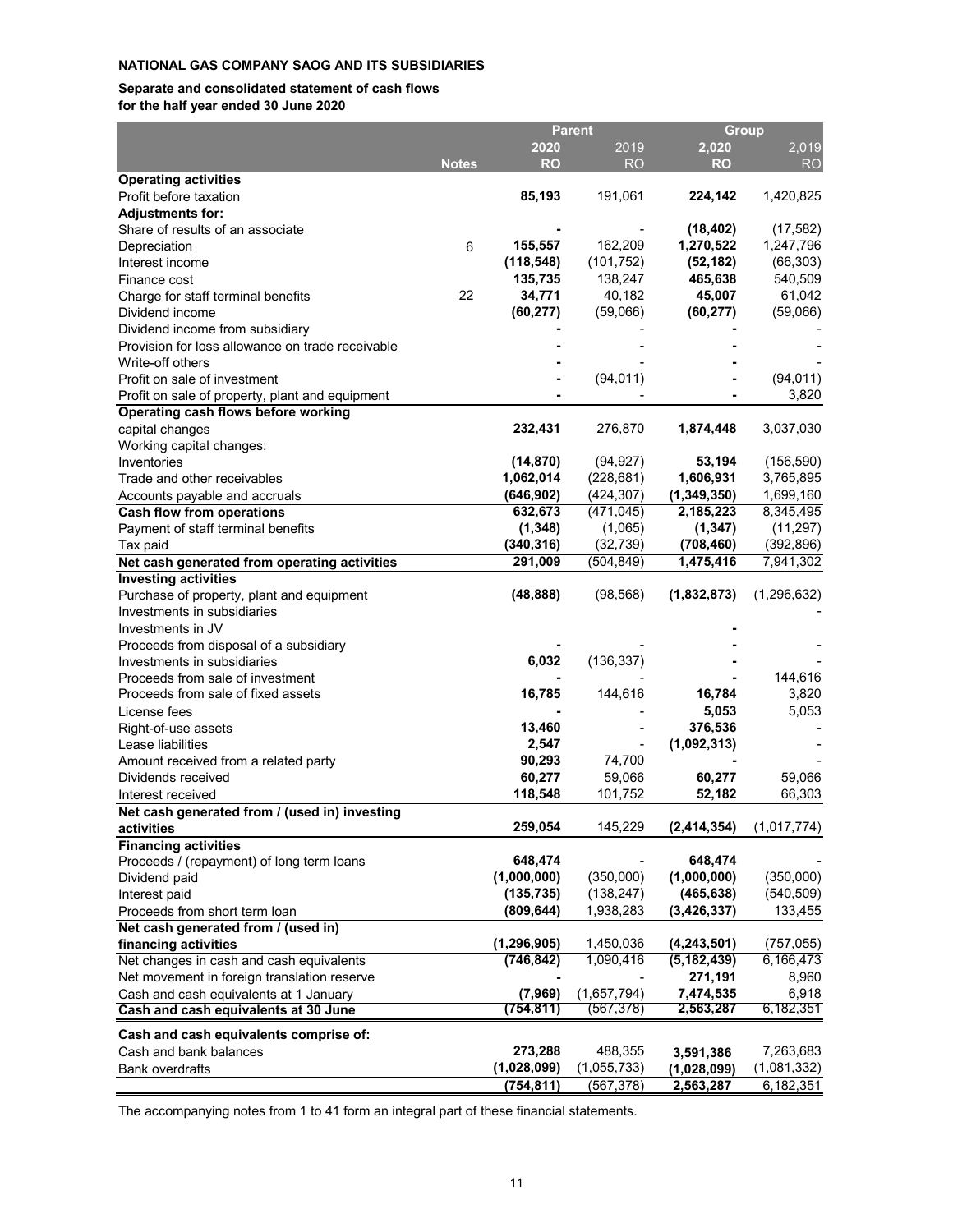#### **for the half year ended 30 June 2020 Notes to the separated and consolidated financial statements**

#### **1 CORPORATE INFORMATION**

National Gas Company SAOG ("the Parent Company" or "the Company") is registered under commercial registeration number 1083171 as a joint stock company in the Sultanate of Oman. The Company was incorporated on 9 April 1979. The Company has been established to operate Liquefied Petroleum Gas ("LPG") filling plants, and is engaged in the marketing and selling of LPG, under the Commercial Companies Law 1974 as amended, superseded by Commercial Company Law 2019 promulgated by the Royal Decree No. 18/2019 "The Commercial Companies Law of the Sultanate of Oman". The Law was issued on 13 February 2019 which has replaced the Commercial Companies Law. As per the articles of the Royal Decree No. 18/2019, the new Commercial Companies Law has come into force on 17 April 2019 and the companies should comply with the new law within 1 year from 17 April 2019.

#### **2 STATEMENT OF COMPLIANCE AND BASIS OF CONSOLIDATION**

#### **2.1 BASIS OF PREPARATION**

These consolidated financial statements for the half year ended 30 June 2020 comprise the Parent Company and its subsidiaries (together "the Group"). The separate financial statements represent the financial statements of the Parent Company on a standalone basis. The consolidated and separate financial statements are collectively referred to as "the consolidated financial statements". The financial statements have been prepared in accordance with International Financial Reporting Standards ("IFRS"), the relevant requirement of Commercial Companies Law, and of the Capital Market Authority of the  $\sim$  10  $\pm$  10  $\pm$  0.000  $\pm$ 

These consolidated financial statements have been prepared on the historical cost basis except for land and financial assets at fair value through other comprehensive income (FVOCI) that have been measured at fair value. The Group performs equity accounting for its investment in its associates and joint ventures in the consolidated financial statements and the investments are held at cost in the Parent Company's separate financial statements.

The financial statements have been presented in Rial Omani which is the functional currency of the Parent Company and presentation currency for these separate and consolidated financial statements.

#### **2.2 BASIS OF CONSOLIDATION**

The consolidated financial statements comprise the financial statements of the Parent Company and its subsidiaries as at 30 June 2020. Control is achieved when the Group is exposed, or has rights, to variable returns from its involvement with the investee and has the ability to affect those returns through its power over the investee. Specifically, the Group controls an investee if and only if the Group has:

- Power over the investee (i.e. existing rights that give it the current ability to direct the activities of the investee)
- Exposure, or rights, to variable returns from its involvement with the investee, and
- The ability to use its power over the investee to affect its returns.

When the Group has less than a majority of the voting or similar rights of an investee, the Group considers all relevant facts and circumstances in assessing whether it has power over an investee, including:

- The contractual arrangement with the other vote holders of the investee
- Rights arising from other contractual arrangements
- The Group's voting rights and potential voting rights

The Group re-assesses whether or not it controls an investee if facts and circumstances indicate that there are changes to one or more of the three elements of control. Consolidation of a subsidiary begins when the Group obtains control over the subsidiary and ceases when the Group loses control of the subsidiary. Assets, liabilities, income and expenses of a subsidiary acquired or disposed of during the year are included in the statement of comprehensive income from the date the Group gains control until the date the Group ceases to control the subsidiary.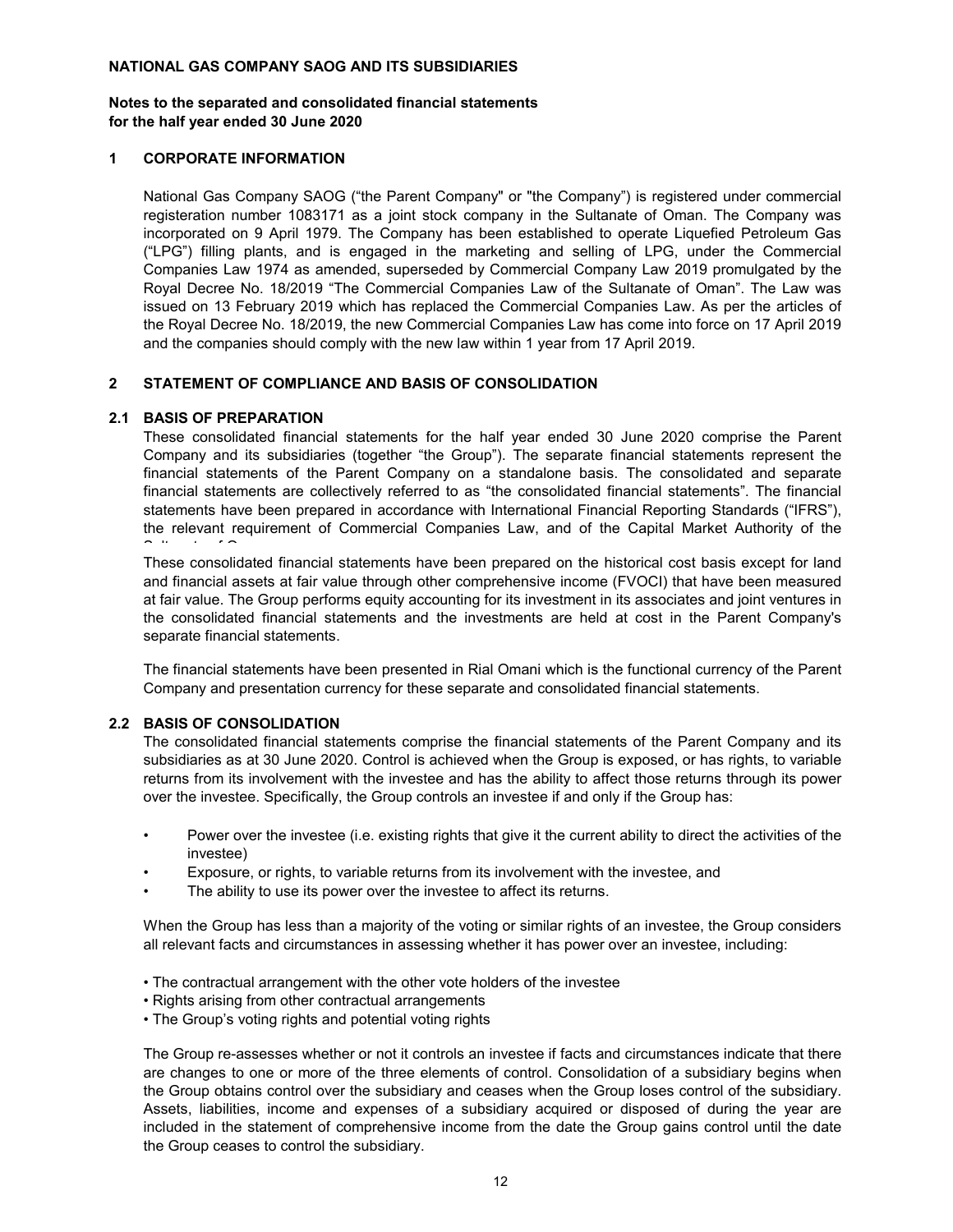#### **for the half year ended 30 June 2020 Notes to the separated and consolidated financial statements**

#### **2 STATEMENT OF COMPLIANCE AND BASIS OF CONSOLIDATION (continued)**

#### **2.2 BASIS OF CONSOLIDATION (continued)**

Profit or loss and each component of other comprehensive income (OCI) are attributed to the equity holders of the Parent Company and to the non-controlling interests, even if this results in the noncontrolling interests having a deficit balance. When necessary, adjustments are made to the financial statements of subsidiaries to bring their accounting policies into line with the Group's accounting policies. All intra-Group assets and liabilities, equity, income, expenses and cash flows relating to transactions between members of the Group are eliminated in full on consolidation.

A change in the ownership interest of a subsidiary, without a loss of control, is accounted for as an equity transaction. If the Group loses control over a subsidiary, it:

- Derecognises the assets (including goodwill) and liabilities of the subsidiary
- Derecognises the carrying amount of any non-controlling interest
- Derecognises the cumulative translation differences recorded in other comprehensive income
- Recognises the fair value of the consideration received
- Recognises the fair value of any investment retained
- Recognises any surplus or deficit in consolidated income statement

• Reclassifies the Parent Company's share of components previously recognised in other comprehensive income to consolidated income statement or retained earnings, as appropriate.

In the separate financial statements, the investment in the subsidiary is carried at cost less impairment.

The consolidated financial statements incorporate the following subsidiary companies in which the Group has a controlling interest:

|                                              |                                                                                                                                                                          | Ownership     |      |
|----------------------------------------------|--------------------------------------------------------------------------------------------------------------------------------------------------------------------------|---------------|------|
|                                              | <b>Principal Activity</b><br><b>LPG Distribution</b><br>Trading Activity<br><b>Trading Activity</b><br><b>LPG Distribution</b><br>Investments<br><b>LPG Distribution</b> | As at June 30 |      |
|                                              |                                                                                                                                                                          | 2020          | 2019 |
| <b>Incorporated in UAE</b>                   |                                                                                                                                                                          |               |      |
| <b>NGC Energy LLC</b>                        |                                                                                                                                                                          | 49%           | 49%  |
| NGC Central Gas Systems LLC                  |                                                                                                                                                                          | 49%           | 49%  |
| Arabian Oil LLC                              |                                                                                                                                                                          | 49%           | 49%  |
| <b>Incorporated in KSA</b>                   |                                                                                                                                                                          |               |      |
| <b>NGC Energy Saudi LLC</b>                  |                                                                                                                                                                          | 100%          | 100% |
| <b>Incorporated in Mauritius</b>             |                                                                                                                                                                          |               |      |
| Innovative Energy Holdings Mauritius Limited |                                                                                                                                                                          | 100%          | 100% |
| Incorporated in India                        |                                                                                                                                                                          |               |      |
| NGC Energy India Pvt Ltd                     |                                                                                                                                                                          | 60%           | 100% |
| <b>Group Holdings</b>                        |                                                                                                                                                                          |               |      |
| <b>Incorporated in Malaysia</b>              |                                                                                                                                                                          |               |      |
|                                              |                                                                                                                                                                          |               |      |
| NGC Consolidated Holding SDN BHD Malaysia    | Investments                                                                                                                                                              | 100%          | 100% |
| NGC Energy SDN BHD                           | <b>LPG Distribution</b>                                                                                                                                                  | 60%           | 100% |

All the subsidiaries have the year end of 31 December except for subsidiary in India, whose financial year end is 31 March.

NGC Energy LLC has been formed for taking over commercial activities from NGC Energy FZE from 1 January 2015. To comply with local UAE laws, 51% of the shares in NGC Energy LLC were transferred to the local Emirati company whereas the parent company still holds the management control over the entity and all variability of returns are with the Company. Post transfer of business to NGC Energy LLC, liquidation procedures for "NGC Energy FZE" (located in Fujairah Free Zone) were completed in 2017, which resulted in a distribution of net liquidation proceeds as dividend amounting to RO 501,214 to National Gas Company SAOG in 2017.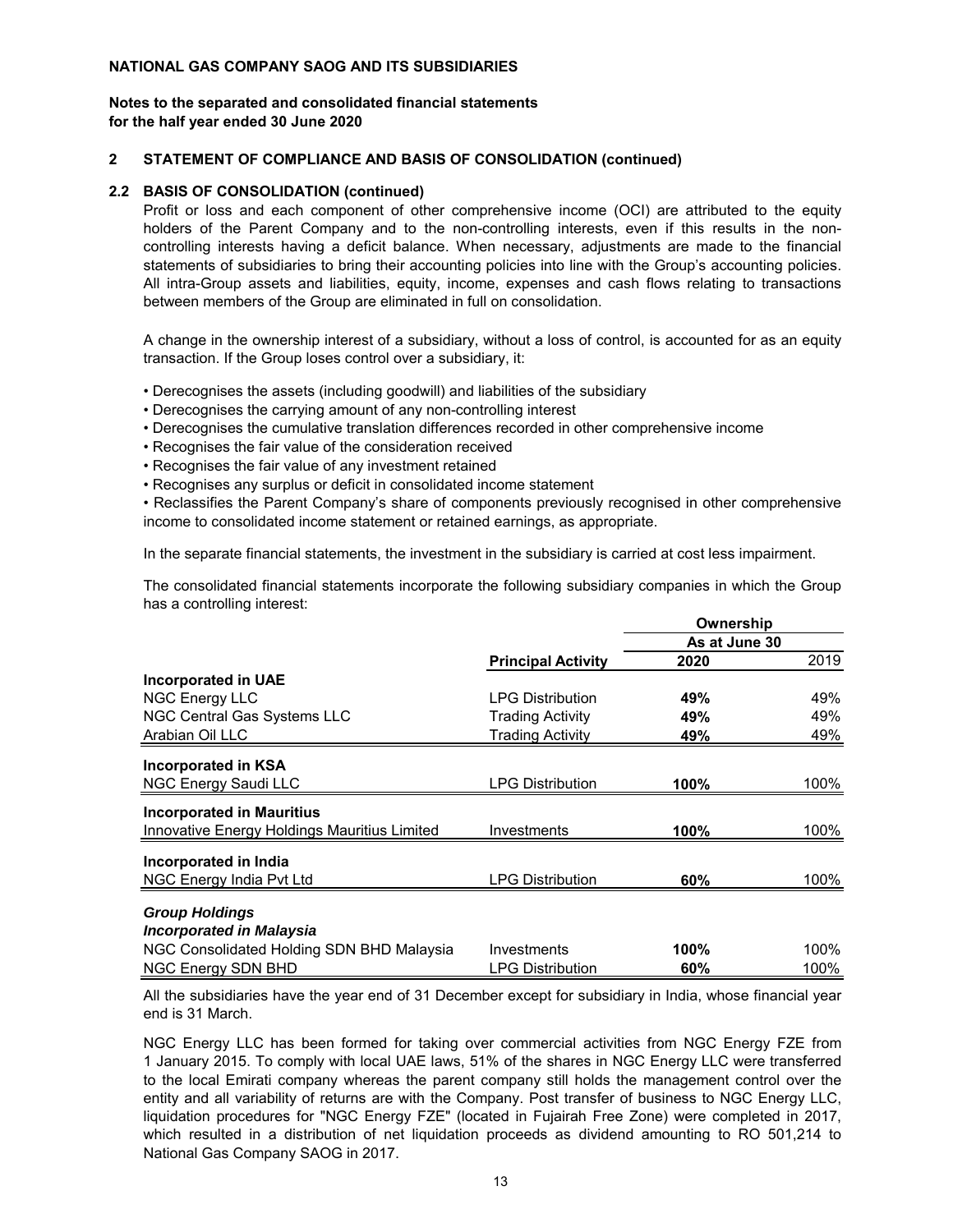#### **for the half year ended 30 June 2020 Notes to the separated and consolidated financial statements**

## **2 STATEMENT OF COMPLIANCE AND BASIS OF CONSOLIDATION (continued)**

#### **2.2 BASIS OF CONSOLIDATION (continued)**

NGC Central Gas Systems LLC was formed in 2018 to expand the LPG and Equipment trading business in the region of Abu Dhabi. The Parent Ccompany holds 49% shares with management control and all variability of returns are with the Company.

Arabian Oil LLC was formed in 2018 to expand the LPG and Equipment trading business in the region of UAE. The Parent Company holds 49% shares with management control and all variability of returns are with the Company.

NGC Energy Saudi LLC was formed in Nov 2014 in the Kingdom of Saudi Arabia (KSA) and is primarily engaged in executing SNG installations in the KSA market.

The Group also holds control over NGC Consolidated Holding SDN BHD Malaysia, through their 100% stake in Innovative Energy Holdings Mauritius Limited which was incorporated in 2012. NGC Consolidated Holding SDN BHD Malaysia is a Joint Venture partner in NGC Energy SDN BHD with a holding of 60%.

In 2018, the Company formed a subsidiary in India, NGC Energy India Private Limited (NGCEIPL), for setting up a refrigerated LPG Storage and Import Terminal on the south east coast of India at Krishnapatnam port in the Indian state of Andhra Pradesh. In November 2019, the Company onboarded Petredec India Holdings Pte. Ltd. (Singapore) as a JV Partner by issuing additional Equity Shares to make them 40% partner in NGCEIPL. The terminal construction activity is expected to commence in the first half of 2020 when all requisite pre-construction approvals have been obtained. The terminal is expected to commission by end 2021.

#### **Transactions with non-controlling interests**

The Group treats transactions with non-controlling interests as transactions with equity owners of the group. For purchases from non-controlling interests, the difference between any consideration paid and the relevant share acquired of the carrying value of net assets of the subsidiary is recorded in equity. Gains or losses on disposals to non-controlling interests are also recorded in equity.

When the Group ceases to have control or significant influence, any retained interest in the entity is remeasured to its fair value, with the change in carrying amount recognised in profit or loss. The fair value is the initial carrying amount for the purposes of subsequently accounting for the retained interest as an associate, joint venture or financial asset. In addition, any amounts previously recognised in other comprehensive income in respect of that entity are accounted for as if the Group had directly disposed of the related assets or liabilities. This may mean that amounts previously recognised in other comprehensive income are reclassified to profit or loss.

If the ownership interest in an associate is reduced but significant influence is retained, only a proportionate share of the amounts previously recognised in other comprehensive income are reclassified to profit or loss where appropriate.

#### **Investment in equity-accounted investee**

The Group's investment in its associate, an entity in which the Group have significant influence, is accounted for using the equity method.

Under the equity method, the investment in an associate is carried in the consolidated statement of financial position at cost plus post acquisition changes in the Group's share of net assets of the associate. Goodwill relating to the associate are included in the carrying amount of the investment and are neither amortised nor individually tested for impairment.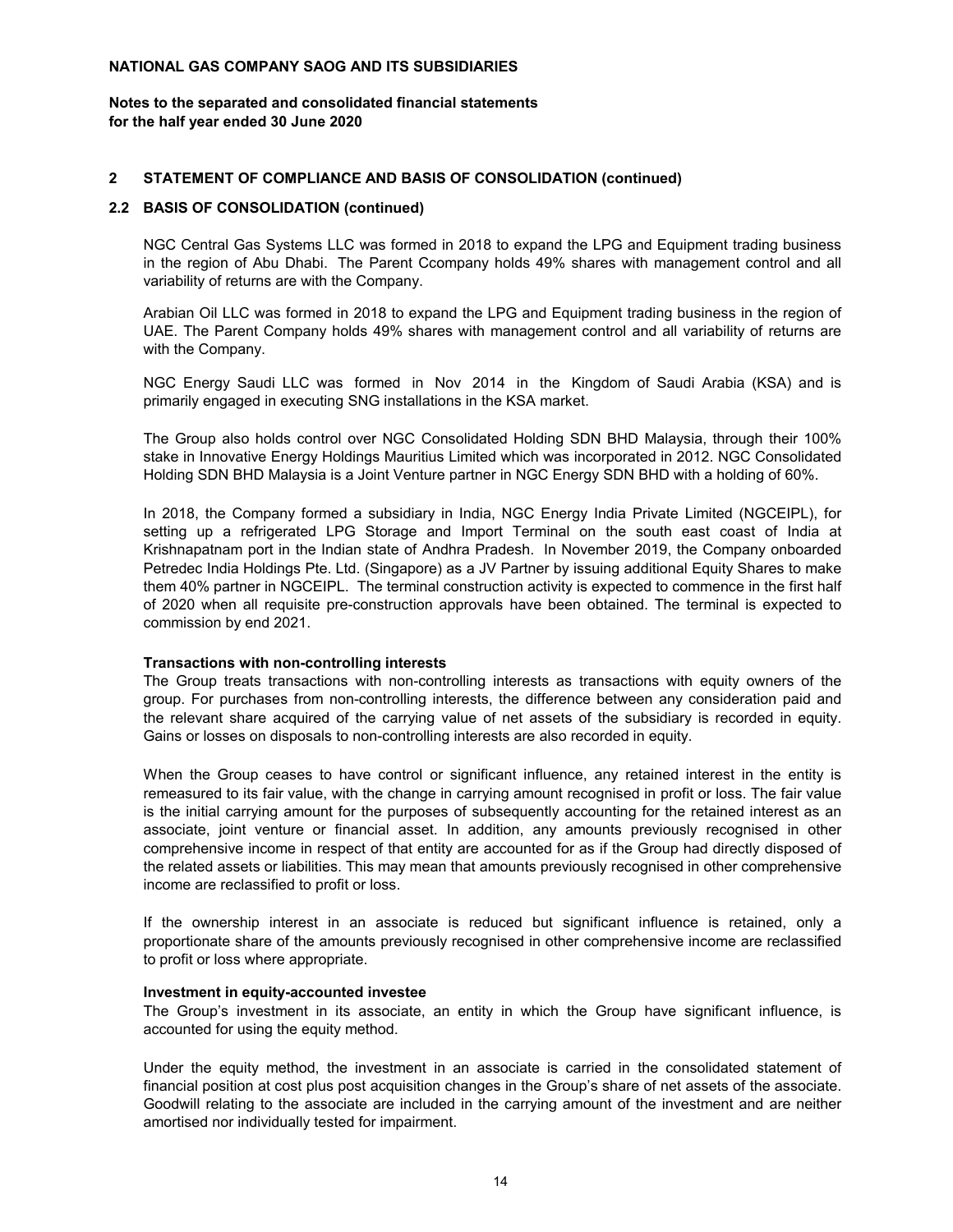#### **for the half year ended 30 June 2020 Notes to the separated and consolidated financial statements**

#### **2 STATEMENT OF COMPLIANCE AND BASIS OF CONSOLIDATION (continued)**

#### **2.2 BASIS OF CONSOLIDATION (continued)**

The consolidated statement of comprehensive income reflects the Group's share of results of operations of the associate. When there has been a change recognised in the statement of comprehensive income or directly in the equity of the associate, the Group recognises its share of any changes and discloses this, when applicable, in the consolidated statement of comprehensive income.

Unrealised gains and losses resulting from transactions between the Group and the associate are eliminated to the extent of the interest in the associate.

The Group's share of profit or loss of associate is shown on the face of the consolidated statement of comprehensive income.

The financial statements of the associate are prepared for the same reporting period as the Parent Company. Where necessary, adjustments are made to bring the accounting policies in line with those of the Group.

After application of the equity method, the Group determines whether it is necessary to recognise an impairment loss on the its investment in its associate. At each reporting date, the Group determines whether there is an objective evidence that the investment in associate is impaired. If there is such evidence, the Group calculates the amount of impairment as the difference between the recoverable amount of the associate and its carrying value and recognises the amount in the consolidated statement of comprehensive income.

Upon loss of significant influence over the associate, the Group measures and recognises any retained investment at its fair value. Any differences between the carrying amount of the associate upon loss of significant influence and the fair value of the retaining investment and proceeds from disposal is recognised in the consolidated income statement. In the Parent Company's separate financial statements the investment in the associate is carried at cost less impairment.

#### **Interest in joint venture**

A joint venture is a jointly controlled entity, whereby the venturers have a contractual arrangement that establishes joint control over the economic activities of the entity. The Group accounts for its interest in the joint venture using the equity method of accounting. In the Parent Company's separate financial statements, the investment in joint venture is carried at cost less impairment.

## **3 NEW OR REVISED STANDARDS OR INTERPRETATIONS**

#### **3.1 New standards adopted as at 1 January 2019**

#### **IFRS 16 Leases**

In the current year, the Group has applied IFRS 16 (as issued by the IASB in January 2016) that is effective for annual periods that begin on or after 1 January 2019.

IFRS 16 introduces new or amended requirements with respect to lease accounting. It introduces significant changes to lessee accounting by removing the distinction between operating and finance lease and requiring the recognition of a right-of-use asset and a lease liability at commencement for all leases, except for short-term leases and leases of low value assets. In contrast to lessee accounting, the requirements for lessor accounting have remained largely unchanged. Details of these new requirements are described below. The impact of the adoption of IFRS 16 on the consolidated financial statements is described below.

The date of initial application of IFRS 16 for the Group is 1 January 2019. The new Standard has been applied using the modified retrospective approach, with the cumulative effect of adopting IFRS 16 being recognised in equity as an adjustment to the opening balance of retained earnings for the current period. Prior periods have not been restated.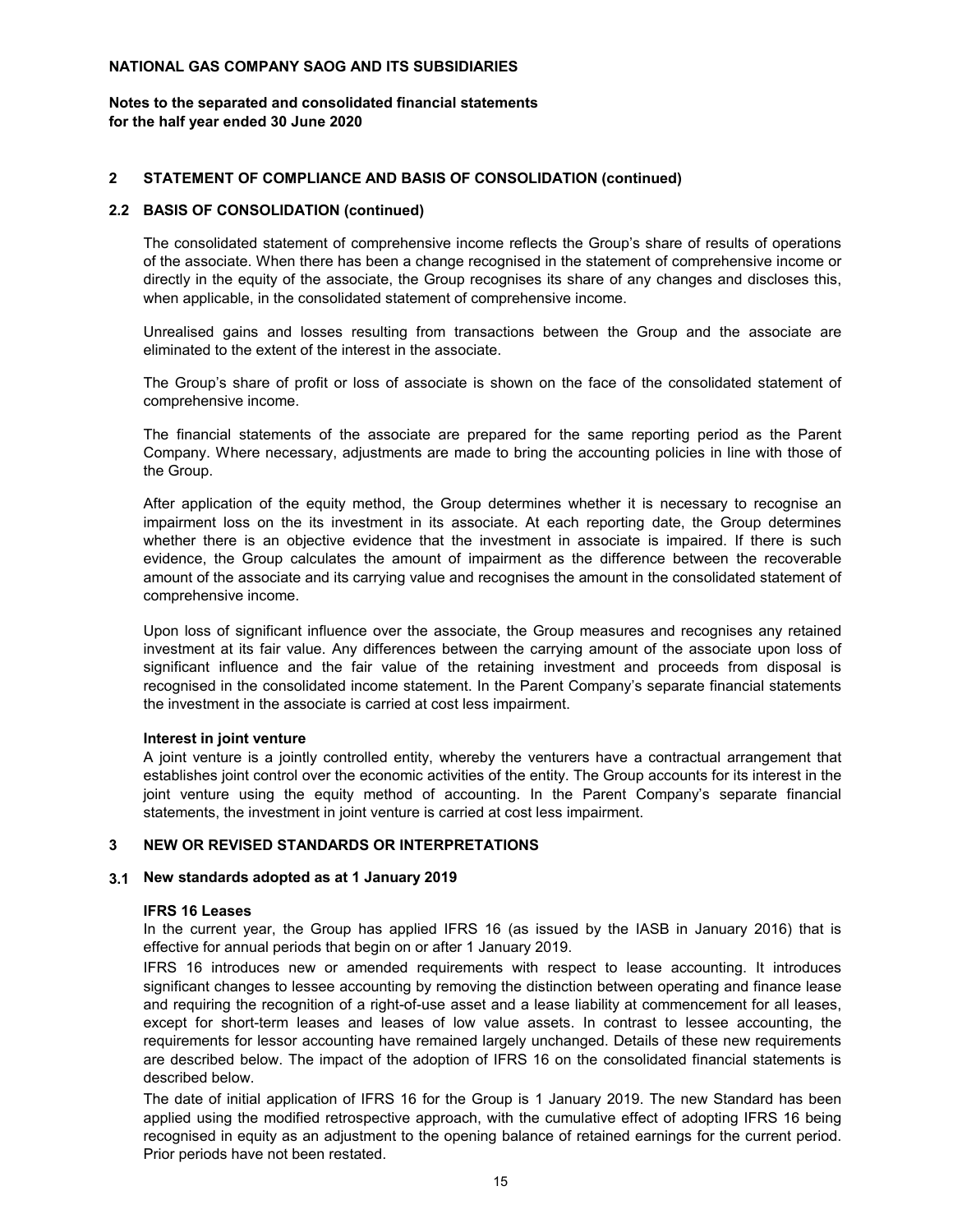#### **for the half year ended 30 June 2020 Notes to the separated and consolidated financial statements**

#### **3 NEW OR REVISED STANDARDS OR INTERPRETATIONS (continued)**

#### **3.1 New standards adopted as at 1 January 2019 (continued)**

#### **IFRS 16 Leases (continued)**

## **Impact of the new definition of a lease**

The change in definition of a lease mainly relates to the concept of control. IFRS 16 determines whether a contract contains a lease on the basis of whether the customer has the right to control the use of an identified asset for a period of time in exchange for consideration. This is in contrast to the focus on 'risks and rewards' in IAS 17 and IFRIC 4.

The Group applies the definition of a lease and related guidance set out in IFRS 16 to all contracts entered into or changed on or after 1 January 2019. In preparation for the first-time application of IFRS 16, the Group has carried out an implementation project. The project has shown that the new definition in IFRS 16 will not significantly change the scope of contracts that meet the definition of a lease for the Group.

## **Impact on Lessee Accounting**

IFRS 16 changes how the Group accounts for leases previously classified as operating leases under IAS 17, which were off balance sheet.

#### Applying IFRS 16, for all leases, the Group:

(a) Recognises right-of-use assets and lease liabilities in the separate and consolidated statement of financial position, initially measured at the present value of the future lease payments;

(b) Recognises depreciation of right-of-use assets and interest on lease liabilities in profit or loss; and

(c) Separates the total amount of cash paid into a principal portion (presented within financing activities) and interest (presented within financing activities) in the separate and consolidated statement of cash flows.

Under IFRS 16, right-of-use assets are tested for impairment in accordance with IAS 36. For short-term leases (lease term of 12 months or less) and leases of low-value assets, the Group has opted to recognise a lease expense on a straight-line basis as permitted by IFRS 16. This expense is presented within 'other expenses' in profit or loss.

## **3 NEW OR REVISED STANDARDS OR INTERPRETATIONS**

## **3.2 Standards, amendments and interpretations to existing standards that are not yet effective and have not been adopted early by the Group**

At the date of authorisation of these consolidated and separate financial statements, certain new standards, and amendments to existing standards have been published by the IASB that are not yet effective, and have not been adopted early by the Company and the Group. Information on those expected to be relevant to the Group's financial statements is provided below.

#### **Others**

The Group does not expect any other standards issued by the IASB, but not yet effective, to have a material impact on the Group. These standards are listed as follows:

- IFRS 17 Insurance Contracts;
- Definition of a Business (Amendments to IFRS 3);
- Definition of Material (Amendments to IAS 1 and IAS 8); and
- Conceptual Framework for Financial Reporting.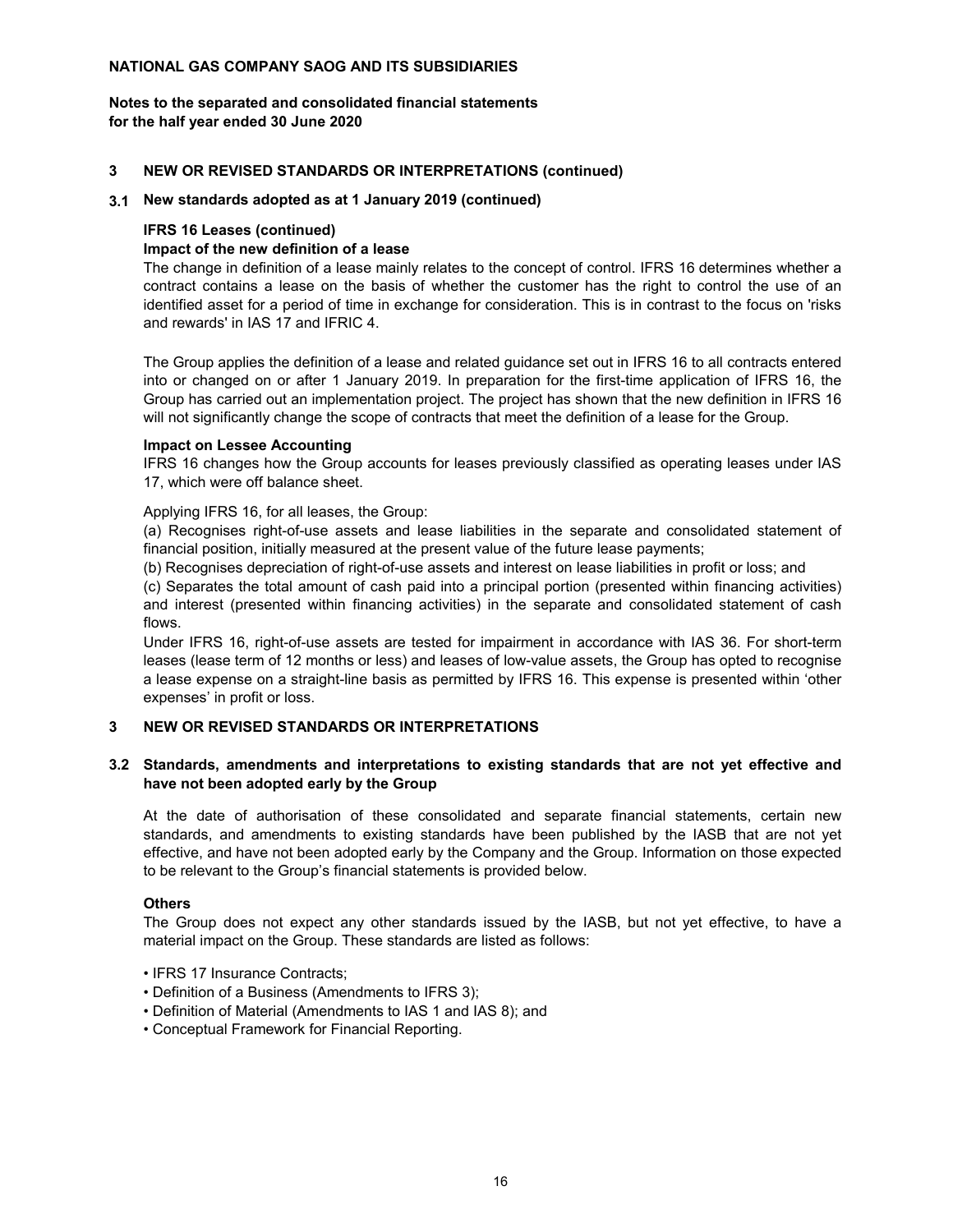#### **for the half year ended 30 June 2020 Notes to the separated and consolidated financial statements**

## **4 SUMMARY OF SIGNIFICANT ACCOUNTING POLICIES**

#### **4.1 Revenue recognition**

The majority of the Group's revenue is derived from selling LPG to local customers with revenue recognised at a point in time when control of the goods has transferred to the customer. This is generally when the goods are delivered to the customer.

The Company uses the following 5 steps model for revenue recognition.

- 1 Identifying the contract with a customer
- 2 Identifying performance obligation
- 3 Determining the transaction price
- 4 Allocating the transaction price to the performance obligation
- 5 Recognising revenue when/as performance obligations are satisfied

If the costs incurred to fulfil a contract are in the scope of other guidance, then Group accounts for such costs using the other guidance.

Group amortises the asset recognised for the costs to obtain and/or fulfil a contract on a systematic basis, consistent with the pattern of transfer of the good or service to which the asset relates. In the case of an impairment, Group recognises these losses to the extent that the carrying amount of the asset exceeds the recoverable amount.

The accounting policies of the Parent Company for the purpose of separate financial statements are the same as that of the Group unless otherwise stated.

Group has different streams of revenue. Revenue from all streams are recorded when control passes to the customer. Broadly, revenue of the Group can be divided into 5 main classification. These classifications and their revenue recognition policy are as follows:

**Local sales:** The Group is engaged in selling 3 products to local customers: LPG, Lubricants, and cylinder. Following is the time when the revenue of each product is recorded.

- **LPG:** Revenue from local sale of LPG is recognised at a point in time when control of the goods is transferred to the customer. This is generally when the goods are delivered to the customer.

- **Lubricant:** Revenue from local sale of lubricant is recognised at a point in time when control of the goods is transferred to the customer. This is generally when the goods are delivered to the customer.

- **Gas cylinder:** Revenue from local sale of gas cylinder is recognised at a point in time when control of the goods is transferred to the customer. This is generally when the goods are delivered to the customer.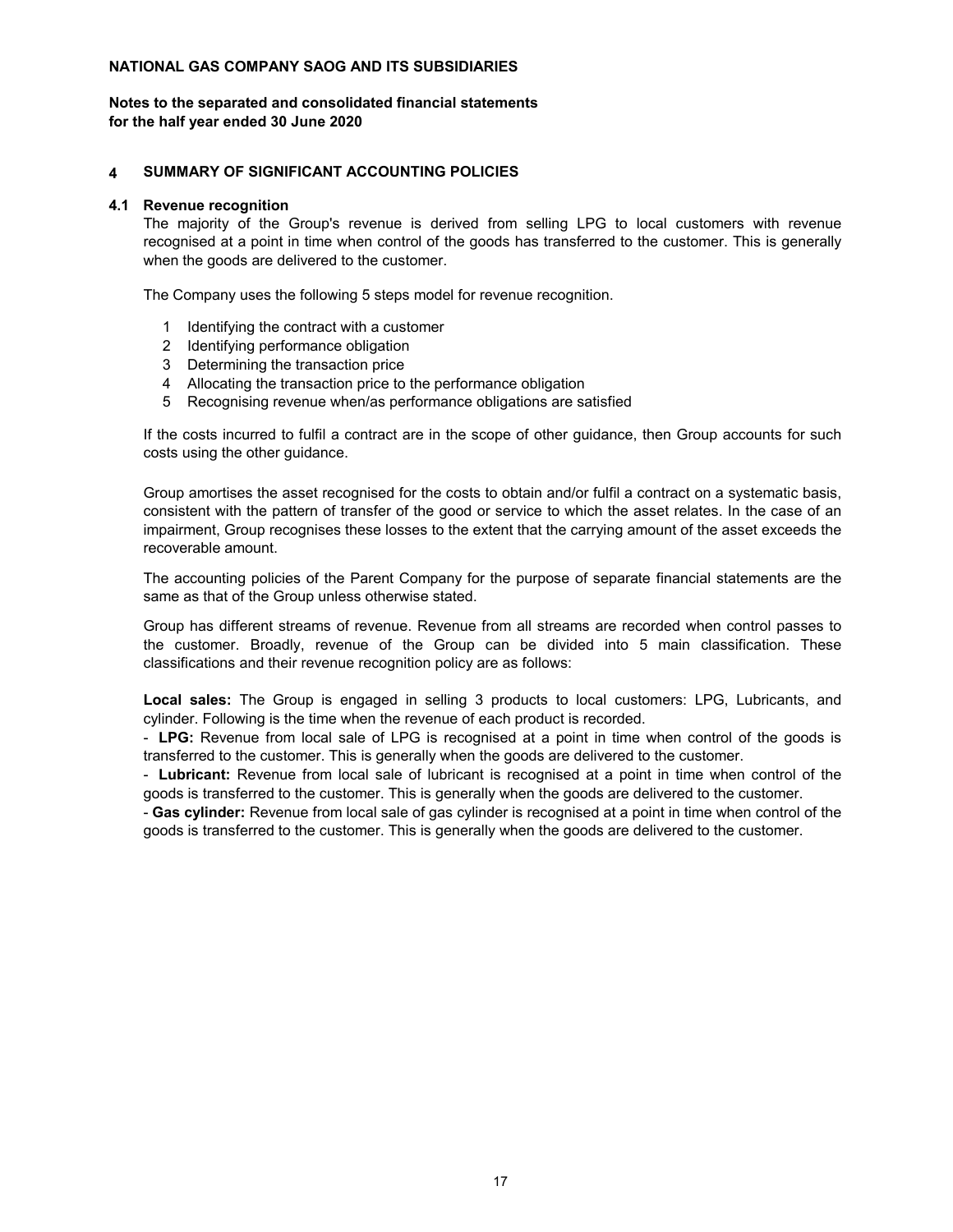#### **for the half year ended 30 June 2020 Notes to the separated and consolidated financial statements**

#### **4 SUMMARY OF SIGNIFICANT ACCOUNTING POICIES (continued)**

#### **4.1 Revenue recognition (continued)**

The majority of the Group's revenue is derived from selling LPG to local customers with revenue recognised at a point in time when control of the goods is transferred to the customer. This is generally when the goods are delivered to the customer.

**Export sales:** For export sales, revenue is recorded when the control passes to the customer, i.e., when goods are delivered either to the port of departure or port of arrival, depending on the specific terms of the contract with a customer.

**Franchise fees:** Revenue from franchise fee is recognized on monthly basis as agreed on the contract with the customer since all the obligations are deemed to be satisfied at that point in time and the consideration received is non-refundable, the revenue arising therefrom is recognized on a straight-line basis at point in time.

**Support service fees** : Support service fee include management services. Since these services are made available to the customers on 'as and when needed' basis, the revenue arising therefrom is recognized on a straight-line basis over the period of time such services are performed.

**Project revenue:** The Group measures its project completion status using survey method (output method). Revenue from such project is recognized over the period of project life if any of the following conditions are met:

- the customer simultaneously receives and consumes the benefits provided by the entity's performance as the entity performs;

- the entity's performance creates or enhances an asset (for example, work in progress) that the customer controls as the asset is created or enhanced;

- the entity's performance does not create an asset with an alternative use; and

- the entity has right to payment for performance completed to date.

Revenue from contracts with customers shall be segregated from revenue from other sources (i.e. finance income).

## *Dividend income*

Dividend income is recognised when the right to receive dividend is established.

#### *Interest income*

Interest income is recognised as the interest accrues using the effective interest method.

#### **4.2 Taxation**

Taxation is provided in accordance with fiscal regulations applicable to each country of operation.

Deferred income taxation is provided using the balance sheet liability method on all temporary differences at the reporting date. Deferred income tax assets and liabilities are measured at the tax rates that are expected to apply to the period when the asset is realised or the liability is settled, based on laws that have been enacted at the reporting date.

The carrying amount of deferred income tax assets is reviewed at each reporting date and reduced to the extent that it is no longer probable that sufficient taxable profit will be available to allow all or part of the deferred income tax asset to be utilised.

Income tax is recognised in the profit or loss except to the extent that it relates to items recognised directly in equity, in which case it is recognised in equity.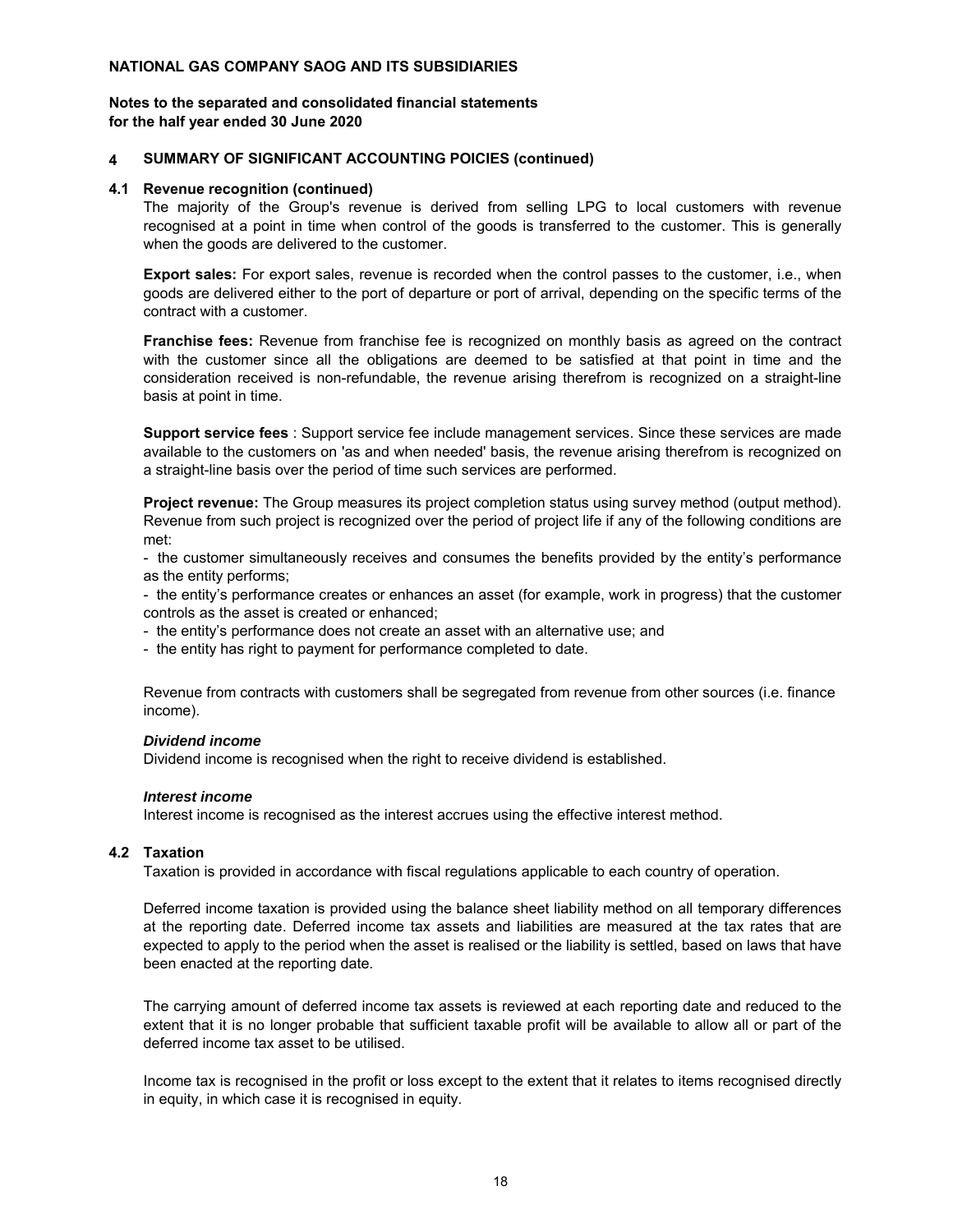#### **for the half year ended 30 June 2020 Notes to the separated and consolidated financial statements**

#### **4 SUMMARY OF SIGNIFICANT ACCOUNTING POICIES (continued)**

#### **4.3 Property, plant and equipment**

Property, plant and equipment are initially recognised at acquisition cost, including any costs directly attributable to bringing the assets to the location and condition necessary for it to be capable of operating in the manner intended by the Group. Property, plant and equipment are subsequently measured using the cost model i.e; cost less accumulated depreciation and impairment losses, except for Land which is subsequently revalued, on an asset-by-asset basis, to their market values. Valuations of land is normally carried out every five years, on an open market value, for existing use basis. This period may be reduced for classes of land in respect of which market conditions have changed significantly.

The carrying amounts, both those revalued and those measured at cost, are reviewed at each reporting date to assess whether they are recorded in excess of their recoverable amount. Where carrying values exceed this recoverable amount assets are written down to their recoverable amount.

When an asset is revalued, any increase in the carrying amount arising on revaluation is credited under revaluation reserve in other comprehensive income, except to the extent that it reverses a revaluation decrease of the same asset previously recognised in the profit or loss, in which case the increase is recognised in the profit or loss. A revaluation deficit is recognised in the consolidated statement of comprehensive income, except to the extent that it offsets an existing surplus on the same asset recognised in the asset revaluation reserve.

Expenditure incurred to replace a component of an item of property and equipment that is accounted for separately is capitalised and the carrying amount of the component that is replaced is written off. Other subsequent expenditure is capitalised only when it increases future economic benefits of the related item of property and equipment. All other expenditure is recognised in the Profit or Loss as the expense is incurred.

#### **Depreciation**

Land and capital work in progress are not depreciated. The cost or valuation, less estimated residual value, of other property, plant and equipment is depreciated by equal annual instalments over the estimated useful lives of the assets. Capital work in progress is transferred into appropriate asset categories upon the completion of projects and depreciation is provided from that date.

The rates of depreciation are based on the following estimated useful lives:

|                        | 2020     | 2019           |
|------------------------|----------|----------------|
|                        | Years    | Years          |
| <b>Buildings</b>       | 20       | 20             |
| Plant and equipment    | $5 - 15$ | $5 - 15$       |
| Cylinders              | 10       | 10             |
| Furniture and fixtures | 5        | 5              |
| Software               | З        | 3              |
| Tractors and trailers  | $5 - 10$ | $5 - 10$       |
| Motor vehicles         |          | $\overline{4}$ |

An item of property, plant and equipment and any significant part initially recognised is derecognised upon disposal or when no future economic benefits are expected from its use or disposal. Any gain or loss arising on derecognition of the asset (calculated as the difference between the net disposal proceeds and the carrying amount of the asset) is included in the profit or loss when the asset is derecognised.

The assets' residual values and useful lives are reviewed, and adjusted if appropriate, at each reporting date.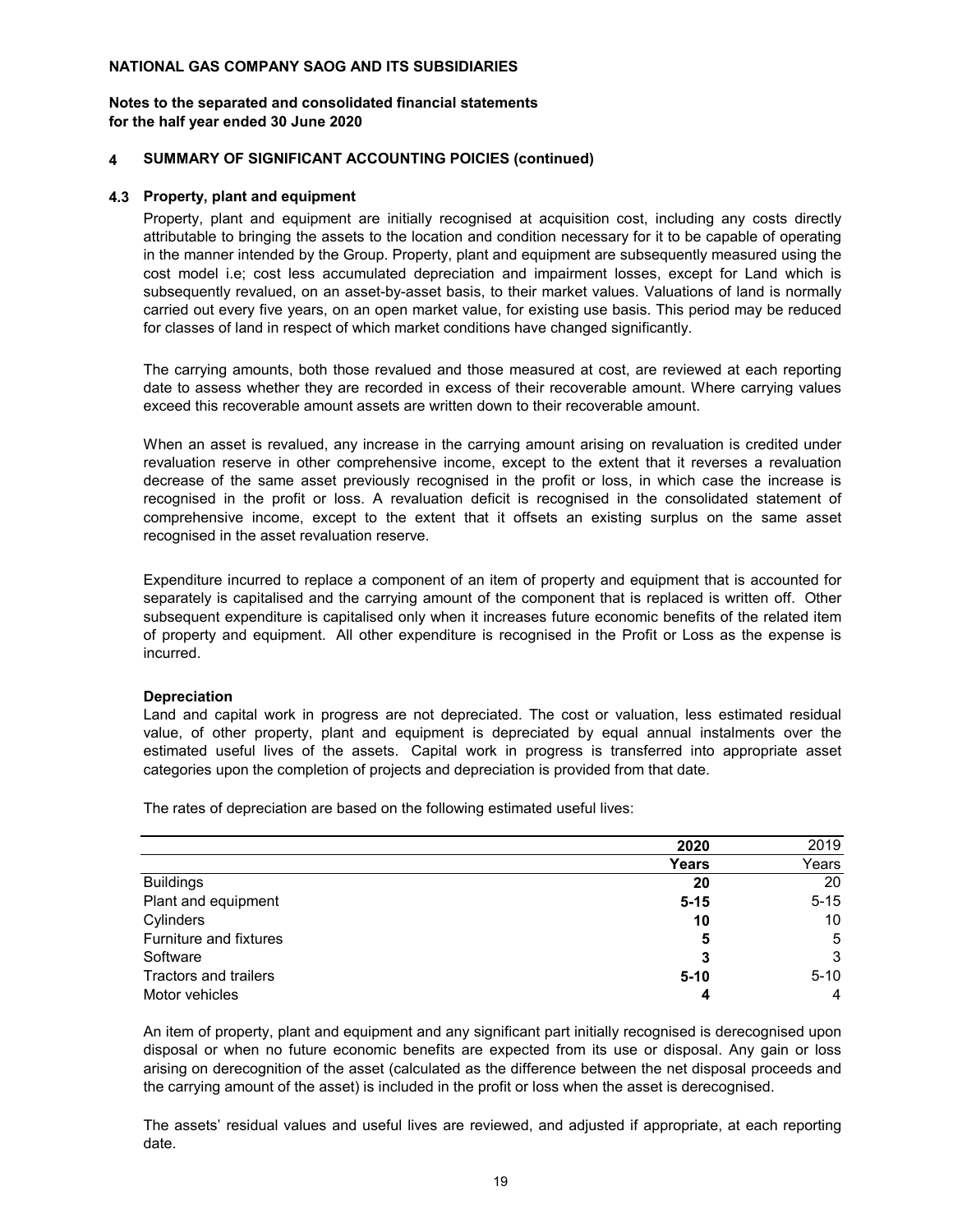#### **for the half year ended 30 June 2020 Notes to the separated and consolidated financial statements**

#### **4 SUMMARY OF SIGNIFICANT ACCOUNTING POICIES (continued)**

#### **4.4 Business combinations, goodwill and intangible assets**

Business combinations are accounted for using the acquisition method. The cost of an acquisition is measured as the aggregate of the consideration transferred, measured at acquisition date fair value and the amount of any non-controlling interest in the acquiree. For each business combination, the acquirer measures the non-controlling interest in the acquiree either at fair value or at the proportionate share of the acquiree's identifiable net assets. Acquisition- related costs incurred are expensed and included in administrative expenses.

When the Group acquires a business, it assesses the financial assets and liabilities assumed for appropriate classification and designation in accordance with the contractual terms, economic circumstances and pertinent conditions as at the acquisition date. This includes the separation of embedded derivatives in host contracts by the acquiree.

If the business combination is achieved in stages, the previously held equity interest in the acquiree is remeasured at its acquisition date fair value and any resulting gain or loss is recognized in the consolidated income statement.

Any contingent consideration is measured at fair value at the date of acquisition. If any obligation to pay contingent consideration that meets the definition of a financial instrument is classified as equity, then it is not remeasured and settlement is accounted for within equity. Otherwise, other contingent consideration is remeasured at fair value at each reporting date and subsequent changes in the fair value of the contingent consideration are recognised in profit or loss.

Goodwill is initially measured at cost, being the excess of the aggregate of the consideration transferred and the amount recognized for non- controlling interest over the net identifiable assets acquired and liabilities assumed. If the fair value of the net assets acquired is in excess of the aggregate consideration transferred, the gain is recognised in profit or loss.

After initial recognition, goodwill is measured at cost less any accumulated impairment losses. For the purpose of impairment testing, goodwill acquired in a business combination is, from the acquisition date, allocated to each of the Group's cash-generating units that are expected to benefits from the combination, irrespective of whether other assets or liabilities of the acquiree are assigned to those units.

Where goodwill forms part of a cash-generating unit and part of the operation within that unit is disposed of, the goodwill associated with the disposed operation is included in the carrying amount of the operation when determining the gain or loss on disposal. Goodwill disposed of in these circumstances is measured based on the relative values of the disposed operation and the portion of the cash - generation unit retained.

#### **Trading License**

Trade license pertains to the permission granted to the Group by local authority to conduct business in Dubai. Subsequent expenditure is capitalized only when it increases the future economic benefits embodied in the license to which it related. All other expenditure is recognized as an expense in profit or loss as incurred.

## **4.5 Leases**

The determination of whether an arrangement is, or contains, a lease is based on the substance of the arrangement at inception date. The arrangement is assessed for whether fulfilment of the arrangement is dependent on the use of a specific asset or assets or the arrangement conveys a right to use the asset, even if that right is not explicitly specified in an arrangement.

#### **Group as a lessee**

For any new contracts entered into on or after 1 January 2019, the Group considers whether a contract is, or contains a lease. A lease is defined as 'a contract, or part of a contract, that conveys the right to use an asset (the underlying asset) for a period of time in exchange for consideration'.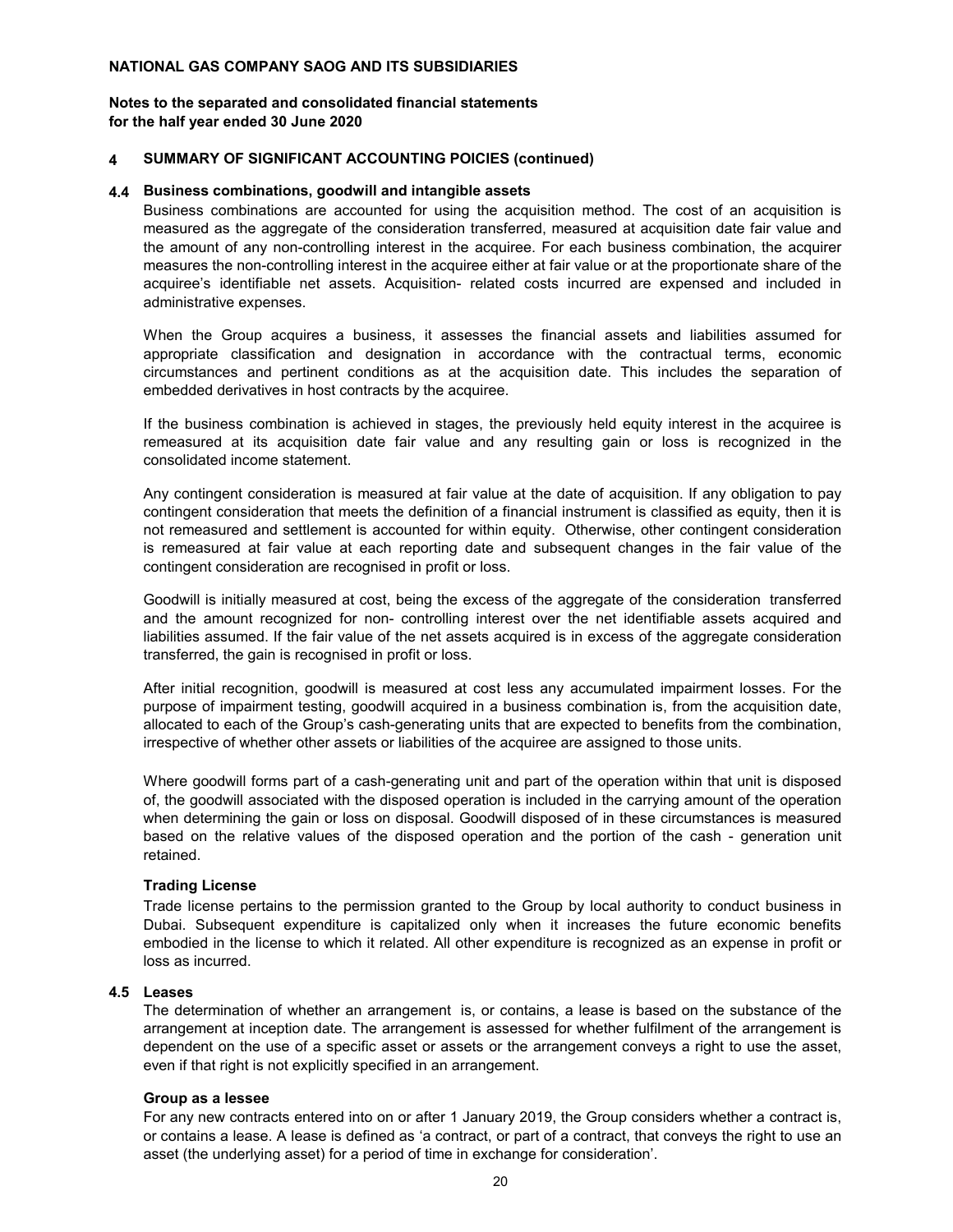#### **for the half year ended 30 June 2020 Notes to the separated and consolidated financial statements**

#### **4 SUMMARY OF SIGNIFICANT ACCOUNTING POLICIES (continued)**

#### **4.5 Leases (continued)**

To apply this definition the Group assesses whether the contract meets three key evaluations which are whether:

- the contract contains an identified asset, which is either explicitly identified in the contract or implicitly specified by being identified at the time the asset is made available to the Group;
- the Group has the right to obtain substantially all of the economic benefits from use of the identified asset throughout the period of use, considering its rights within the defined scope of the contract;
- the Group has the right to direct the use of the identified asset throughout the period of use the Group assess whether it has the right to direct 'how and for what purpose' the asset is used throughout the period of use.

#### *Measurement and recognition of leases as a lessee*

At lease commencement date, the Group recognises a right-of-use asset and a lease liability on the balance sheet. The right-of-use asset is measured at cost, which is made up of the initial measurement of the lease liability, any initial direct costs incurred by the Group, an estimate of any costs to dismantle and remove the asset at the end of the lease, and any lease payments made in advance of the lease commencement date (net of any incentives received).

The Group depreciates the right-of-use assets on a straight-line basis from the lease commencement date to the earlier of the end of the useful life of the right-of-use asset or the end of the lease term. The Group also assesses the right-of-use asset for impairment when such indicators exist.

At the commencement date, the Group measures the lease liability at the present value of the lease payments unpaid at that date, discounted using the interest rate implicit in the lease if that rate is readily available or the Group's incremental borrowing rate.

Lease payments included in the measurement of the lease liability are made up of fixed payments (including in substance fixed), variable payments based on an index or rate, amounts expected to be payable under a residual value guarantee and payments arising from options reasonably certain to be exercised.

Subsequent to initial measurement, the liability will be reduced for payments made and increased for interest. It is remeasured to reflect any reassessment or modification, or if there are changes in insubstance fixed payments.

When the lease liability is remeasured, the corresponding adjustment is reflected in the right-of-use asset, or profit and loss if the right-of-use asset is already reduced to zero.

The Group has elected to account for short-term leases and leases of low-value assets using the practical expedients. Instead of recognising a right-of-use asset and lease liability, the payments in relation to these are recognised as an expense in profit or loss on a straight-line basis over the lease term.

On the balance sheet the right-of-use assets and lease liability is presented as a separate line.

#### **Group as a lessor**

The Group's accounting policy under IFRS 16 has not changed from the comparative period. As a lessor the Group classifies its leases as either operating or finance leases. A lease is classified as a finance lease if it transfers substantially all the risks and rewards incidental to ownership of the underlying asset, and classified as an operating lease if it does not.

#### **4.6 Fair value measurement**

Fair value is the price that would be received to sell an asset or paid to transfer a liability in an orderly transaction between market participants at the measurement date. The fair value measurement is based on the presumption that the transaction to sell the asset or transfer the liability takes place either:

• In the principal market for the asset or liability, or

• In the absence of a principal market, in the most advantageous market for the asset or liability.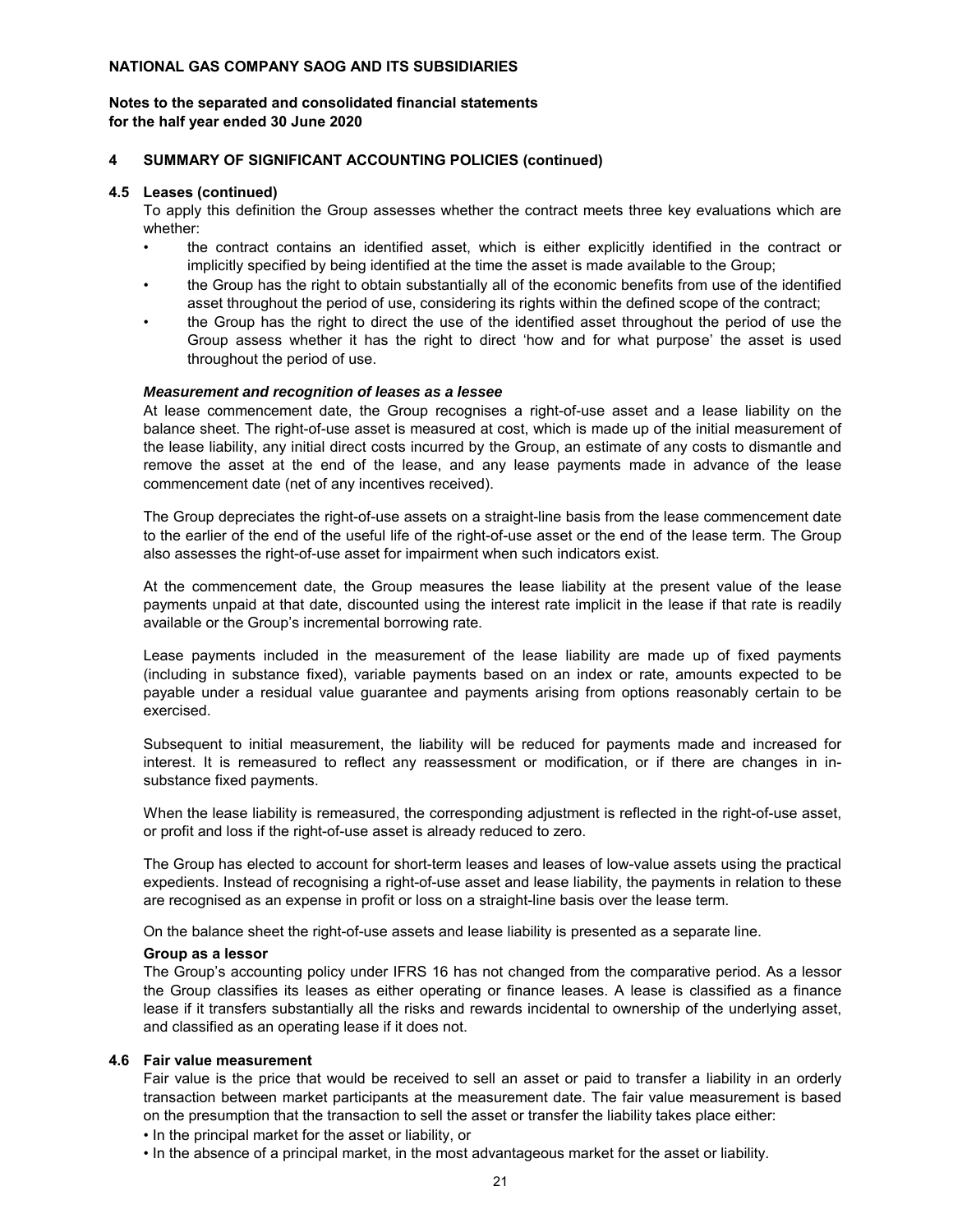#### **for the half year ended 30 June 2020 Notes to the separated and consolidated financial statements**

#### **4 SUMMARY OF SIGNIFICANT ACCOUNTING POLICIES (continued)**

#### **4.6 Fair value measurement (continued)**

The principal or the most advantageous market must be accessible to by the Group.

The fair value of an asset or a liability is measured using the assumptions that market participants would use when pricing the asset or liability, assuming that market participants act in their economic best interest.

A fair value measurement of a non-financial asset takes into account a market participant's ability to generate economic benefits by using the asset in its highest and best use or by selling it to another market participant that would use the asset in its highest and best use.

The Group uses valuation techniques that are appropriate in the circumstances and for which sufficient data are available to measure fair value, maximising the use of relevant observable inputs and minimising the use of unobservable inputs.

All assets and liabilities for which fair value is measured or disclosed in the separate and consolidated financial statements are categorised within the fair value hierarchy, described as follows, based on the lowest level input that is significant to the fair value measurement as a whole:

- Level 1: Quoted (unadjusted) market prices in active markets for identical assets or liabilities.
- Level 2: Valuation techniques for which the lowest level input that is significant to the fair value measurement is directly or indirectly observable.
- Level 3: Valuation techniques for which the lowest level input that is significant to the fair value measurement is unobservable.

For assets and liabilities that are recognised in the separate and consolidated financial statements on a recurring basis, the Group determines whether transfers have occurred between Levels in the hierarchy by re-assessing categorisation (based on the lowest level input that is significant to the fair value measurement as a whole) at the end of each reporting period.

For the purpose of fair value disclosures, the Group has determined classes of assets and liabilities on the basis of the nature, characteristics and risks of the asset or liability and the level of the fair value hierarchy as explained above.

The fair value of financial instruments that are traded in active markets at each reporting date is determined by reference to quoted market prices or dealer price quotations (bid price for long positions and ask price for short positions), without any deduction for transaction costs.

For financial instruments not traded in an active market, the fair value is determined using appropriate valuation techniques. Such techniques include discounted cash flow analysis or other valuation models.

#### **4.7 Offsetting of financial instruments**

Financial assets and financial liabilities are offset and the net amount is reported in the statement of financial position if there is a currently enforceable legal right to offset the recognised amounts and there is an intention to settle on a net basis, or to realise the assets and settle the liabilities simultaneously.

## **4.8 Inventories**

Inventories are stated at the lower of cost and net realisable value. Net realisable value is the estimated selling price in the ordinary course of business, less the estimated costs of completion and selling Cost of inventories is determined on the first in first out basis and includes all costs incurred in acquiring the inventories and bringing them to their existing location and condition.

#### **4.9 Impairment of non-financial assets**

The Group assesses at each reporting date whether there is an indication that an asset may be impaired. If any such indication exists, or when annual impairment testing for an asset is required, the Group estimates the asset's recoverable amount. An asset's recoverable amount is the higher of an asset's or cash-generating unit's (CGU) fair value less costs to sell and its value in use.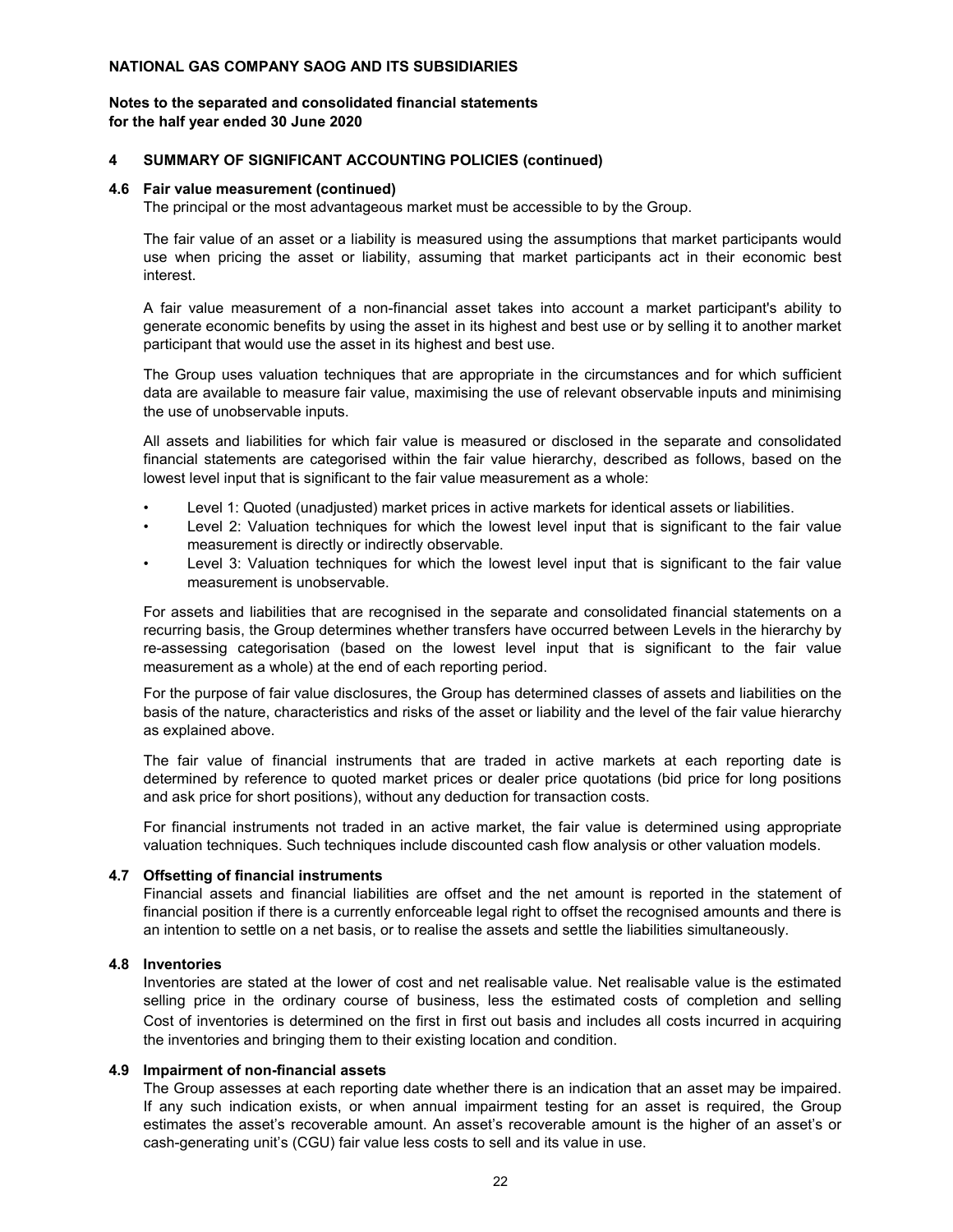#### **for the half year ended 30 June 2020 Notes to the separated and consolidated financial statements**

#### **4 SUMMARY OF SIGNIFICANT ACCOUNTING POLICIES (continued)**

#### **4.9 Impairment of non-financial assets (continued)**

Recoverable amount is determined for an individual asset, unless the asset does not generate cash inflows that are largely independent of those from other assets or Groups of assets. When the carrying amount of an asset or CGU exceeds its recoverable amount, the asset is considered impaired and is written down to its recoverable amount or CGU.

In assessing value in use, the estimated future cash flows are discounted to their present value using a pre-tax discount rate that reflects current market assessments of the time value of money and the risks specific to the asset. In determining fair value less costs to sell, an appropriate valuation model is used. These calculations are corroborated by valuation multiples, quoted share prices for publicly traded subsidiaries or other available fair value indicators.

Impairment losses of discontinued operations are recognised in the profit or loss in those expense categories consistent with the function of the impaired asset, except for property previously revalued where the revaluation was taken to other comprehensive income. In this case the impairment is also recognised in other comprehensive income up to the amount of any previous revaluation.

For assets excluding goodwill, an assessment is made at each reporting date as to whether there is any indication that previously recognised impairment losses may no longer exist or may have decreased. If such indication exists, the Group estimates the assets or CGUs recoverable amount. A previously recognised impairment loss is reversed only if there has been a change in the assumptions used to determine the asset's recoverable amount since the last impairment loss was recognised. The reversal is limited so that the carrying amount of the assets does not exceed its recoverable amount, nor exceed the carrying amount that would have been determined, net of depreciation, had no impairment loss been recognised for the asset in prior years. Such reversal is recognised in the profit or loss unless the asset is carried at revalued amount, in which case the reversal is treated as a revaluation increase in other

# **4.10 Cash and cash equivalents** comprehensive income

For the purpose of separate and consolidated statement of cash flows, cash and cash equivalents consist of cash in hand, bank balances, and short-term deposits with an original maturity of three months or less, net of outstanding bank overdrafts.

#### **4.11 Employees' end of service benefits**

End of service benefits are accrued in accordance with the terms of employment of the Parent Company's qualifying employees at the reporting date, having regard to the requirements of the Oman Labour Law, as amended.

Contributions to defined contribution retirement plans for Omani employees are in accordance with the Oman Social Insurance Scheme and are recognised as an expense in the profit or loss as incurred.

#### **4.12 Provisions, contingent liabilities and contingent assets**

Provisions are recognised when present obligations will probably lead to an outflow of economic resources from the Group and they can be estimated reliably. Timing or amount of the outflow may still be uncertain.

A present obligation arises from the presence of a legal or constructive commitment that has resulted from past events, for example, legal disputes or onerous contracts. Restructuring provisions are recognised only if a detailed formal plan for the restructuring has been developed and implemented, or management has at least announced the plan's main features to those affected by it. Provisions are not recognised for future operating losses.

Provisions are measured at the estimated expenditure required to settle the present obligation, based on the most reliable evidence available at the reporting date, including the risks and uncertainties associated with the present obligation. Where there are a number of similar obligations, the likelihood that an outflow will be required in settlement is determined by considering the class of obligations as a whole. Long term provisions are discounted to their present values, where the time value of money is material.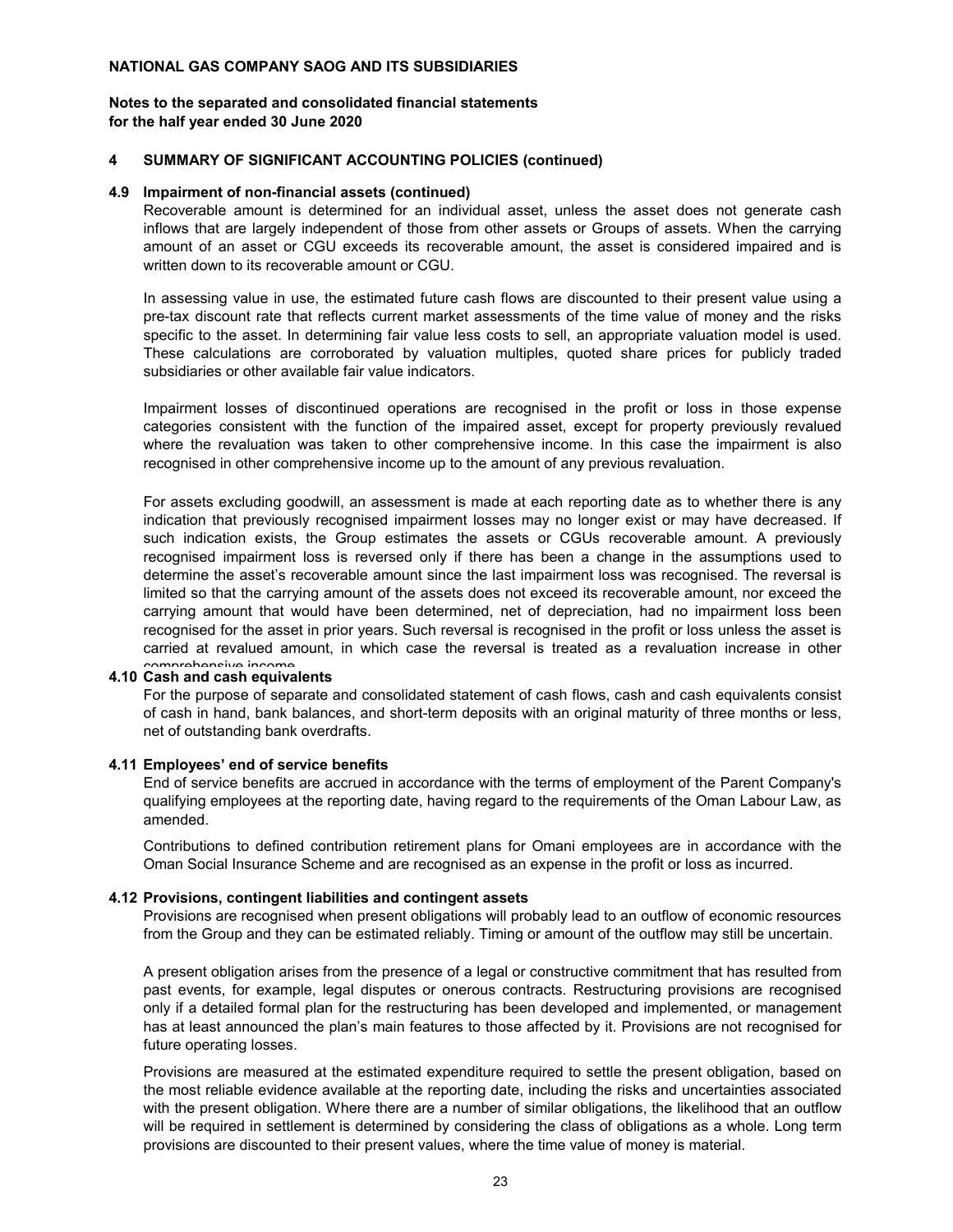#### **for the half year ended 30 June 2020 Notes to the separated and consolidated financial statements**

#### **4 SUMMARY OF SIGNIFICANT ACCOUNTING POLICIES (continued)**

#### **4.12 Provisions, contingent liabilities and contingent assets (continued)**

Any reimbursement that the Group can be virtually certain to collect from a third party with respect to the obligation is recognised as a separate asset. However, this asset may not exceed the amount of the related provision.

No liability is recognised if an outflow of economic resources as a result of present obligations is not probable. Such situations are disclosed as contingent liabilities unless the outflow of resources is remote.

#### **4.13 Foreign currencies**

Transactions denominated in foreign currencies are translated to Rials Omani at the foreign exchange rate ruling at the date of the transaction. Monetary assets and liabilities denominated in foreign currencies at the reporting date are translated to Rials Omani at exchange rates ruling at that date. Foreign exchange differences arising on translation are recognised in the profit or loss. Non-monetary assets and liabilities that are measured in terms of historical cost in foreign currency are translated using the exchange rate at the date of the transaction. The functional currency of foreign subsidiaries, based in the United Arab Emirates, Kingdom of Saudi Arabia, Malaysia, Mauritius and India, are UAE Dirhams, Saudi Riyal, Malaysia Ringgits (RM), US Dollars (USD) and Indian Rupees respectively. As at the reporting date, the assets and liabilities of these subsidiaries are translated into the presentation currency of the Group (Rial Omani) at the rate of exchange ruling at the reporting date and their statement of profit or loss and other comprehensive income is translated at the average exchange rates for the year. Foreign exchange differences arising on translation are recognised in the other comprehensive income.

#### **4.14 Directors' remuneration**

The Directors' remuneration is governed and calculated as set out in the Commercial Companies Law and the regulations issued by the Capital Market Authority of Oman.

#### **4.15 Dividend distribution**

Dividend distributions payable to equity shareholders are included in other liabilities when the dividends have been approved in a general meeting prior to the reporting date.

#### **4.16 Non-current assets held for sale**

The Group classifies non-current assets and disposal groups as held for sale if their carrying amounts will be recovered principally through a sale rather than through continuing use. Such non-current assets and disposal groups classified as held for sale are measured at the lower of their carrying amount and fair value less costs to sell.

The criteria for held for sale classification is regarded as met only when the sale is highly probable and the asset or disposal group is available for immediate sale in its present condition. Management must be committed to the sale, which should be expected to qualify for recognition as a completed sale within one year from the date of reclassification.

Equity accounting for investment in associate ceases once classified and included as held for sale.

## **4.17 Bank borrowings**

Borrowings are initially recognised at fair value, net of transaction costs incurred. Borrowings are subsequently stated at amortised cost; any difference between the proceeds (net of transaction costs) and the redemption value is recognised as interest expense in the consolidated statement of comprehensive income over the period of the borrowings using the effective interest method. Borrowings are classified as current liabilities unless the company has an unconditional right to defer settlement of the liability for at least 12 months after the reporting date.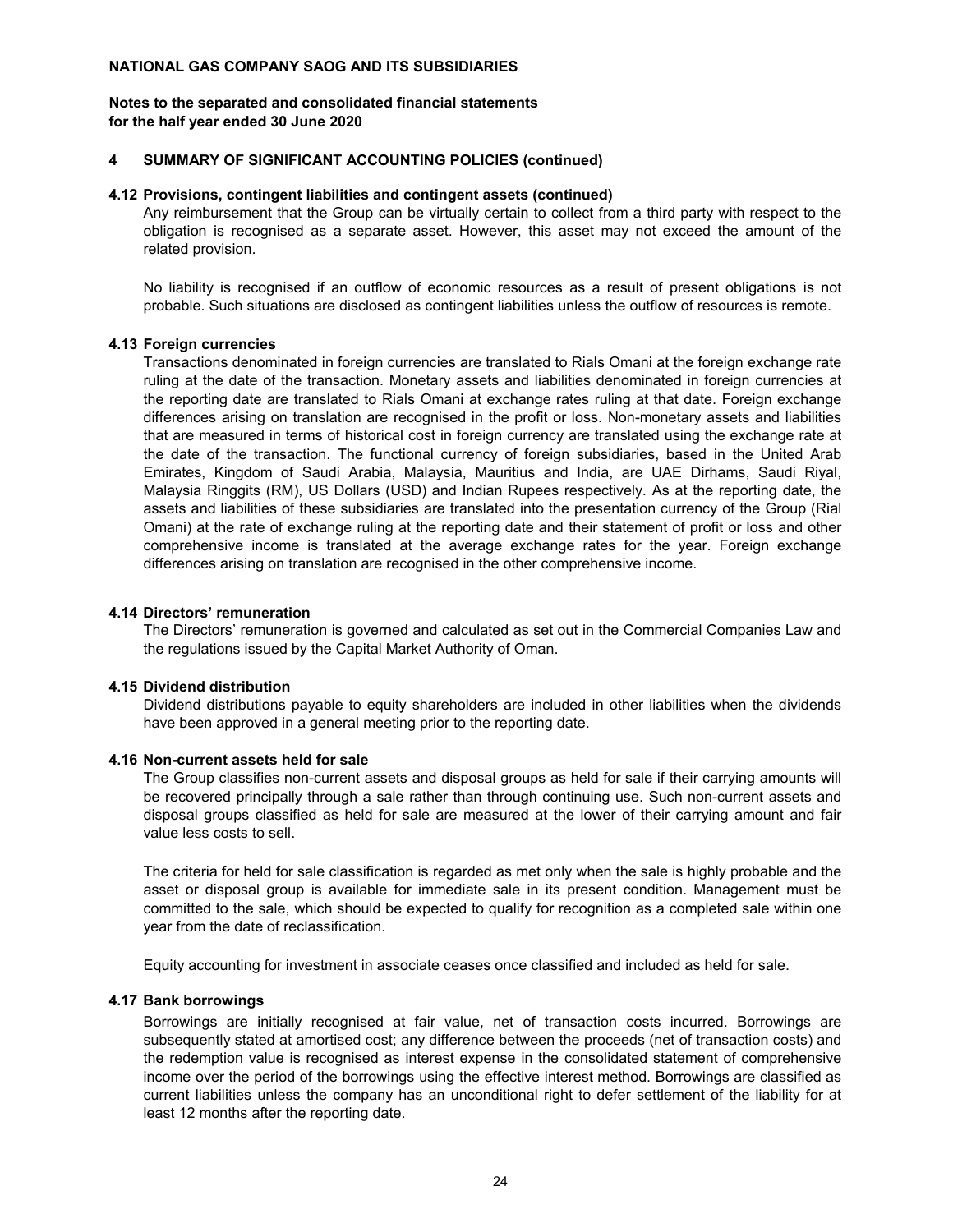#### **for the half year ended 30 June 2020 Notes to the separated and consolidated financial statements**

#### **4 SUMMARY OF SIGNIFICANT ACCOUNTING POLICIES (continued)**

#### **4.18 Financial instruments**

## **IFRS 9 Financial instruments**

#### **Recognition & Initial measurement of financial instruments**

All financial assets and liabilities are initially recognised on the trade date, i.e., the date that the Group becomes a party to the contractual provisions of the instrument. A financial asset or financial liability is measured initially at fair value plus, for an item not at FVTPL, transaction costs that are directly attributable to its acquisition or issue.

## **Classification and measurement of financial assets and financial liabilities**

IFRS 9 Financial Instruments introduces principle-based requirements for the classification of financial assets and liabilities. The standard contains two primary measurement categories for financial assets: amortised cost and fair value. The standard eliminates the existing IAS 39 categories of held to maturity, available for sale and loans and receivables. The classification of financial assets under IFRS 9 is generally based on the business model in which the financial asset is managed and contractual cash flow characteristics.

#### **Initial recognition**

#### **Classification of financial assets**

On initial recognition, a financial asset is classified as measured at: amortised cost; fair value through other comprehensive income – debt instruments; fair value through other comprehensive income – equity instruments; or fair value through profit or loss account.

#### **Financial assets at amortised cost**

A financial asset is measured at amortised cost if it meets both of the following conditions and is not designated as at fair value through profit or loss account:

Business model test: The objective of the entity's business model is to hold the financial asset to collect the contractual cash flows (rather than to sell the instrument prior to its contractual maturity to realize its fair value changes).

Cash flow characteristics test: The contractual terms of the financial asset give rise on specified dates to cash flows that are solely payments of principal and interest on the principal amount outstanding.

## **Business model assessment**

The business model reflects how the Group manages the assets in order to generate cash flows. This is whether the Group objective is solely to collect contractual cash flows from the assets or is it to collect both the contractual cash flows and cash flows arising from the sale of the assets. If neither of these are applicable then the financial assets are classified as other business model. Factors considered by the Group in determining the business model for a Group of assets includes the past experience on how the cash flows for the asset were collected, how the assets performance was evaluated by the key management personnel, how risks are assessed and managed and how managers are compensated.

#### **Contractual cash flows comprise of solely payment of principal and interest**

Where the Group has a business model to collect contractual cash flows, the Group assesses whether the financial instrument cash flows represents solely payments of principal and interest (SPPI). 'Principal' for the purpose of this test is defined as the fair value of the financial asset at initial recognition and may change over the life of the financial asset. Interest is defined as consideration for time value of money and for the credit risk associated with the principal and for other basic lending risks and costs as well as a

In making this assessment, the Group considers whether the contractual cash flows are consistent with the basic lending agreement which means the interest paid only includes the consideration for time value of money and credit risk. Financial instruments whose cash flows characteristics include elements other than time value of money and credit risk do not pass the test and are classified and measured at fair value through profit or loss.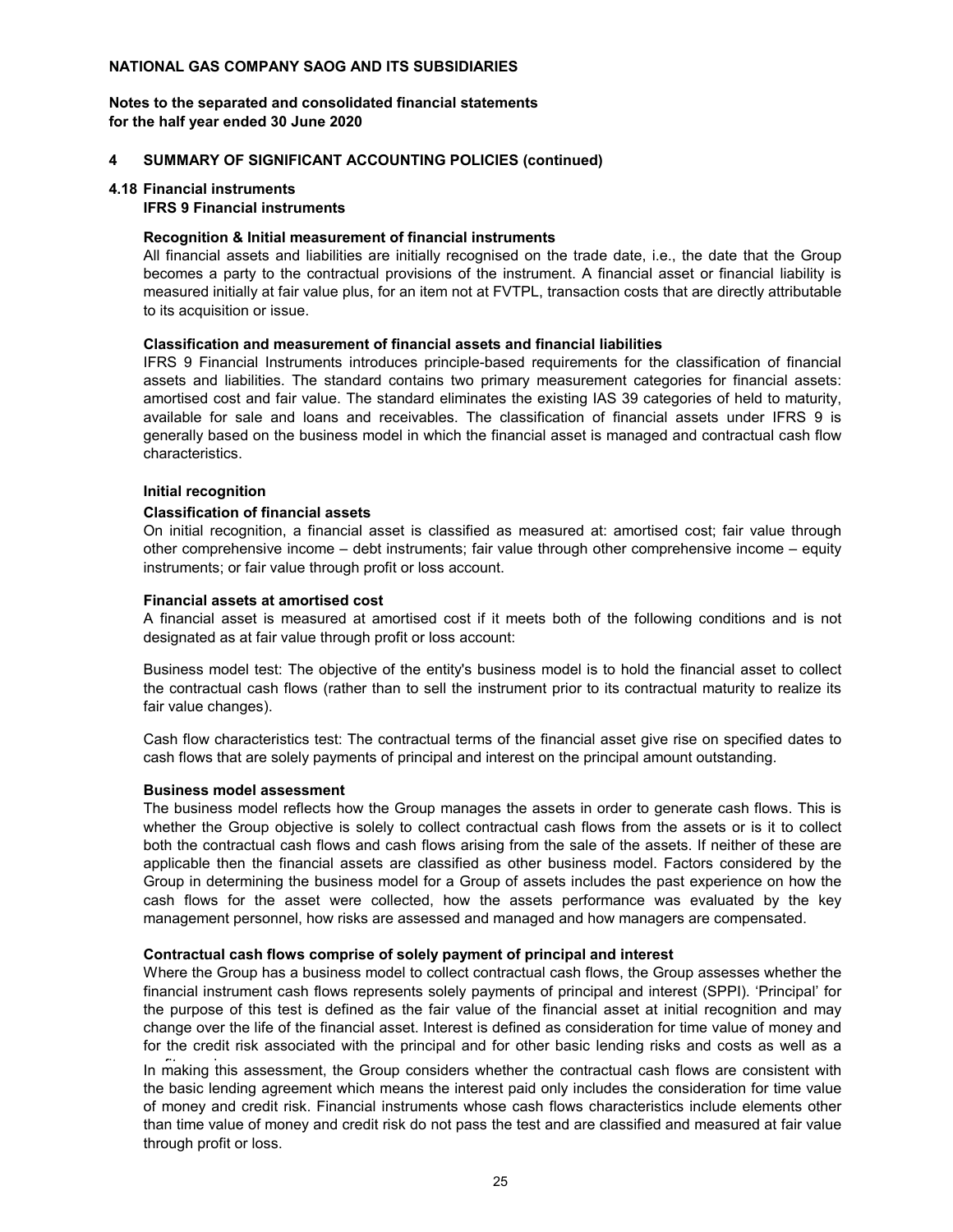**for the half year ended 30 June 2020 Notes to the separated and consolidated financial statements**

#### **4 SUMMARY OF SIGNIFICANT ACCOUNTING POLICIES (continued)**

#### **4.18 Financial instruments (continued)**

## **IFRS 9 Financial instruments (continued) Classification of financial assets (continued)**

#### **Financial assets at fair value through other comprehensive income**

Equity instrument which are not held for trading or issued as contingent consideration in business combination, and for which the Group has made an irrevocable election at initial recognition to recognise changes in fair value through other comprehensive income rather than profit or loss. This election is made on an investment-by-investment basis.

Debt instruments where the contractual cash flows are solely principal and interest and the objective of the Group's business model is achieved both by collecting contractual cash flows and selling financial assets.

#### **Financial assets at fair value through profit or loss accounts**

All financial assets not classified as measured at amortised cost or fair value through other comprehensive income as described above are measured at fair value through profit or loss account.

Financial assets, at initial recognition, may be designated at fair value through profit or loss, if the designation eliminates or significantly reduces the inconsistent treatment that would otherwise arise from measuring the assets or recognizing gains or losses on them on a different basis.

#### **Financial Liabilities**

Financial liabilities are classified as measured at amortised cost or fair value through profit or loss account. A financial liability is classified as at fair value through profit or loss account if it is classified as held-fortrading, it is a derivative or it is designated as such on initial recognition.

Financial liabilities, at initial recognition, may be designated at fair value through profit or loss if the following criteria are met:

- The designation eliminates or significantly reduces the inconsistent treatment that would otherwise arise from measuring the liabilities or recognising gains or losses on them on a different basis;
- The liabilities are part of a Group of financial liabilities which are managed and their performance evaluated on fair value basis, in accordance with a documented risk management strategy; or
- The financial liability contains an embedded derivative that would otherwise need to be separately recorded.

Financial liabilities at fair value through profit or loss account are measured at fair value and net gains and losses, including any interest expense, are recognised in the consolidated statement of comprehensive income.

# **Subsequent measurement and gain or losses**

## **Financial assets at amortised cost:**

These assets are subsequently measured at amortised cost using the effective interest method. The amortised cost is reduced by impairment losses. Interest income, foreign exchange gains and losses and impairment are recognised in the profit or loss account. Any gain or loss on derecognition is recognised in the consolidated statement of comprehensive income.

#### **Financial assets at fair value through other comprehensive income**

## **a) Debt instruments**

These assets are subsequently measured at fair value. Interest income calculated using the effective interest method, foreign exchange gains and losses and impairment are recognised in the consolidated statement of profit or loss. Other net gains and losses are recognised in the statement of other comprehensive income. On derecognition, gains and losses accumulated in the consolidated statement of other comprehensive income are reclassified to the consolidated statement of profit or loss.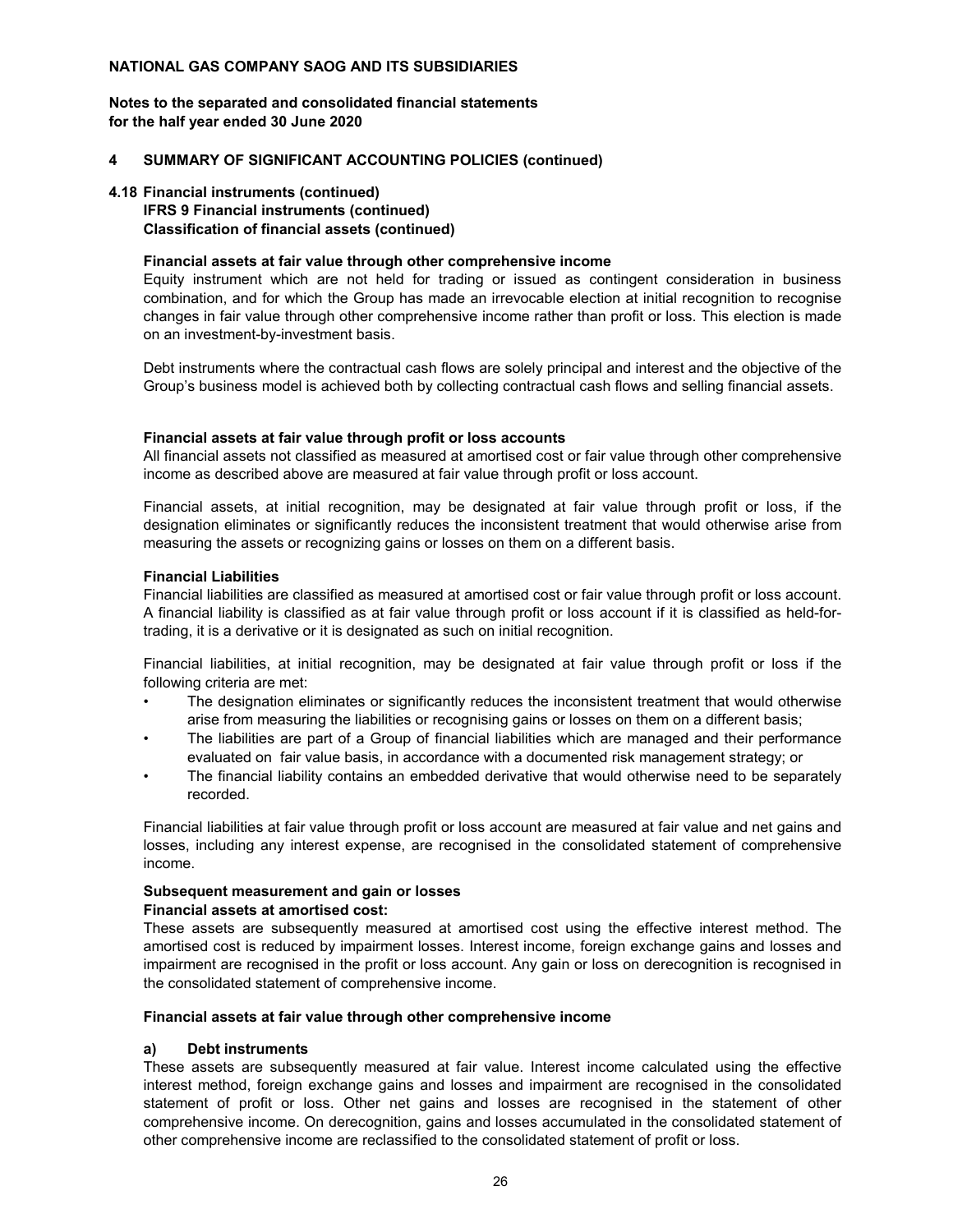**for the half year ended 30 June 2020 Notes to the separated and consolidated financial statements**

#### **4 SUMMARY OF SIGNIFICANT ACCOUNTING POLICIES (continued)**

#### **4.18 Financial instruments (continued)**

## **IFRS 9 Financial instruments (continued) Subsequent measurement and gain or losses (continued)**

## **b) Equity instruments**

These assets are subsequently measured at fair value. Dividends are recognised as income in the profit or loss account unless the dividend clearly represents a recovery of part of the cost of the investment. Other net gains and losses are recognised in the consolidated statement of other comprehensive income and are never reclassified to the statement of consolidated statement of profit or loss.

#### **Financial liabilities**

Financial liabilities are subsequently measured at amortised cost using the effective interest method, if applicable. The effective interest method is the method of calculating the amortised cost of a financial liability and of allocating interest expense over the relevant period. The effective interest rate is the rate that exactly discounts estimated future cash payments through the expected life of the financial liability to the net carrying amount on initial recognition.

Interest expense and foreign exchange gains and losses are recognised in the consolidated statement of profit or loss. Any gain or loss on derecognition is also recognised in the consolidated statement of profit or loss.

#### **Reclassification**

#### **Financial assets**

The Group will only reclassify financial assets if, and only if, the objective of the business model for managing those financial assets is changed. Such changes are expected to be very infrequent as these changes must be significant to the Group's operations and demonstrable to external parties.

If the Group determines that its business model has changed in a way that is significant to its operations, then it reclassifies all affected assets prospectively from the first day of the next reporting period (the reclassification date).

#### **Financial liabilities**

The Group determines the classification of financial liabilities on initial recognition. Subsequent reclassification is not allowed. The Group's financial liabilities include trade payables, accruals and provisions, amounts due to the related parties, term loans and short term loan which are measured at amortised cost.

#### **Modifications of financial assets and financial liabilities**

#### **Financial assets**

If the terms of a financial asset are modified, the Group evaluates whether the cash flows of the modified asset are substantially different. If the cash flows are substantially different, then the contractual rights to cash flows from the original financial asset are deemed to have expired. In this case, the original financial asset is derecognised and a new financial asset is recognised at fair value.

If the cash flows of the modified asset carried at amortised cost are not substantially different, then the modification does not result in derecognition of the financial asset. In this case, the Group recalculates the gross carrying amount of the financial asset and recognises the amount arising from adjusting the gross carrying amount as a modification gain or loss in the consolidated statement of profit or loss.

#### **Financial liabilities**

If the terms of a financial liability are modified and the cash flows of the modified liability are substantially different then, a new financial liability based on the modified terms is recognised at fair value. The difference between the carrying amount of the financial liability extinguished and the new financial liability with modified terms is recognised in the consolidated statement of profit or loss.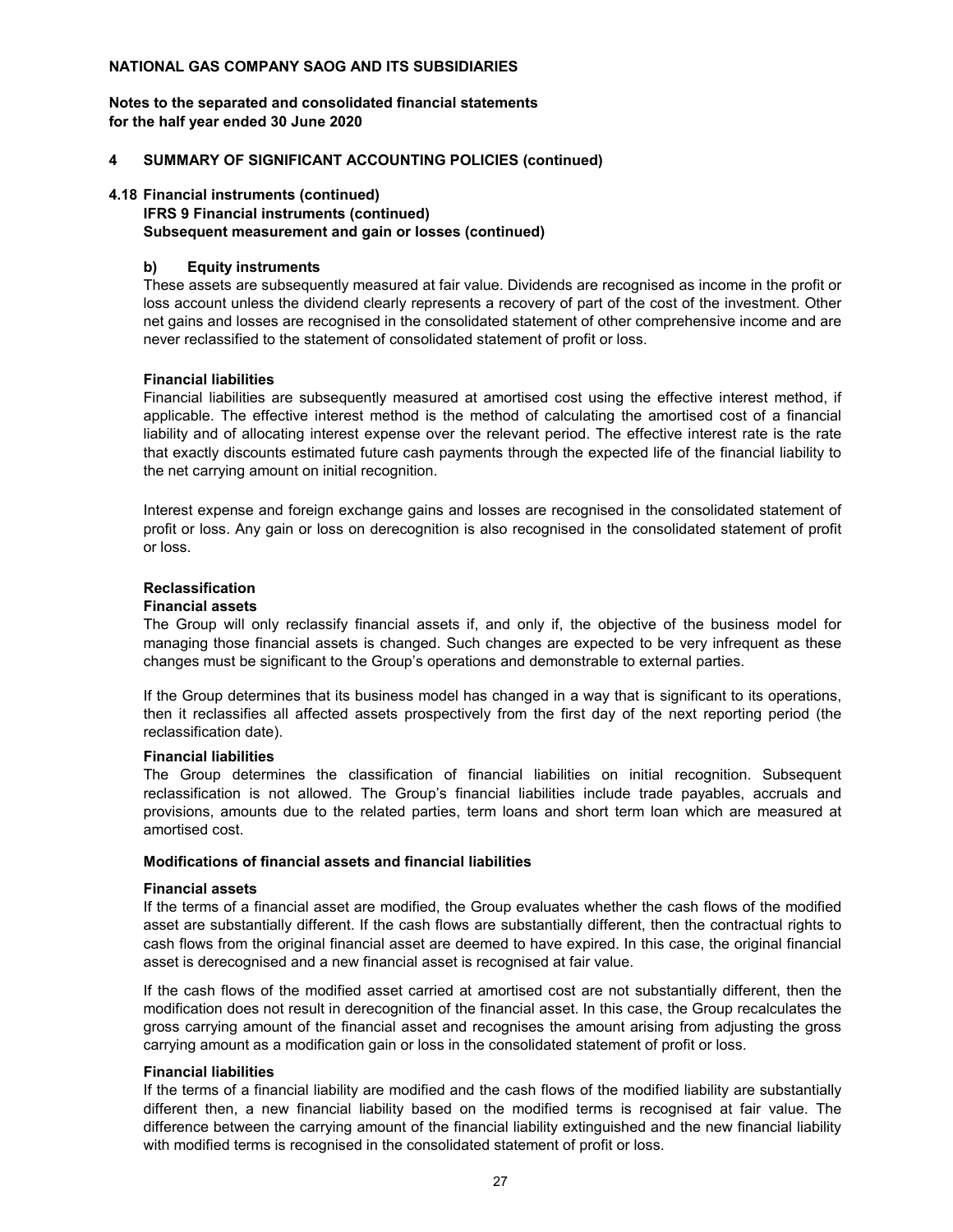#### **for the half year ended 30 June 2020 Notes to the separated and consolidated financial statements**

#### **4 SUMMARY OF SIGNIFICANT ACCOUNTING POLICIES (continued)**

#### **4.18 Financial instruments (continued)**

# **IFRS 9 Financial instruments (continued)**

#### **Financial assets**

A financial asset (or, where applicable a part of a financial asset or part of a Group of similar financial assets) is derecognised when:

- a) The rights to receive cash flows from the asset have expired; or
- b) The Group retains the right to receive cash flows from the asset, but assumes an obligation to pay them in full without material delay to a third party under a "pass-through" arrangement; or
- c) The Group has transferred its rights to receive cash flows from the asset and either (a) has transferred substantially all the risks and rewards, or (b) has neither transferred nor retained substantially all the risks and rewards of the asset, but has transferred control of the asset.

On derecognition of a financial asset, the difference between the carrying amount of the asset (or the carrying amount allocated to the portion of the asset derecognized) and the sum of (i) the consideration received (including any new asset obtained less any new liability assumed) and (ii) any cumulative gain or loss that had been recognised in the consolidated statement of other comprehensive income is recognised in the consolidated statement of profit or loss.

When the Group has transferred its rights to receive cash flows from an asset or has entered into a passthrough arrangement, it evaluates if and to what extent it has retained the risks and rewards of ownership. When it has neither transferred nor retained substantially all of the risks and rewards of the asset, nor transferred control of the asset, the Group continues to recognise the transferred asset to the extent of the Group's continuing involvement. In that case, the Group also recognises an associated liability. The transferred asset and the associated liability are measured on a basis that reflects the rights and obligations that the Group has retained.

Continuing involvement that takes the form of a guarantee over the transferred asset is measured at the lower of the original carrying amount of the asset and the maximum amount of consideration that the Group could be required to repay.

#### **Financial liabilities**

A financial liability is derecognised when the obligation under the liability is discharged or cancelled or expired. Where an existing financial liability is replaced by another from the same lender on substantially different terms, or the terms of an existing liability are substantially modified, such an exchange or modification is treated as a derecognition of the original liability and the recognition of a new liability, and the difference in the respective carrying amounts is recognised in the consolidated statement of profit or loss.

#### **Impairment of financial assets**

IFRS 9 replaces the 'incurred loss' model in IAS 39 with an 'expected loss' (ECL) model. The new impairment model applies to financial assets measured at amortized cost, contract assets receivables`, lease receivables and debt investments at FVOCI, but not on investments in equity instruments. The financial assets at amortized cost consist of trade receivables and cash at bank.

Under IFRS 9, loss allowance are measured on either of the following bases:

- 12 month ECL: these are ECLs that result from possible default events within 12 months after the reporting date; and
- Lifetime ECL: these are ECLs that result from all possible default events over the expected life of a financial instrument.

The Group measures loss allowance at an amount equal to lifetime ECLs, except for the following, which are measured as 12- month ECLs:

- Financial assets that are determined to have low credit risk at the reporting date; and
- Finance assets for which credit risk (i.e. the risk of default occurring over the expected life of the financial instrument) has not increased significantly since initial recognition.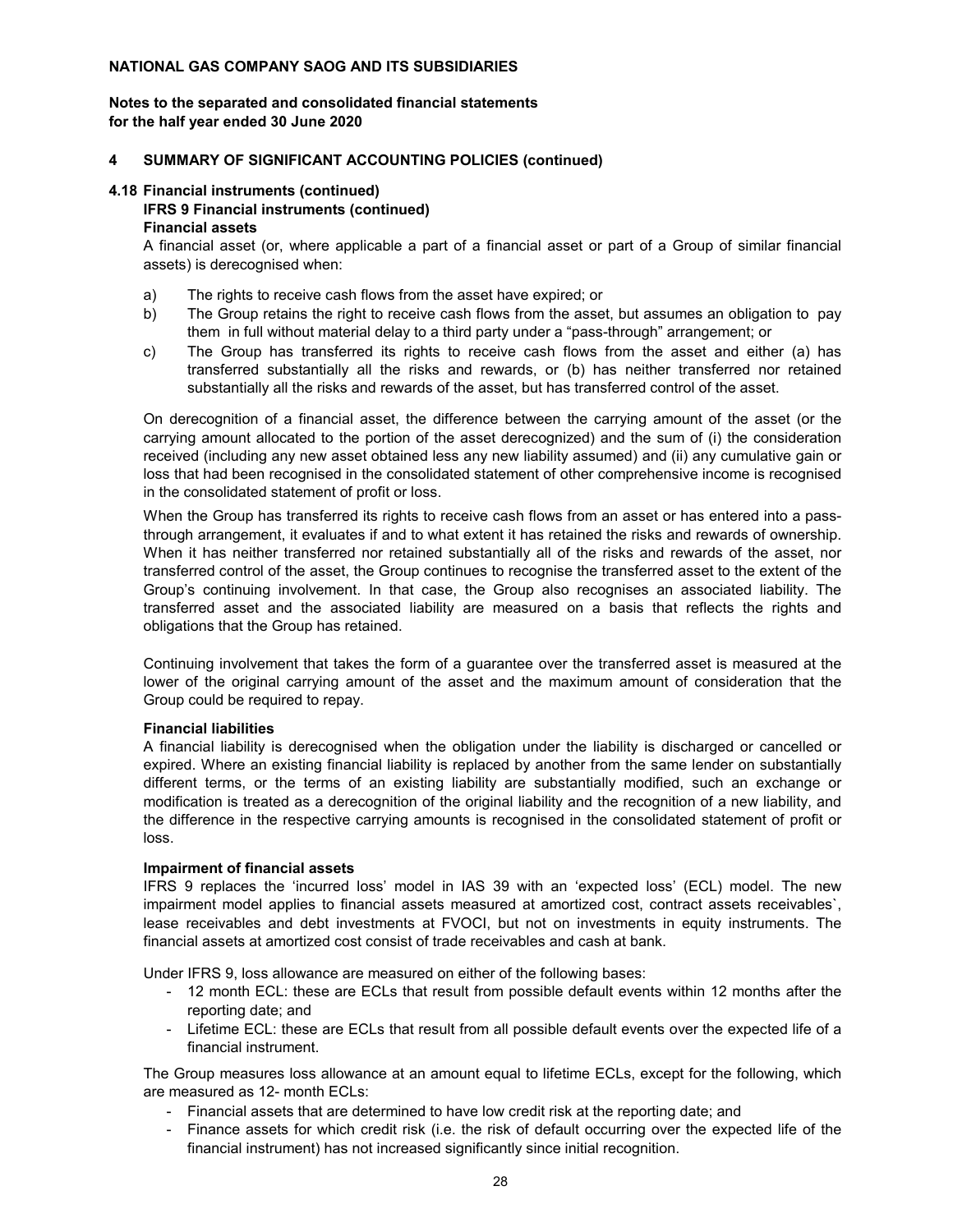**for the half year ended 30 June 2020 Notes to the separated and consolidated financial statements**

#### **4 SUMMARY OF SIGNIFICANT ACCOUNTING POLICIES (continued)**

## **4.18 Financial instruments (continued)**

### **IFRS 9 Financial instruments (continued)**

#### **General approach**

t

General approach is a three-stage approach to measuring ECL. Assets migrate through the three stages based on the change in credit quality since initial recognition. Financial assets with significant increase in credit risk since initial recognition, but not credit impaired, are transitioned to stage 2 from stage 1 and ECL is recognized based on the probability of default (PD) of the counter party occurring over the life of the asset. All other financial assets are considered to be in stage 1 unless it is credit impaired and an ECL is recognized based on the PD of the customer within next 12 months. Financial assets are assessed as credit impaired when there is a detrimental impact on the estimated future cash flows of the financial

#### **Significant increase in credit risk**

When determining whether the credit risk of a financial asset has increased significantly since initial recognition and when estimating ECLs, the company considers reasonable and supportable information that is relevant and available without undue cost or effort. This includes both quantitative and qualitative information and analysis, based on the Group's historical experience and informed credit assessment and including forward-looking information.

The Group considers a financial asset to be in default when the borrower is unlikely to pay its credit obligations to the Group in full, without recourse by the Group to actions such as realising security (if any is held) or based on the certain delinquency period (days past due).

#### **Simplified approach**

The Group applies simplified approach to measuring credit losses, which mandates recognition of lifetime expected loss allowance for trade receivables without significant financing component. Under simplified approach, there is no need to monitor for significant increases in credit risk and the Group will be required to measure lifetime expected credit losses at all times.

#### **Measurement of ECLs:**

ECLs are a probability weighted estimate of credit losses. Credit losses are measured as the present value of all cash shortfalls (i.e. the difference between the cash flows due to the Group in accordance with the contract and the cash flows that the Group expects to receive). ECLs are discounted at the effective interest rate of the financial asset. The maximum period considered when estimating ECLs is the maximum contractual period over which the Group is exposed to credit risk.

#### **Credit- impaired financial assets**

At each reporting date, the Group assesses whether financial assets carried at amortised cost are creditimpaired. A financial asset is 'credit-impaired' when one or more events that have a detrimental impact on the estimated future cash flows of the financial asset have occurred.

#### **Write-off**

The gross carrying amount of a financial asset is written off (either partially or in full) to the extent that there is no realistic prospect of recovery. However, financial assets that are written off could still be subject to enforcement activities in order to comply with the Group's procedures for recovery of amounts due.

#### **Presentation of impairment**

Loss allowance for financial assets measured at amortised cost are deducted from the gross carrying amount of the assets. Impairment losses related to financial assets are presented separately in the consolidated statement of profit or loss and other comprehensive income.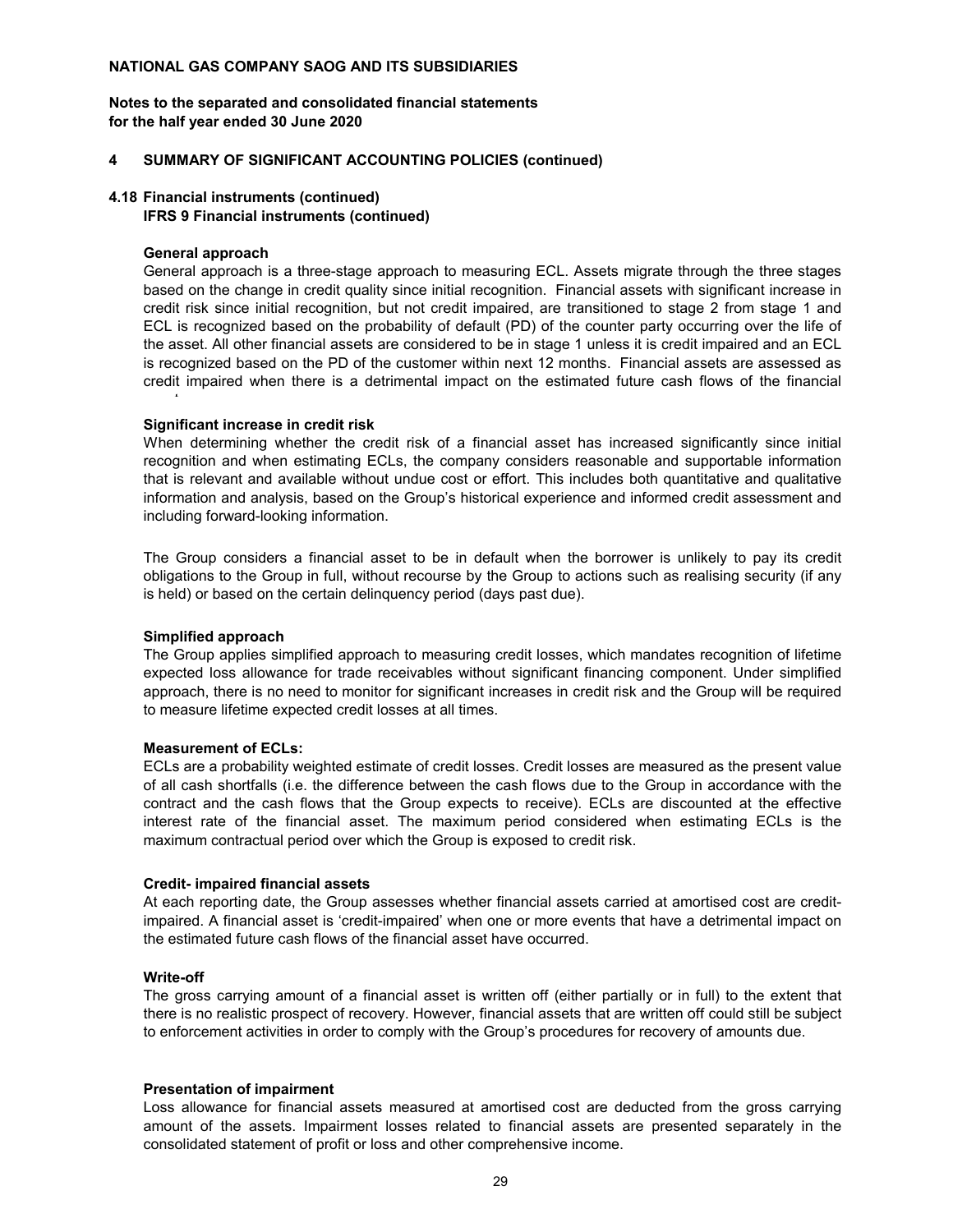#### **for the half year ended 30 June 2020 Notes to the separated and consolidated financial statements**

#### **5 SIGNIFICANT ACCOUNTING JUDGEMENTS, ESTIMATES AND ASSUMPTIONS**

The preparation of the separate and consolidated financial statements, as per IFRS, requires management to make estimates and assumptions that affect the reported amount of assets and liabilities at the reporting date and the resultant provisions and changes in fair value for the year. Such estimates are necessarily based on assumptions about several factors involving varying, and possibly significant, degrees of judgment and uncertainty and actual results may differ from management's estimates resulting in future changes in estimated assets and liabilities.

#### **Key sources of estimation uncertainty**

The following are the key assumptions concerning the future, and other key sources of estimation uncertainty at the reporting date, that have a significant risk of causing a material adjustment to the carrying amounts of assets and liabilities within the next financial year.

#### **Useful lives of property, plant and equipment**

Depreciation is charged so as to write off the cost of assets over their estimated useful lives. The calculation of useful lives is based on management's assessment of various factors such as the operating cycles, the maintenance programs, and normal wear and tear using its best estimates.

#### **Allowance for doubtful debts**

Loss allowances for financial assets are based on assumptions about risk of default and expected loss rates. The Group uses judgment in making these assumptions and selecting the inputs to the impairment calculation, based on the Group's past experience and historical data, existing market conditions as well as forward looking estimates at the end of each reporting period.

#### **Allowance for slow moving inventories**

Allowance for slow moving inventories is based on management's assessment of various factors such as the usability, maintenance programs, and normal wear and tear using best estimates.

#### **Impairment of goodwill**

Goodwill are tested for impairment annually and at other times when such indicators exist. This requires an estimation of the value in use of the cash generating units to which goodwill is allocated.

When value in use calculations are undertaken, management must estimate the expected future cash flows from the asset or cash-generating unit and choose a suitable discount rate in order to calculate the present value of those cash flows.

#### **Taxation**

Uncertainties exist with respect to the interpretation of tax regulations and the amount and timing of future taxable income. Given the wide range of business relationships and nature of existing contractual agreements, differences arising between the actual results and the assumptions made, or future changes to such assumptions, could necessitate future adjustments to tax income and expense already recorded. The Group establishes provisions, based on reasonable estimates, for possible consequences of finalisation of tax assessments of the Group.

Deferred tax assets are recognised for all unused tax losses to the extent that it is probable that taxable profit will be available against which the losses can be utilised. Significant management judgment is required to determine the amount of deferred tax assets that can be recognised, based upon the likely timing and the level of future taxable profits together with future tax planning strategies.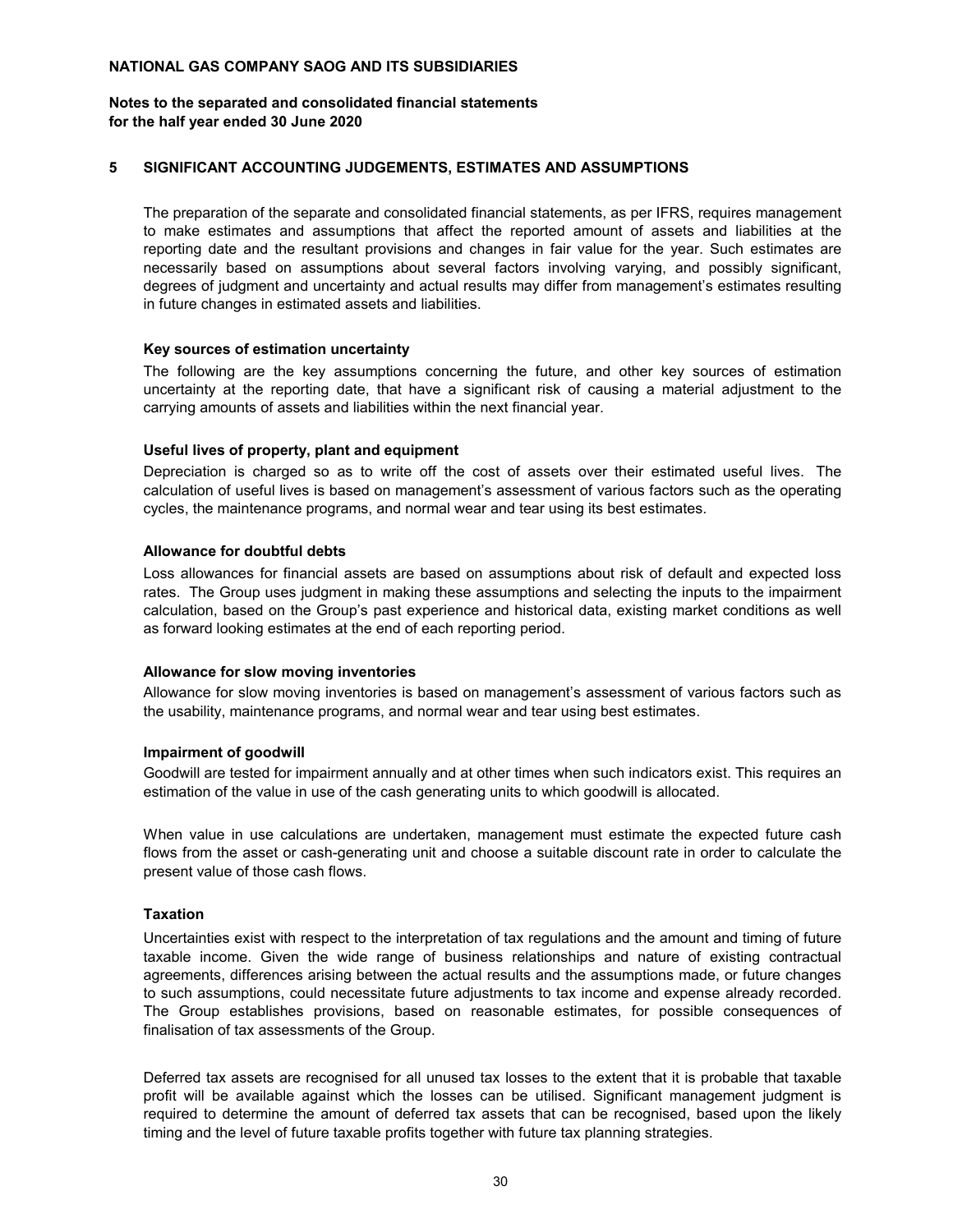#### **Notes to the Separated and consolidated financial statements for the half year ended 30 June 2020**

#### **6 Property, plant and equipment**

**Parent**

|                                 |                 |                 |                  | <b>Tractors</b> |              | Furniture        |                 | <b>Capital</b>           |              |
|---------------------------------|-----------------|-----------------|------------------|-----------------|--------------|------------------|-----------------|--------------------------|--------------|
|                                 | <b>Freehold</b> |                 | <b>Plant and</b> | and             | <b>Motor</b> | and              |                 | work-in-                 |              |
|                                 | land            | <b>Building</b> | equipment        | trailers        | vehicles     | fittings         | <b>Software</b> | progress                 | <b>Total</b> |
|                                 | <b>RO</b>       | <b>RO</b>       | <b>RO</b>        | <b>RO</b>       | <b>RO</b>    | <b>RO</b>        | <b>RO</b>       | <b>RO</b>                | <b>RO</b>    |
| <b>Cost/valuation</b>           |                 |                 |                  |                 |              |                  |                 |                          |              |
| At 1 January 2019               | 3,190,000       | 2,541,592       | 3,289,409        | 1,801,490       | 159,108      | 378,354          | 142,975         | 4,203                    | 11,507,131   |
| Additions                       |                 | 1,580           | 26,446           | 6,740           |              | 9,731            |                 | 54,071                   | 98,568       |
| Reclassification                |                 | (1,000)         | 2,313            | (1, 313)        |              | 65               | (65)            |                          |              |
| <b>Disposals</b>                |                 |                 |                  |                 |              |                  |                 |                          |              |
| At 30 June 2019                 | 3,190,000       | 2,542,172       | 3,318,168        | 1,806,917       | 159,108      | 388,150          | 142,910         | 58,274                   | 11,605,699   |
| At 1 January 2020               | 3,940,000       | 2,556,372       | 3,357,826        | 1,822,463       | 160,067      | 396,691          | 170,535         | 91,340                   | 12,495,294   |
| <b>Additions</b>                |                 | 2,315           | 6,320            | 2,632           |              | 13,126           |                 | 24,495                   | 48,888       |
| Revaluation                     |                 |                 |                  |                 |              |                  |                 |                          |              |
| Reclassification                |                 |                 |                  | 52,237          |              |                  |                 | (52, 237)                |              |
| <b>Disposals</b>                |                 |                 | (402)            | (80, 449)       |              |                  |                 |                          | (80, 851)    |
| At 30 June 2020                 | 3.940.000       | 2,558,687       | 3,363,744        | 1,796,883       | 160,067      | 409,817          | 170,535         | 63,598                   | 12,463,331   |
|                                 |                 |                 |                  | <b>Tractors</b> |              | <b>Furniture</b> |                 | <b>Capital</b>           |              |
|                                 | <b>Freehold</b> |                 | <b>Plant and</b> | and             | <b>Motor</b> | and              |                 | work-in-                 |              |
|                                 | land            | <b>Building</b> | equipment        | trailers        | vehicles     | fittings         | <b>Software</b> | progress                 | <b>Total</b> |
|                                 | <b>RO</b>       | <b>RO</b>       | <b>RO</b>        | <b>RO</b>       | <b>RO</b>    | <b>RO</b>        | <b>RO</b>       | <b>RO</b>                | <b>RO</b>    |
| <b>Accumulated depreciation</b> |                 |                 |                  |                 |              |                  |                 |                          |              |
| At 1 January 2019               |                 | 1,810,123       | 2,671,229        | 1,398,564       | 145,877      | 281,653          | 132,594         |                          | 6,440,040    |
| Charge for the year             |                 | 37,055          | 56,635           | 37,156          | 6,087        | 22,725           | 2,553           |                          | 162,211      |
| Reclassification                |                 | (47)            | (370)            | 462             | (192)        | 148              | (1)             |                          |              |
| Disposals                       |                 |                 |                  |                 |              |                  |                 |                          |              |
| At 30 June 2019                 | $\blacksquare$  | 1,847,131       | 2,727,494        | 1,436,182       | 151,772      | 304,526          | 135,146         | $\overline{\phantom{a}}$ | 6,602,251    |
| At 1 January 2020               | $\blacksquare$  | 1,884,444       | 2,762,285        | 1,473,169       | 155,687      | 325,219          | 141,062         |                          | 6,741,866    |
| Charge for the year             |                 | 37,481          | 57,757           | 33,157          | 2,060        | 19,186           | 5,916           |                          | 155,557      |
| Reclassification                |                 |                 |                  |                 |              |                  |                 |                          |              |
| <b>Disposals</b>                |                 |                 | (263)            | (63, 804)       |              |                  |                 |                          | (64,067)     |
| At 30 June 2020                 |                 | 1,921,925       | 2,819,779        | 1,442,522       | 157,747      | 344,405          | 146,978         |                          | 6,833,356    |
| <b>Net Book Value (NBV)</b>     |                 |                 |                  |                 |              |                  |                 |                          |              |
| At 30 June 2020                 | 3,940,000       | 636,762         | 543,965          | 354,361         | 2,320        | 65,412           | 23,557          | 63,598                   | 5,629,975    |
| At 30 June 2019                 | 3,190,000       | 695,041         | 590,674          | 370,735         | 7,336        | 83,624           | 7,764           | 58,274                   | 5,003,448    |

The Company's land building and plant and equipment with <sup>a</sup> carrying amount of RO 5.92 million (2019: RO 5.86 million) are pledged as securities for borrowings.

During the year 2019, Company carried out its revaluation of land by an Independent valuer resulting in the revaluation surplus of RO 0.75 million (2018: Nil).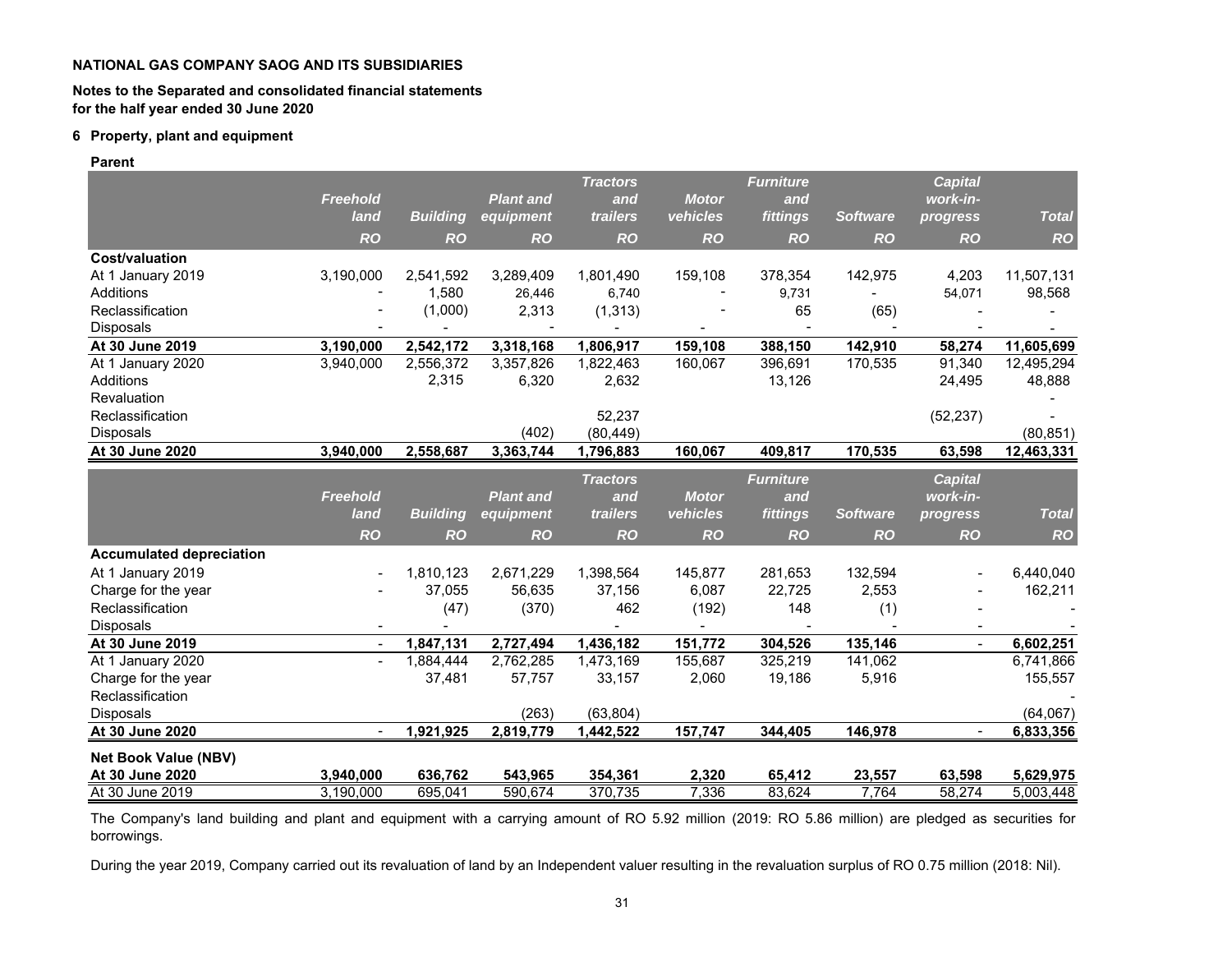**Notes to the Separated and consolidated financial statements for the half year ended 30 June 2020**

#### **6 Property, plant and equipment (continued)**

**Group**

|                      |                 |                 |                  |                 |              |                  |                 |                  | <b>Capital</b> |               |
|----------------------|-----------------|-----------------|------------------|-----------------|--------------|------------------|-----------------|------------------|----------------|---------------|
|                      | <b>Freehold</b> |                 | <b>Plant and</b> | <b>Tractors</b> | <b>Motor</b> | <b>Furniture</b> |                 |                  | work-in-       |               |
|                      | land            | <b>Building</b> | equipment        | and trailers    | vehicles     | and fittings     | <b>Software</b> | <b>Cylinders</b> | progress       | <b>Total</b>  |
|                      | <b>RO</b>       | <b>RO</b>       | <b>RO</b>        | <b>RO</b>       | <b>RO</b>    | <b>RO</b>        | <b>RO</b>       | <b>RO</b>        | <b>RO</b>      | <b>RO</b>     |
| Cost / valuation     |                 |                 |                  |                 |              |                  |                 |                  |                |               |
| At 1 January 2019    | 5,467,041       | 2,930,693       | 17,021,907       | 1,997,519       | 488,918      | 982,772          | 143,481         | 8,898,994        | 899,351        | 38,830,677    |
| Exchange difference  | 3,444           | 146             | 19,825           |                 | 298          | 818              |                 | 13,481           | 1,266          | 39,278        |
| Additions            |                 | 1,580           | 35,731           | 19,056          |              | 10,701           |                 |                  | 1,229,564      | 1,296,632     |
| <b>Disposals</b>     |                 |                 | (6, 815)         |                 |              | (11, 987)        |                 |                  |                | (18, 802)     |
| Transfers            | (3)             | 32,332          | 313,477          | (1, 314)        |              | 13,684           | (65)            | 967,317          | (1,325,428)    |               |
| At 30 June 2019      | 5,470,482       | 2,964,751       | 17,384,125       | 2,015,261       | 489,216      | 995,988          | 143,416         | 9,879,792        | 804,753        | 40,147,785    |
| Cost / valuation     |                 |                 |                  |                 |              |                  |                 |                  |                |               |
| At 1 January 2020    | 6,559,712       | 2,907,849       | 17,799,010       | 2,030,810       | 497,639      | 1,038,954        | 171,038         | 10,413,749       | 940,653        | 42,359,414    |
| Exchange difference  | (114, 779)      | (1, 129)        | (605, 270)       |                 | (9,049)      | (25, 186)        | (5)             | (452,906)        | (91, 322)      | (1, 299, 646) |
| Additions            |                 | 2,315           | 6,909            | 134,300         |              | 13,606           |                 | ٠                | 1,675,743      | 1,832,873     |
| Disposals            |                 |                 | (402)            | (80, 449)       |              |                  |                 |                  |                | (80, 851)     |
| Write Off            |                 |                 |                  |                 |              |                  |                 |                  |                |               |
| Reclassification     |                 |                 | 199              | 86,470          | (64, 225)    | (7,933)          | 9,788           | (191)            |                | 24,108        |
| Transfer to Right of |                 |                 |                  |                 |              |                  |                 |                  |                |               |
| Use Assets           |                 |                 |                  |                 |              |                  |                 |                  |                |               |
| Transfers            | 62,713          |                 | 387,558          | 52,237          |              | 33,720           |                 | 410,023          | (946, 252)     |               |
| At 30 June 2020      | 6,507,646       | 2,909,035       | 17,588,004       | 2,223,368       | 424,365      | 1,053,161        | 180,821         | 10,370,675       | 1,578,822      | 42,835,898    |

NGC Energy Malaysia's property, plant and equipment with a carrying amount of RM 183,648,172 (2019: RM 191,667,895) are pledged as security for the borrowings.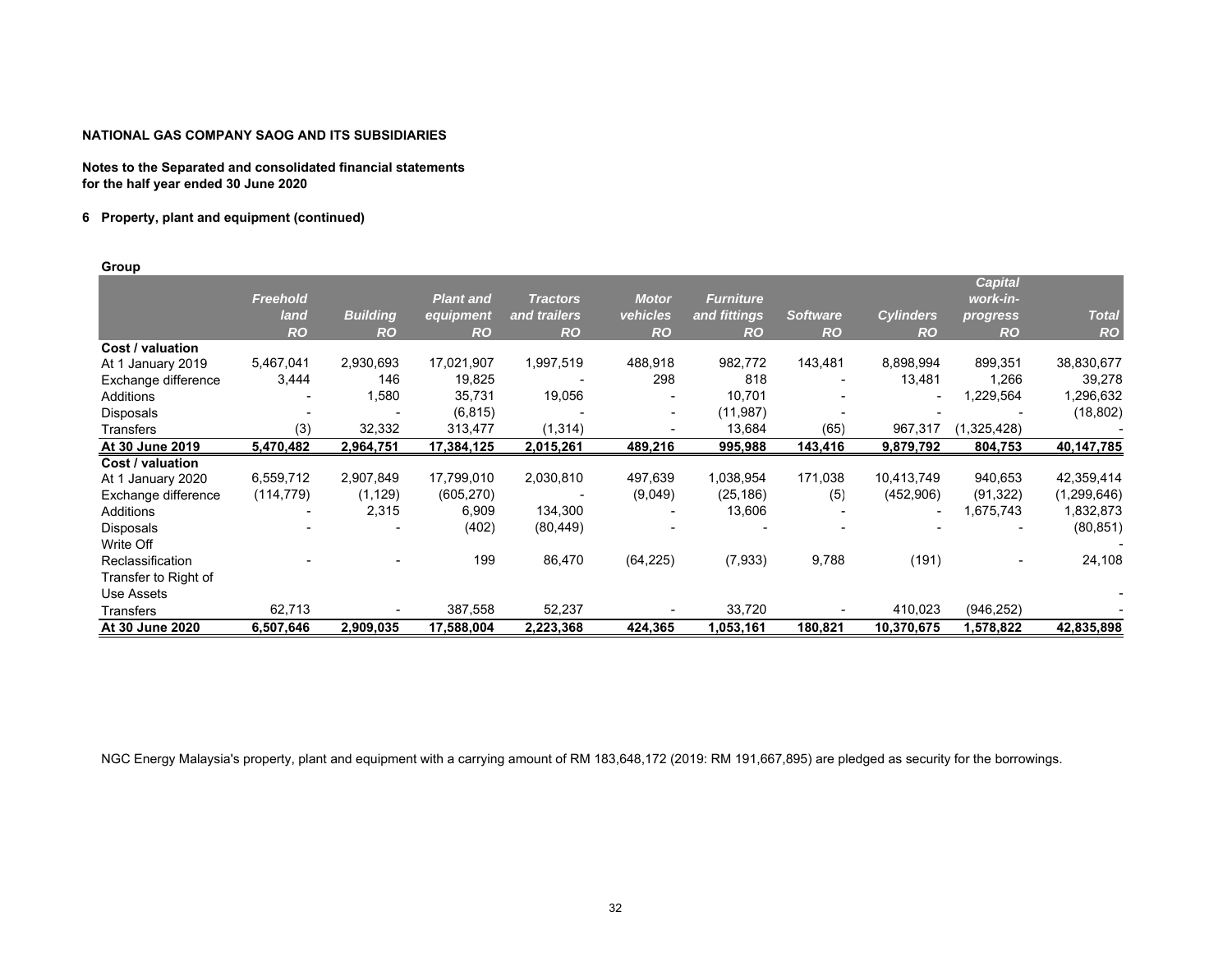**Notes to the Separated and consolidated financial statements for the half year ended 30 June 2020**

## **6 Property, plant and equipment (continued)**

#### **Group**

|                                 |                 |                 |                  |                 |              |                  |                 |                  | <b>Capital</b> |              |
|---------------------------------|-----------------|-----------------|------------------|-----------------|--------------|------------------|-----------------|------------------|----------------|--------------|
|                                 | <b>Freehold</b> |                 | <b>Plant and</b> | <b>Tractors</b> | <b>Motor</b> | <b>Furniture</b> |                 |                  | work-in-       |              |
|                                 | land            | <b>Building</b> | equipment        | and trailers    | vehicles     | and fittings     | <b>Software</b> | <b>Cylinders</b> | progress       | <b>Total</b> |
|                                 | <b>RO</b>       | <b>RO</b>       | <b>RO</b>        | <b>RO</b>       | <b>RO</b>    | <b>RO</b>        | <b>RO</b>       | <b>RO</b>        | <b>RO</b>      | <b>RO</b>    |
| <b>Accumulated depreciation</b> |                 |                 |                  |                 |              |                  |                 |                  |                |              |
| At 1 January 2019               | 17,255          | 1,880,829       | 7,429,444        | 1,387,976       | 297,596      | 703,388          | 129,722         | 3,308,753        |                | 15, 154, 962 |
| Exchange difference on          |                 |                 |                  |                 |              |                  |                 |                  |                |              |
| translation                     | 25              |                 | 8,189            |                 | (135)        | (113)            | 80              | 5,380            |                | 13,426       |
| Charge for the year             | 2,045           | 71,168          | 547,669          | 66,073          | 21,808       | 65,249           | 3,879           | 469,905          |                | 1,247,796    |
| Disposals                       |                 |                 | (2,992)          |                 |              | (11, 987)        |                 |                  |                | (14, 979)    |
| At 30 June 2019                 | 19,325          | 1,951,997       | 7,982,310        | 1,454,049       | 319,269      | 756,537          | 133,681         | 3,784,038        |                | 16,401,205   |
| <b>Accumulated depreciation</b> |                 |                 |                  |                 |              |                  |                 |                  |                |              |
| At 1 January 2020               | $\blacksquare$  | 1,999,505       | 8,540,948        | 1,480,442       | 334,105      | 821,555          | 140,841         | 4,333,112        |                | 17,650,508   |
| Exchange difference on          |                 |                 |                  |                 |              |                  |                 |                  |                |              |
| translation                     |                 | (421)           | (252, 404)       | 3               | (2,583)      | (20, 244)        | ۰               | (201, 029)       |                | (476, 678)   |
| Charge for the year             | ۰               | 71,196          | 550,692          | 47,826          | 14,952       | 56,472           | 7,256           | 522,128          | $\overline{a}$ | 1,270,522    |
| Write Off                       |                 |                 |                  |                 |              |                  |                 |                  |                |              |
| Reclassification                |                 | (1)             | 198              | 86,470          | (64, 224)    | (7,933)          | 9,789           | (193)            | $\blacksquare$ | 24,106       |
| Transfer to Right of Use        |                 |                 |                  |                 |              |                  |                 |                  |                |              |
| Assets                          |                 |                 |                  |                 |              |                  |                 |                  |                |              |
| Disposals                       |                 |                 | (263)            | (63, 804)       |              |                  |                 |                  |                | (64, 067)    |
| At 30 June 2020                 |                 | 2,070,279       | 8,839,171        | 1,550,937       | 282,250      | 849,850          | 157,886         | 4,654,018        |                | 18,404,391   |
|                                 |                 |                 |                  |                 |              |                  |                 |                  |                |              |
| <b>Carrying value</b>           |                 |                 |                  |                 |              |                  |                 |                  |                |              |
| At 30 June 2020                 | 6,507,646       | 838,756         | 8,748,833        | 672,431         | 142,115      | 203,311          | 22,935          | 5,716,657        | 1,578,822      | 24,431,506   |
| At 30 June 2019                 | 5,451,157       | 1,012,754       | 9,401,815        | 561,212         | 169,947      | 239,451          | 9,735           | 6,095,754        | 804,753        | 23,746,578   |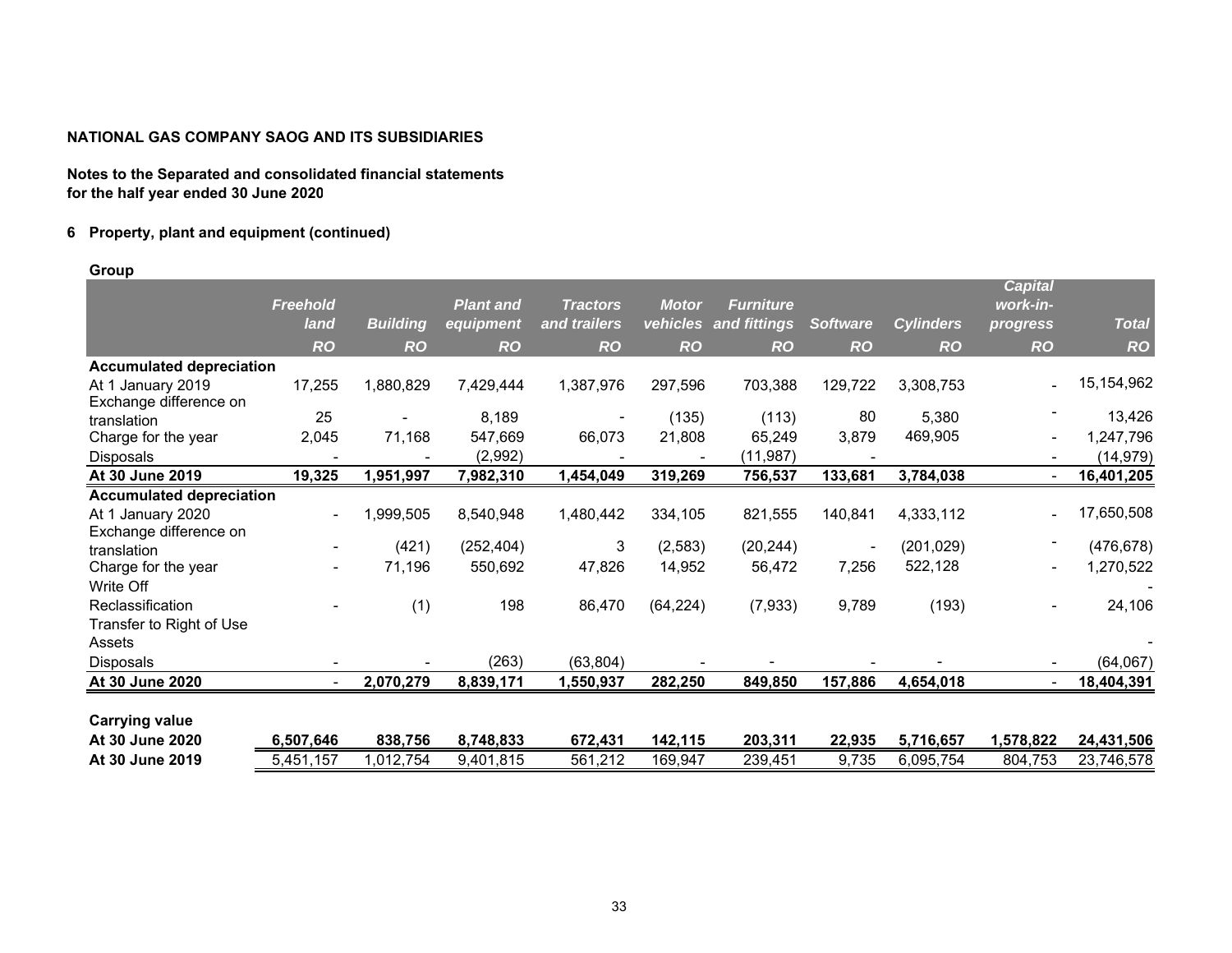## **Notes to the Separated and consolidated financial statements for the half year ended 30 June 2020**

## **7 RIGHT OF USE ASSET**

The carrying amounts of right-of-use assets recognised and the movements during the year are as follows:

|                 | <b>Parent</b> |           | <b>Group</b> |                          |  |
|-----------------|---------------|-----------|--------------|--------------------------|--|
|                 | 2020          | 2019      | 2020         | 2019                     |  |
|                 | <b>RO</b>     | <b>RO</b> | <b>RO</b>    | RO <sub>1</sub>          |  |
| Opening balance | 324,644       | -         | 4,682,920    | $\overline{\phantom{a}}$ |  |
| Depreciation    | (13, 460)     | -         | (376, 536)   | $\overline{\phantom{0}}$ |  |
| At 30 June      | 311,184       | -         | 4,306,384    |                          |  |

#### **8 FINANCIAL ASSETS AT FAIR VALUE THROUGH OTHER COMPREHENSIVE INCOME (FVTOCI)**

|                       | <b>Parent</b> |            | <b>Group</b> |                |
|-----------------------|---------------|------------|--------------|----------------|
|                       | 2020          | 2019       | 2020         | 2019           |
|                       | <b>RO</b>     | <b>RO</b>  | <b>RO</b>    | R <sub>O</sub> |
| At 1 January          | 875,777       | 1,096,075  | 875,777      | 1,096,075      |
| <b>Disposals</b>      |               | (111, 145) |              | (111, 145)     |
| Fair value changes    | (148, 871)    | (91, 154)  | (148,871)    | (91, 154)      |
| Balance as at 30 June | 726,906       | 893,776    | 726.906      | 893,776        |

Investments at FVTOCI can be analysed based on sectors as below:

|                              |           | <b>Parent and Group</b> |           | <b>Parent and Group</b> |  |
|------------------------------|-----------|-------------------------|-----------|-------------------------|--|
|                              | Cost      | <b>Fair value</b>       | Cost      | <b>Fair value</b>       |  |
|                              | 2020      | 2020                    | 2019      | 2019                    |  |
|                              | <b>RO</b> | RO                      | <b>RO</b> | <b>RO</b>               |  |
| Insurance                    | 24,407    | 60,203                  | 27,511    | 70,737                  |  |
| Industrial                   | 40,000    | 46,800                  | 40,000    | 45,400                  |  |
| Investment                   | 14,143    | 170,513                 | 14,143    | 170,513                 |  |
| Banking                      | 159,541   | 155,786                 | 125,984   | 169,377                 |  |
| Telecommunication            | 32,811    | 12,800                  | 24,100    | 10,920                  |  |
| <b>Services</b>              | 323,640   | 280,804                 | 374,245   | 426,829                 |  |
| <b>Balance as at 30 June</b> | 594.542   | 726,906                 | 605,983   | 893,776                 |  |

## **9 INVESTMENT IN SUBSIDIARIES**

|                                          | 2020       | 2019           |
|------------------------------------------|------------|----------------|
|                                          | <b>RO</b>  | R <sub>O</sub> |
| Innovative Energy Holdings Mauritius Ltd | 8,809,704  | 9.464.204      |
| NGC Energy Saudi LLC                     | 257,492    | 257,492        |
| NGC Energy LLC                           | 31,527     | 31.527         |
| Arabian Oil LLC                          | 82.105     | 82.105         |
| NGC Energy India Pyt Ltd                 | 2,251,062  | 1.334.999      |
| NGC Central Gas Systems LLC              | 21.053     | 21,053         |
| Balance as at 30 June                    | 11,452,943 | 11,191,380     |

The ownership interest in subsidaries are as under:

|                                          | <b>Country of</b> | <b>Ownership interest (%)</b> |      |
|------------------------------------------|-------------------|-------------------------------|------|
|                                          | incorporation     | 2020                          | 2019 |
| NGC Energy LLC                           | <b>UAE</b>        | 49                            | 49   |
| NGC Central Gas Systems LLC              | <b>UAE</b>        | 49                            | 49   |
| Arabian Oil LLC                          | <b>UAE</b>        | 49                            | 49   |
| NGC Energy Saudi LLC                     | <b>KSA</b>        | 100                           | 100  |
| Innovative Energy Holdings Mauritius Ltd | Mauritius         | 100                           | 100  |
| NGC Energy India Pvt Ltd                 | India             | 60                            | 100  |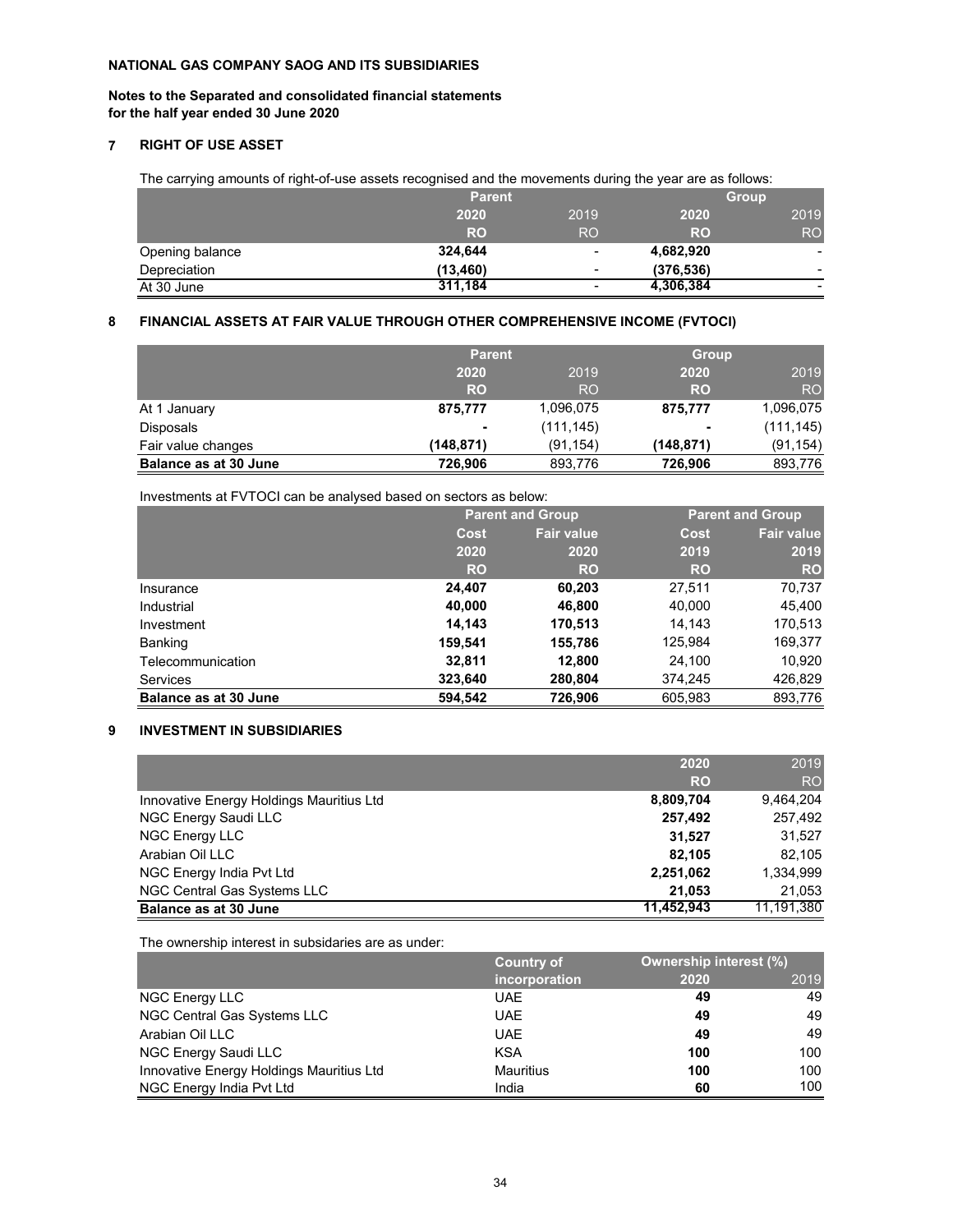#### **Notes to the Separated and consolidated financial statements for the half year ended 30 June 2020**

## **9 INVESTMENT IN SUBSIDIARIES (continued)**

## **Goodwill**

Goodwill arose on the acquisition of Shell Malaysia Trading's LPG business by NGC Energy SDN BHD, being the fair value of consideration paid over net assets acquired.

Goodwill is allocated, at acquisition, to the Cash-Generating Unit (CGU) that is expected to benefit from the business transfer. A CGU to which goodwill has been allocated is tested for impairment annually, or more frequently when there is an indication that the unit may be impaired. The recoverable amount of a CGU is determined based on the higher of fair value less costs to sell and value-in-use. The value-in-use calculations are based on financial budgets approved by management covering a 5 year period and a discount rate of 14% per annum (2019: 14%). The Company believe that an average growth rate of nil (2019: Nil) per annum is reasonable for cash flow projection purposes as it is determined based on expectations of future changes in the market.

Below is the carrying amount of Goodwill :

|                              | 2020      | 2019      |
|------------------------------|-----------|-----------|
|                              | <b>RO</b> | RO.       |
| Balance at 1 January         | 7,929,183 | 7,840,565 |
| rates                        | (347.407) | 11.861    |
| <b>Balance as at 30 June</b> | 7.581.776 | 7,852,426 |

## **Licenses**

The Company in 2018 acquired 49% shares in Arabian Oil LLC to expand the LPG business in UAE market. The Company will manage the operations of Arabian Oil LLC and all variability of returns are with the Company. Arabian Oil prior to this acquisition had no Asset and Liabilities in its balance sheet other than the License to trade LPG in the Dubai market. The amount paid to the shareholders of the Arabian Oil over and above the face value of the shares is accounted under the head Trading Licenses. The Company has followed the amortization policy to amortize the lincence in 5 years.

## **10 OTHER INVESTMENTS**

|                          | <b>Parent</b>  |                |           | <b>Group</b>    |  |
|--------------------------|----------------|----------------|-----------|-----------------|--|
|                          | 2020           | 2019           | 2020      | 2019            |  |
|                          | <b>RO</b>      | R <sub>O</sub> | <b>RO</b> | RO <sub>1</sub> |  |
| Unigaz LLC - Note a      | 75,000         | 75.000         | 666.568   | 679.915         |  |
| NGC Buzwair LLC - Note b | $\blacksquare$ | 72.610         |           | 72.610          |  |
| Balance as at 30 June    | 75.000         | 147.610        | 666,568   | 752,525         |  |

## **a) Investment in Joint Venture**

In 2009, the Group acquired a 50% interest in Unigaz LLC, which is engaged in the distribution of gas and maintenance of cooking gas pipes in the Sultanate of Oman.

The following table illustrates summarised information of the Group's investment in its joint venture:

|                                                           | 2020       | 2019       |
|-----------------------------------------------------------|------------|------------|
| Share of joint venture's statement of financial position: | <b>RO</b>  | RO         |
| Current assets                                            | 617,148    | 600,842    |
| Non-current assets                                        | 322.029    | 327,166    |
| <b>Current liabilities</b>                                | (175, 379) | (145, 257) |
| Non-current liabilities                                   | (97, 231)  | (102,836)  |
|                                                           | 666.567    | 679,915    |
| Statement of income:                                      |            |            |
| Revenue                                                   | 757,977    | 837,992    |
| Total comprehensive income                                | 36.804     | 35.163     |
| Profit attributable to Group – includes                   | 18.402     | 17,582     |

## **b) Investment in an associate**

In 2013, the Group acquired a 49% interest in NGC Buzwair Gases LLC (Buzwair), a company incorporated in the Sultanate of Oman and engaged in the manufacture and marketing of industrial gas and related products through a shareholders agreement dated 10 November 2013. Since Buzwair had not undertaken any substantial business in Oman, in 2017 the Parent Company and venturer have unanimously decided to liquidate Buzwair and have passed the required resolutions. The liquidation proceedings completed in 2019.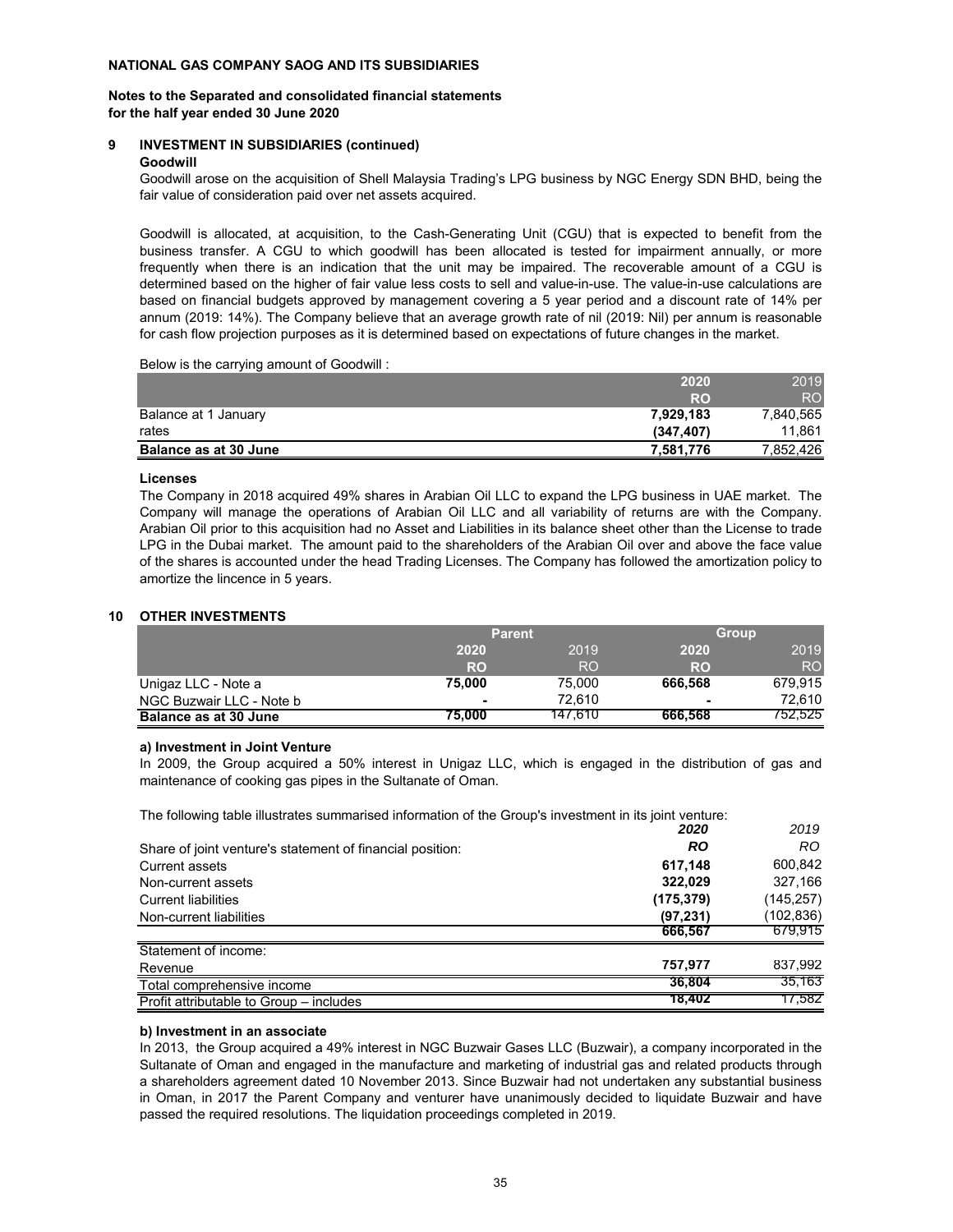## **Notes to the Separated and consolidated financial statements for the half year ended 30 June 2020**

## **11 INVENTORIES**

|                              | <b>Parent</b> |         |           | <b>Group</b> |  |
|------------------------------|---------------|---------|-----------|--------------|--|
|                              | 2020          | 2019    | 2020      | 2019         |  |
|                              | <b>RO</b>     | RO      | <b>RO</b> | <b>RO</b>    |  |
| <b>LPG</b>                   | 168,881       | 182,659 | 410,474   | 684,624      |  |
| Finished goods               | 165,888       | 170,323 | 209,362   | 267,351      |  |
| Cylinders and accessories    | 34,820        | 47,225  | 34,820    | 49,352       |  |
| Plant and other spares       | 139,052       | 130,467 | 214,394   | 217,447      |  |
| Project inventory            | 32,698        | 88,796  | 162,623   | 159,405      |  |
| Work in progress             | 662           | 3,203   | 662       | 3,203        |  |
| <b>Balance as at 30 June</b> | 542,001       | 622,673 | 1,032,335 | 1,381,382    |  |

## **12 TRADE AND OTHER RECEIVABLES**

|                                               | <b>Parent</b> |           | <b>Group</b> |            |
|-----------------------------------------------|---------------|-----------|--------------|------------|
|                                               | 2020          | 2019      | 2020         | 2019       |
|                                               | <b>RO</b>     | RO        | RO           | <b>RO</b>  |
| Trade receivables                             | 2,067,306     | 1,752,996 | 6,920,105    | 7,702,448  |
| allowance<br>impairment<br>for<br>of<br>Less: |               |           |              |            |
| receivables                                   | (211, 883)    | (129,434) | (450, 153)   | (129, 434) |
|                                               | 1,855,423     | 1,623,562 | 6,469,952    | 7,573,014  |
| Advance for purchases                         | 46,981        | 289,802   | 397,447      | 518,735    |
| Claims for Government subsidy                 |               |           | 1,993,971    | 3,729,533  |
| <b>GST</b> refund                             |               |           | 185,995      | 467,763    |
| Due from related parties (note 26)            | 1,896,519     | 2,005,659 |              |            |
| Advances to related parties (note 26)         | 1,131,231     | 1,121,133 |              | 2,396      |
| Accrued income                                |               |           | 87,323       | 275,240    |
| Other receivables                             | 343,507       | 300,804   | 639,987      | 385,407    |
| Prepayments                                   | 81,738        | 106,025   | 235,036      | 1,324,577  |
| Tax paid under appeal                         | 17,006        | 17,006    | 17,006       | 17,006     |
| <b>Deposits</b>                               |               |           | 84,070       | 85,962     |
| <b>Balance as at 30 June</b>                  | 5,372,405     | 5.463.991 | 10,110,787   | 14,379,633 |

Movement in the allowance for impairment of receivables was as follows:

|                               | <b>Parent</b> |           |           | <b>Group</b> |
|-------------------------------|---------------|-----------|-----------|--------------|
|                               | 2020          | 2019      | 2020      | 2019         |
|                               | <b>RO</b>     | <b>RO</b> | <b>RO</b> | <b>RO</b>    |
| At 1 January,                 | 211,883       | 129,434   | 510,209   | 129,434      |
| Add: provided during the year |               |           | (60, 056) |              |
| Less: recovered               |               |           |           |              |
| Less: written off             |               |           |           |              |
| <b>Balance as at 30 June</b>  | 211,883       | 129,434   | 450,153   | 129,434      |

## **13 CASH AND CASH EQUIVALENTS**

|                              | <b>Parent</b> |             | <b>Group</b> |             |
|------------------------------|---------------|-------------|--------------|-------------|
|                              | 2020          | 2019        | 2020         | 2019        |
|                              | <b>RO</b>     | <b>RO</b>   | <b>RO</b>    | <b>RO</b>   |
| Cash in hand                 | 25,410        | 24,684      | 27,191       | 28,799      |
| Cash at banks                |               |             |              |             |
| - current accounts           | 247,878       | 457,737     | 3,564,195    | 7,228,950   |
| - call deposit accounts      |               | 5.934       |              | 5.934       |
| Cash and bank balances       | 273,288       | 488,355     | 3,591,386    | 7,263,683   |
| <b>Bank overdrafts</b>       | (1,028,099)   | (1,055,733) | (1,028,099)  | (1,081,332) |
| <b>Balance as at 30 June</b> | (754,811)     | (567,378)   | 2,563,287    | 6,182,351   |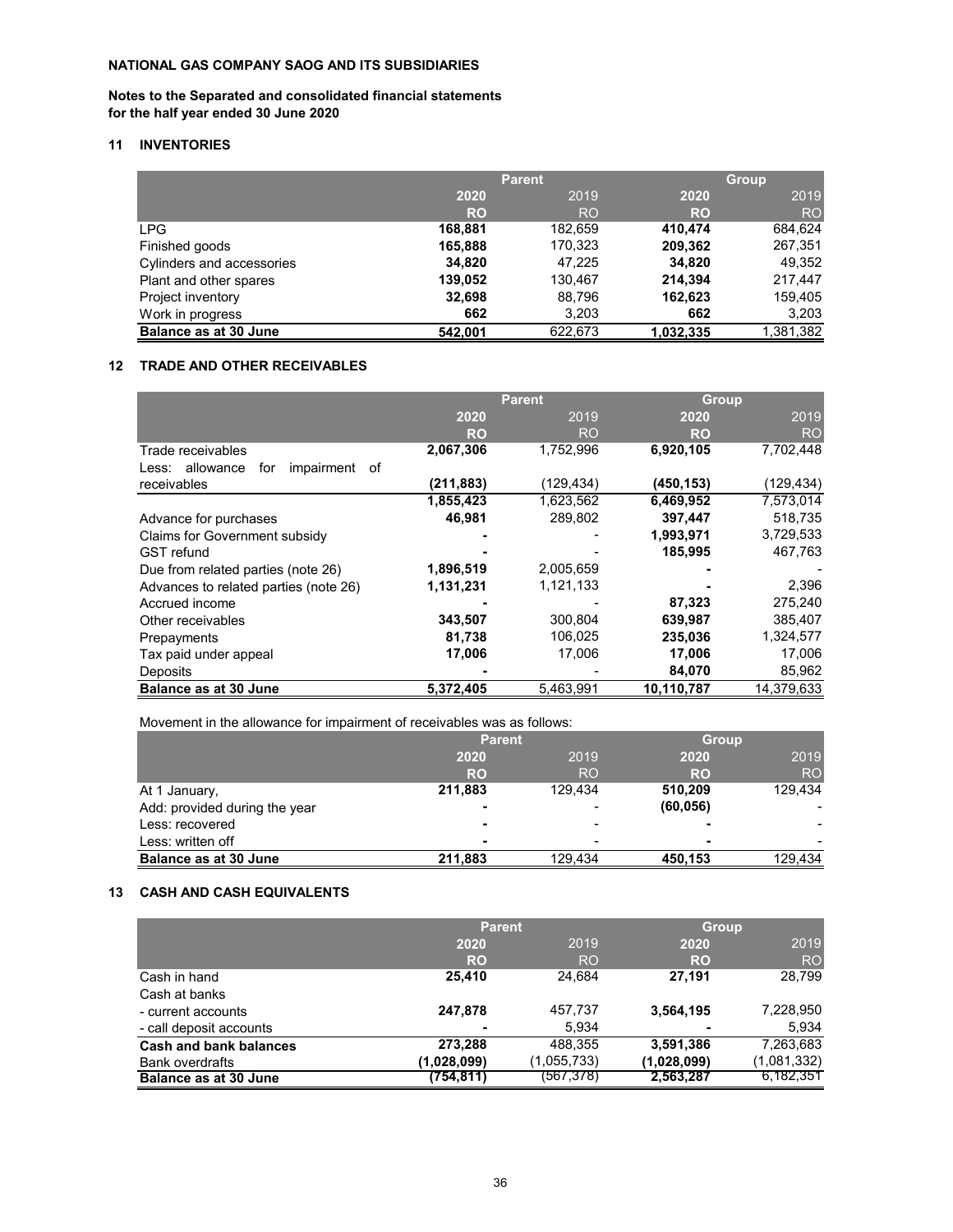#### **Notes to the Separated and consolidated financial statements for the half year ended 30 June 2020**

#### **13 CASH AND CASH EQUIVALENTS (continued)**

Bank overdrafts are availed from a commercial bank for working capital requirements on revolving credit basis. Bank overdrafts are unsecured and repayable on demand.

#### **14 SHARE CAPITAL**

The authorised share capital comprises 120,000,000 shares of RO 0.100 each (2019: 120,000,000 of RO 0.100 each). The issued and fully paid-up share capital is RO 8,500,000 comprising 85,000,000 shares of RO 0.100 each (2019: 80,000,000 of RO 0.100 each). The details of major shareholders, who hold 10% or more of the Parent Company's shares, at the reporting date, are as follows:

|                                             | No. of shares |            | % Holding |       |
|---------------------------------------------|---------------|------------|-----------|-------|
|                                             | 2020          | 2019       | 2020      | 2019  |
| A' Sharqiya Investments SAOG                | 12.066.356    | 11.451.471 | 14.20     | 14.31 |
| <b>Public Authority of Social Insurance</b> | 8.787.034     | 8.270.150  | 10.34     | 10.34 |

The Board of Directors have recommended issue of bonus shares equivalent to 1 share for each 16 shares held on 31 December 2019 (2018 : 1 share for every 7 shares held) in order to increase the share capital of the Parent company to RO 8,500,000 (2018 : 8,000,000). As per the CMA guidelines the company has distributed the Dividend and the Bonus Shares. The Authority has confirmed increasing the Paid up Capital of the company. The Shareholders in the Annual General Meeting of the Company held on 7th June 2020 ratified and approved the same.

#### **15 SHARE PREMIUM**

The Parent Company during 2014 issued 15,561,414 rights shares of RO 0.375 each (including RO 0.275 each as premium) to the existing shareholders. The related details are set out below:

|                                                 | <b>RO</b>   |
|-------------------------------------------------|-------------|
| Total share premium collected                   | 4,279,386   |
| Less: issue expenses                            | (13,506)    |
| Share premium balance                           | 4,265,880   |
| Transfer to legal reserve during 2014 (note 12) | (478, 248)  |
| Bonus share 2018                                | (1,000,000) |
| Bonus share 2019                                | (1,000,000) |
| Balance as at 30 June 2020                      | 1,787,632   |

#### **16 LEGAL RESERVE**

As required by the Commercial Companies Law of the Sultanate of Oman, the Parent Company transfers 10% of its profit for the period ended to legal reserve until such time as the legal reserve amounts to at least one third of the Parent Company's share capital. The reserve is not available for distribution.

During the year ended, the Parent Company has transferred RO 8,146 towards legal reserve representing 10% of profit for the period till June 2020 (2019: RO 17,650).

#### **17 OTHER RESERVES**

- (i) Other reserves include a general reserve for the Parent Company, which is created in accordance with the Commercial Companies Law. The annual appropriation is made at the rate not exceed 20% of the profit for the year after deduction of taxes and the statutory reserve and the reserve shall not exceed one half of the share capital of the Company. This reserve is distributable reserve.
- (ii) Other reserves also include statutory reserve from NGC Energy LLC for RO 7,895, Arabian Oil for RO 3,626, NGC CGS for RO 1,875 and NGC Energy SDN BHD for RO 215,633.

#### **18 REVALUATION RESERVE**

This represents the surplus on the revaluation of freehold land, net of tax and is not available for distribution until the related assets have been disposed off.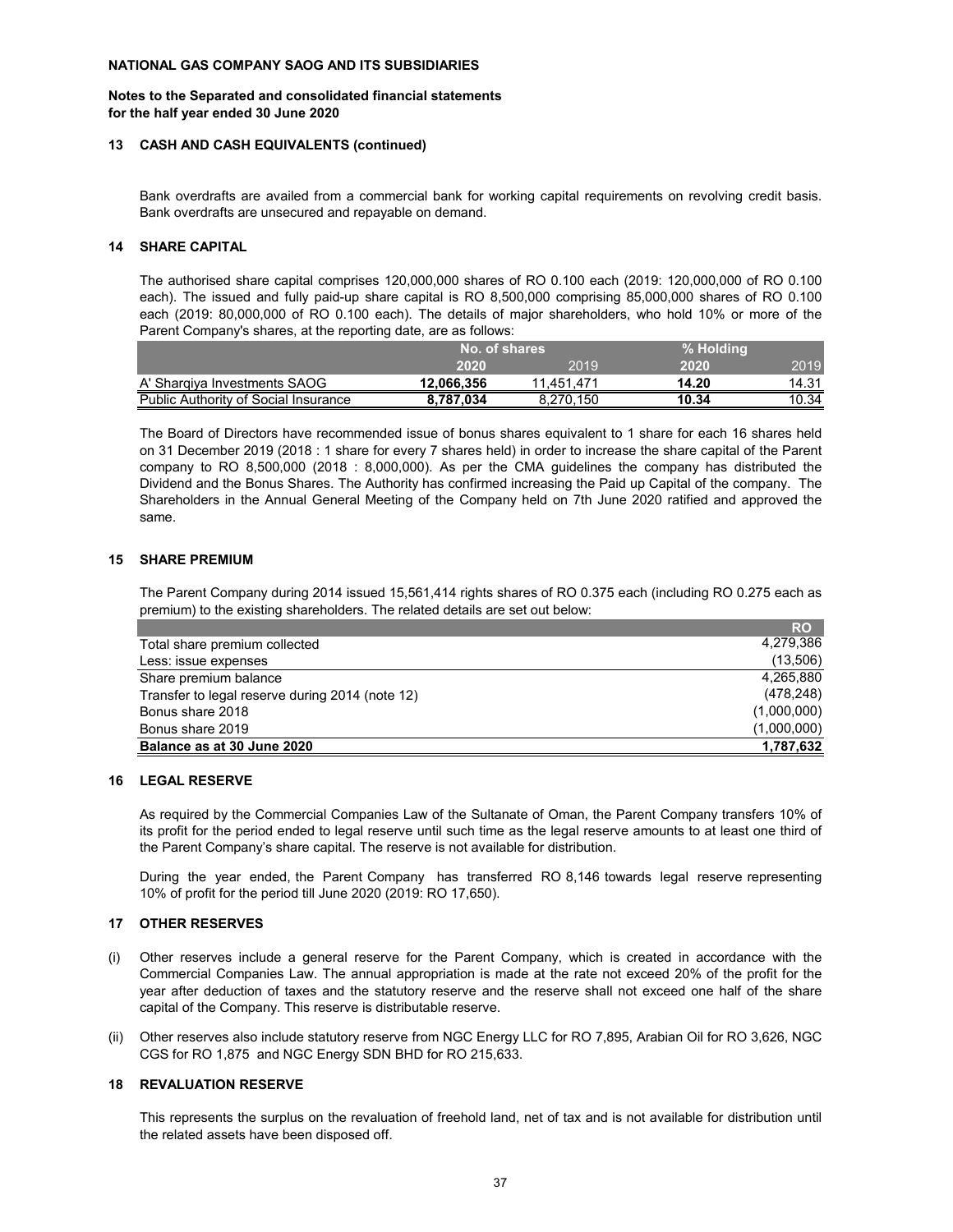#### **Notes to the Separated and consolidated financial statements for the half year ended 30 June 2020**

#### **19 DIVIDENDS**

The Board of Directors have recommended a cash dividend in respect of the year 2019 of RO 0.0125 per share (2018 : RO 0.005 per share) amounting to RO 1,000,000 (2018 : RO 350,000). As per the CMA guidelines the company has distributed the Dividend and the Bonus Shares. The Authority has confirmed increasing the Paid up Capital of the company. The Shareholders in the Annual General Meeting of the Company held on 7th June 2020 ratified and approved the same.

#### **20 TERM LOAN AND BORROWINGS**

During May 2012, the Company entered into a facility agreement with a bank to finance the acquisition of Shell Malaysia's LPG business through their subsidiary in Malaysia.

|                                        | <b>Parent</b> |           | <b>Group</b> |            |  |
|----------------------------------------|---------------|-----------|--------------|------------|--|
|                                        | 2020          | 2019      | 2020         | 2019       |  |
|                                        | <b>RO</b>     | <b>RO</b> | <b>RO</b>    | <b>RO</b>  |  |
| <b>Non Current</b>                     |               |           |              |            |  |
| Islamic Term Loan 1                    |               |           |              | 662,950    |  |
| Term Loan 2                            | 2,266,069     | 1,350,000 | 2,266,069    | 1,350,000  |  |
| Total                                  | 2,266,069     | 1,350,000 | 2,266,069    | 2,012,950  |  |
| Current portion of term Loan 1         |               |           |              |            |  |
| Current portion of Islamic term Loan 2 |               |           |              | (662, 950) |  |
| <b>Current portion</b>                 |               |           |              | (662, 950) |  |
| <b>Non-current portion</b>             | 2,266,069     | 1,350,000 | 2,266,069    | 1,350,000  |  |

#### **Term loan 1 - Islamic term loan**

The Islamic term loan and revolving credits are secured by a subsidiary as following:

(a) First ranking charge over 100% of shares of the subsidiary

(b) First ranking debentures incorporating fixed and floating charges over all assets of the subsidiary, both present and future.

(c) Charge and assignment by way of security over the designated bank account.

(d) First fixed charge over the memorandum of lease for LPG filling plants dated; 9 May 2012 respectively.

The Islamic term loan and revolving credits of the subsidiary are also guaranteed by the Parent Company. The loan has been completely repaid in 2019.

The weighted average effective interest rates of the borrowings by the subsidiary are as follows:

|                   | 2020 | 2019 |
|-------------------|------|------|
|                   |      | %    |
| Islamic term Ioan |      | 5.34 |
| Revolving credits | 5.44 | 44.ر |

#### **Term loan 2**

The Parent Company availed term loan of RO 1,350,000 (in Nov 2018), RO 267,595 (in Nov 2019) and RO 648,474 (in Feb 2020) which carries interest @ 5.25% (on reducing balance served separately), to inject the initial share capital for the LPG Project in India. The loan carries moratorium of 24 months and has a tenor of 10 years. The loan installments will be served on a quarterly basis post the moratorium period. Interest will be served on a quarterly basis during the moratorium period.

The loan agreements also provide certain covenants, the more significant of which are as follows:

#### **Short-term loan**

- Minimum 20% sales turnover should be routed through current account.

#### **Term loan 2 and short term-loan :**

- Maintain annual debt service coverage ratio DSCR of 1.25 at all times during the tenor of our facility starting 31.12.2020. Company is complied with all covenants.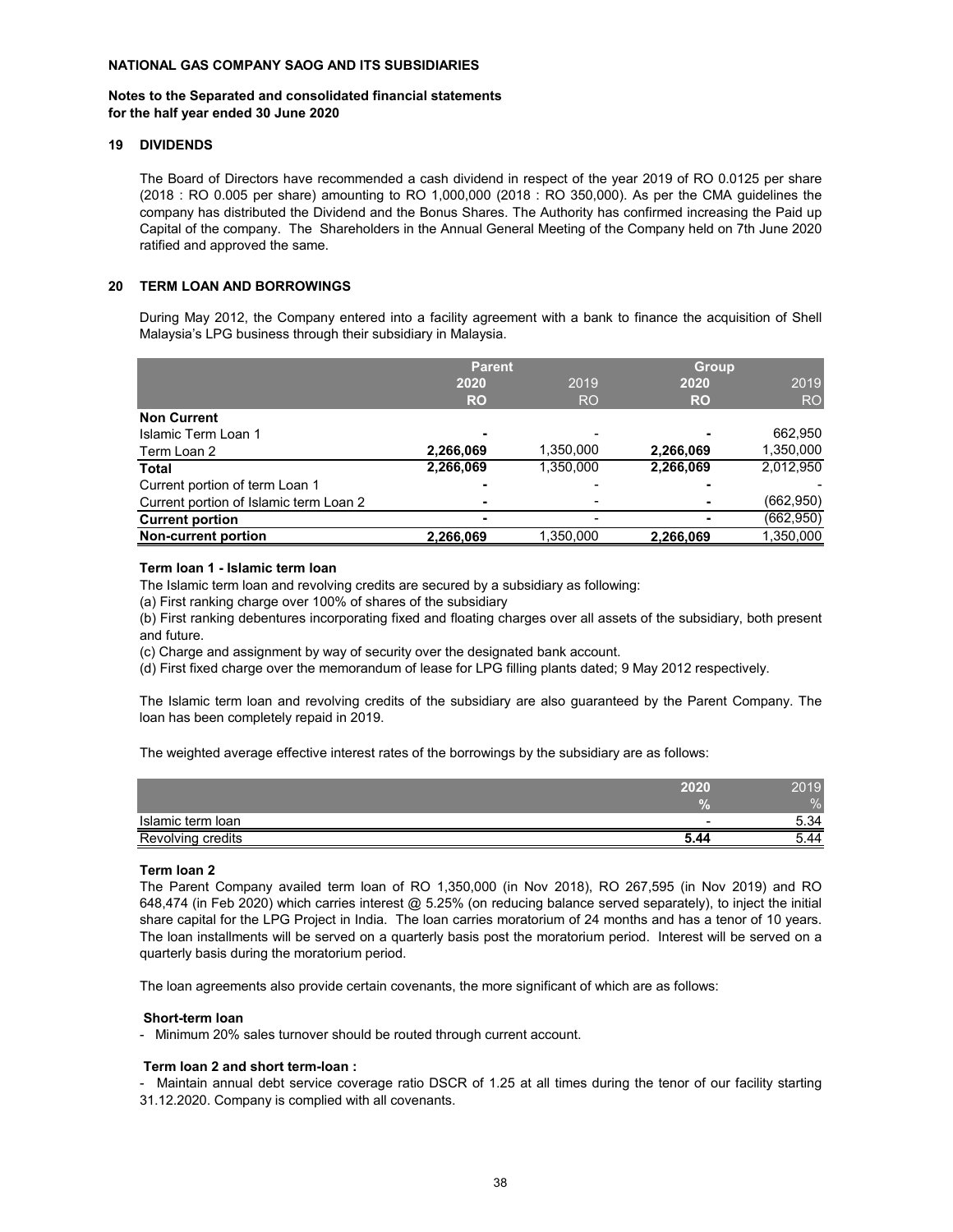**Notes to the Separated and consolidated financial statements for the half year ended 30 June 2020**

## **20 TERM LOAN AND BORROWINGS (continued)**

## **Reconciliation of movements of liabilities to cash flows arising from financing activities**

|                                     | <b>Parent</b>                   |                   | <b>Group</b>      |                   |
|-------------------------------------|---------------------------------|-------------------|-------------------|-------------------|
|                                     | <b>Bank</b><br><b>Loans and</b> |                   | <b>Bank</b>       | Loans and         |
|                                     | <b>Overdrafts</b>               | <b>Borrowings</b> | <b>Overdrafts</b> | <b>Borrowings</b> |
| Balance at 1 January 2020           | 215.441                         | 4,688,340         | 215.441           | 13,145,086        |
| - Proceeds from loan and borrowings |                                 | 648.474           |                   | 648.474           |
| - Repayment of loan and borrowings  |                                 | (809.644)         |                   | (3,426,337)       |
| - Change in bank overdraft          | 812.658                         |                   | 812.658           |                   |
| Balance as at 30 June 2020          | 1,028,099                       | 4,527,171         | 1,028,099         | 10,367,223        |

|                                     | <b>Parent</b>     |                   | <b>Group</b>      |                   |  |           |
|-------------------------------------|-------------------|-------------------|-------------------|-------------------|--|-----------|
|                                     | <b>Bank</b>       | <b>Loans and</b>  |                   | <b>Bank</b>       |  | Loans and |
|                                     | <b>Overdrafts</b> | <b>Borrowings</b> | <b>Overdrafts</b> | <b>Borrowings</b> |  |           |
| Balance at 1 January 2019           | 1,777,210         | 3,449,594         | 1,777,210         | 15,688,068        |  |           |
| - Proceeds from loan and borrowings |                   | 1,938,283         |                   | 133,455           |  |           |
| - Repayment of loan and borrowings  |                   | -                 |                   |                   |  |           |
| - Change in bank overdraft          | (721,477)         |                   | (695, 878)        |                   |  |           |
| Balance as at 30 June 2019          | 1,055,733         | 5,387,877         | 1,081,332         | 15,821,523        |  |           |

#### **21 LEASE LIABILITIES**

|             | <b>Parent Company</b> | <b>Group</b>    |
|-------------|-----------------------|-----------------|
|             | 30 Jun 2020           | 30 Jun 2020     |
|             | <b>RO</b>             | RO <sub>1</sub> |
| Current     | 40.793                | 307,925         |
| Non-current | 269.598               | 2,025,381       |
|             | 310,391               | 2,333,306       |

|                    | <b>Within one</b><br>year |        | 1-2 years 2-3 years 3-4 years 4-5 years |        |        | After 5<br><b>vears</b> | <b>Total</b> |
|--------------------|---------------------------|--------|-----------------------------------------|--------|--------|-------------------------|--------------|
|                    |                           |        | Minimum lease payments due              |        |        |                         |              |
| December 31, 2019  |                           |        |                                         |        |        |                         |              |
| Lease payments     | 80.468                    | 36.908 | 40.877                                  | 41.695 | 42.529 | 225.753                 | 468.230      |
| Finance charges    | 18.260                    | 15.803 | 14.218                                  | 12.721 | 11,096 | 26.079                  | 98,178       |
| Net present values | 98.728                    | 52.711 | 55.095                                  | 54.416 | 53.625 | 251.832                 | 566.407      |

#### **22 ACCRUAL FOR STAFF TERMINAL BENEFITS**

|                              | <b>Parent</b> |           |           | <b>Group</b>    |
|------------------------------|---------------|-----------|-----------|-----------------|
|                              | 2020          | 2019      | 2020      | 2019            |
|                              | <b>RO</b>     | <b>RO</b> | <b>RO</b> | RO <sub>1</sub> |
| At 1 January                 | 326,295       | 275,399   | 402,733   | 334,639         |
| Charge for the year          | 34.771        | 40.182    | 45,007    | 61.042          |
| Payment made during the year | (1,348)       | (1,065)   | (1.347)   | (11,297)        |
| <b>Balance as at 30 June</b> | 359,718       | 314.516   | 446,393   | 384,384         |

## **23 ACCOUNTS PAYABLE AND ACCRUALS**

|                               | <b>Parent</b> |           | <b>Group</b> |           |
|-------------------------------|---------------|-----------|--------------|-----------|
|                               | 2020          | 2019      |              | 2019      |
|                               | <b>RO</b>     | <b>RO</b> | <b>RO</b>    | <b>RO</b> |
| Trade creditors               | 260,392       | 245.594   | 2,048,765    | 2,496,308 |
| Directors' remuneration       | 4,800         | 20,900    | 4.800        | 20,900    |
| Accrued expenses              | 597,663       | 700.008   | 2,543,452    | 2,885,771 |
| Other creditors               | 121.991       | 108.196   | 1,557,904    | 1.554.463 |
| Amount due to related parties | 110,809       | 147.619   |              | 378.199   |
| <b>Balance as at 30 June</b>  | 1.095.655     | 1.222.317 | 6.154.921    | 7,335,641 |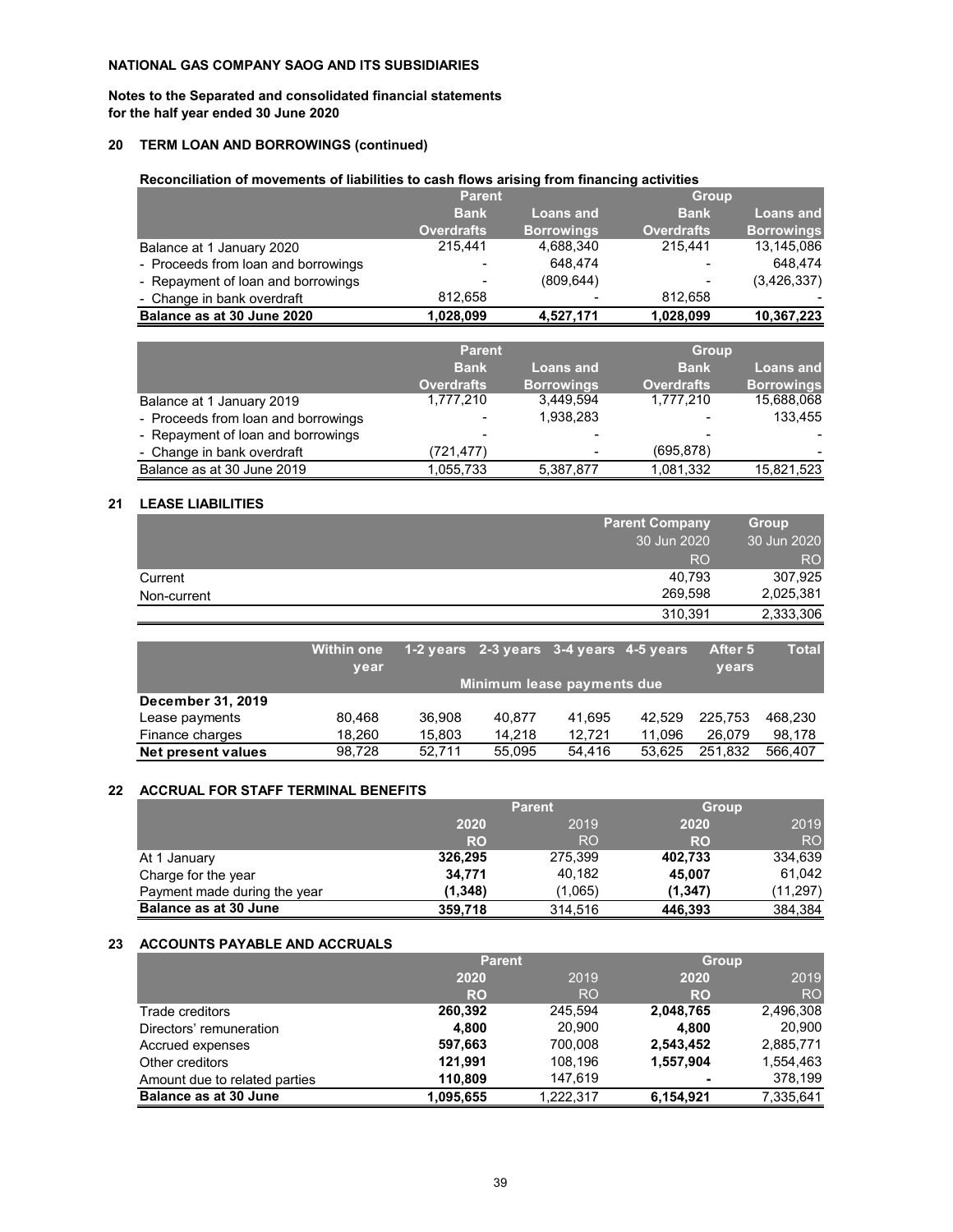**Notes to the Separated and consolidated financial statements for the half year ended 30 June 2020**

#### **24 SHORT TERM LOANS**

|                              | <b>Parent</b>  |           |           | <b>Group</b>   |
|------------------------------|----------------|-----------|-----------|----------------|
|                              | 2020           | 2019      | 2020      | 2019           |
|                              | <b>RO</b>      | RO        | <b>RO</b> | R <sub>O</sub> |
| Revolving credits            | $\blacksquare$ | -         | 5,840,052 | 9,770,696      |
| Short term loan              | 2,261,102      | 4,037,877 | 2,261,102 | 4,037,877      |
| <b>Balance as at 30 June</b> | 2.261.102      | 4,037,877 | 8,101,154 | 13,808,573     |

Short term loans are unsecured from commercial banks and carry interest ranging from 4% to 5.5% (2019: 4% to 5.5%) per annum.

#### **25 NET ASSETS PER SHARE**

Net assets per share are calculated by dividing the equity attributable to the shareholders of the Parent Company at the reporting date by the number of shares outstanding as follows:

|                                    | <b>Parent</b> |            |            | <b>Group</b> |      |
|------------------------------------|---------------|------------|------------|--------------|------|
|                                    | 2020<br>2019  |            |            | 2020         | 2019 |
|                                    | <b>RO</b>     | <b>RO</b>  | <b>RO</b>  | <b>RO</b>    |      |
| Net assets (RO)                    | 16,410,795    | 15,341,064 | 19,971,793 | 20,063,231   |      |
| Number of shares outstanding at 30 | 85,000,000    | 85,000,000 | 85,000,000 | 85,000,000   |      |
| June 2020                          |               |            |            |              |      |
| Net assets per share (RO)          | 0.193         | 0.180      | 0.235      | 0.236        |      |

#### **26 RELATED PARTY BALANCES AND TRANSACTIONS**

The Group has related party relationships with entities over which certain shareholders and Directors are able to exercise significant influence. The Group also has related party relationships with its Directors and senior management. In the ordinary course of business, such related parties provide goods and render services to the Group.

Prices and terms for transactions with related parties, which are entered into in the normal course of business, and are on terms and conditions which are comparable with those that could be obtained from unrelated third parties. Details of related party balances and transactions (including transactions and balances with related parties as a result of common directorship) for the half year ended 30 June 2020 are as follows:

|                                                         | <b>Parent</b>  |           |                | <b>Group</b>   |  |
|---------------------------------------------------------|----------------|-----------|----------------|----------------|--|
|                                                         | 2019<br>2020   |           | 2020           | 2019           |  |
|                                                         | <b>RO</b>      | <b>RO</b> | <b>RO</b>      | R <sub>O</sub> |  |
| Amount due from subsidiaries and associate – short term | 1,896,519      | 2,005,659 |                |                |  |
| Advance to subsidiaries                                 | 1,131,231      | 1,121,133 |                | 2,396          |  |
| Due from related parties                                |                | ٠         |                |                |  |
| Amount due to related parties                           | 110,809        | 147.619   | $\blacksquare$ | 378,199        |  |
| Short term                                              | ۰              | 4,037,877 |                | 4,037,877      |  |
| Term loans                                              | $\blacksquare$ | 1,350,000 |                | 1,350,000      |  |
| <b>Bank</b>                                             | ۰              | 1,055,733 |                | 1,055,733      |  |

Transactions with related parties during the year were as follows:

|                                | <b>Parent</b> |           | <b>Group</b> |           |
|--------------------------------|---------------|-----------|--------------|-----------|
|                                | 2020          | 2019      | 2019<br>2020 |           |
|                                | <b>RO</b>     | <b>RO</b> | <b>RO</b>    | <b>RO</b> |
| Sales to subsidiaries          | 776,433       | 1,491,428 |              |           |
| Rental and other income        | 55,556        | 30,526    |              |           |
| Expenses paid                  | 70.142        | 119.413   |              |           |
| Finance cost                   |               |           |              |           |
| Other expenses                 | 22.994        | -         |              |           |
| Loan provided to related party |               |           |              |           |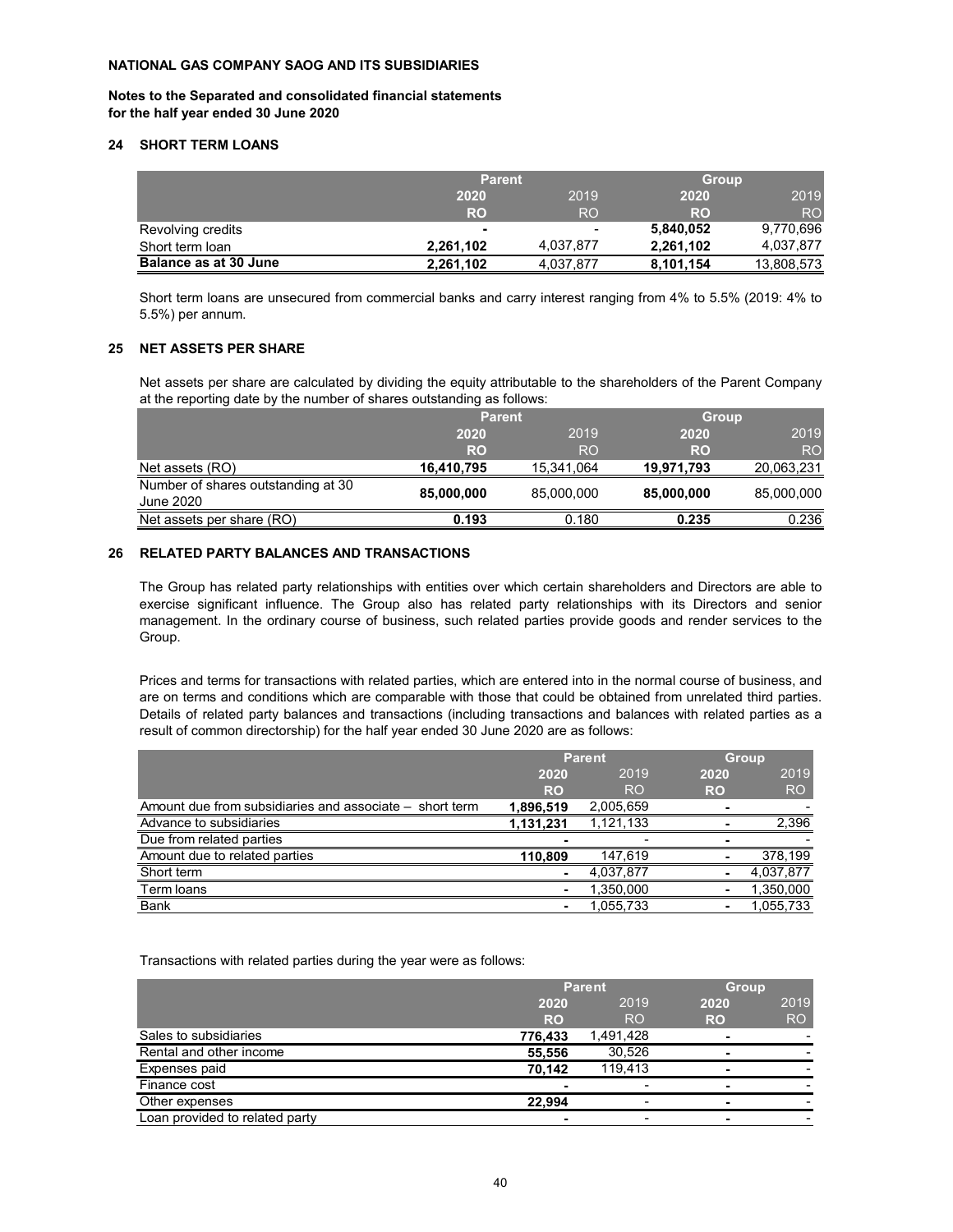**Notes to the Separated and consolidated financial statements for the half year ended June 30, 2020**

## **26 RELATED PARTY BALANCES AND TRANSACTIONS (continued)**

#### **Compensation of key management personnel**

Key management personnel are those persons having direct authority and responsibility for planning, directing and controlling the activities of the Group.

|                                          | <b>Parent</b> |        | <b>Group</b> |         |
|------------------------------------------|---------------|--------|--------------|---------|
|                                          | 2020          | 2019   | 2020         | 2019    |
| <b>Notes</b>                             | RO            | RO     | RO           | RO      |
| Senior management remuneration           | 114.426       | 67.425 | 373.097      | 229,503 |
| Directors' remuneration and sitting fees | 20,000        | 40.000 | 96.741       | 96.694  |

#### **27 REVENUE**

|                                               | <b>Parent</b> |           | <b>Group</b> |            |
|-----------------------------------------------|---------------|-----------|--------------|------------|
|                                               | 2020          | 2019      | 2020         | 2019       |
| <b>Notes</b>                                  | RO            | <b>RO</b> | <b>RO</b>    | <b>RO</b>  |
| Revenue from contracts with customers         |               |           |              |            |
| Sale of LPG                                   | 4,226,230     | 4,980,328 | 31,191,095   | 37,273,976 |
| Project income                                | 130,042       | 335.542   | 470,168      | 1,059,208  |
| $NC+$ and other industrial gas cost           | 171,424       | 193,201   | 643.481      | 1,040,159  |
| Lubricant sales                               | 148,504       | 46.235    | 148.504      | 46.235     |
| Other income                                  | 68,349        | 43.711    | 3,710        | 2,473      |
| Sale of new empty LPG cylinders and accessori | 65,624        | 46.943    | 65,624       | 46,943     |
|                                               | 4,810,173     | 5.645.960 | 32,522,582   | 39,468,994 |
| Revenue from other sources                    |               |           |              |            |
| Vehicle hire charges and rental income        | 10,545        | 14,670    | 14,405       | 18,575     |
|                                               | 10.545        | 14.670    | 14.405       | 18.575     |

#### **28 COST OF SALES**

|                                     |              | <b>Parent</b> |           | Group      |            |
|-------------------------------------|--------------|---------------|-----------|------------|------------|
|                                     |              | 2020          | 2019      | 2020       | 2019       |
|                                     | <b>Notes</b> | <b>RO</b>     | <b>RO</b> | <b>RO</b>  | <b>RO</b>  |
| Opening stock                       |              | 121,260       | 169,357   | 457,357    | 660,382    |
| Local purchases                     |              | 2,965,910     | 3,495,521 | 21,088,190 | 26,721,936 |
| Imports                             |              |               |           | 3,443,783  | 2,188,616  |
| Closing stock                       |              | (168, 881)    | (182,659) | (410, 474) | (684, 624) |
|                                     |              | 2,918,289     | 3,482,219 | 24,578,855 | 28,886,310 |
| Other direct expenses:              |              |               |           |            |            |
| Direct labour                       | 30.1         | 617,107       | 630,444   | 1,054,614  | 1,062,898  |
| Project costs                       |              | 21,360        | 229,671   | 241,736    | 763,275    |
| Fuel and maintenance expenses       |              | 193,523       | 179,483   | 968,993    | 1,122,473  |
| Depreciation                        |              | 130,402       | 135,329   | 1,168,262  | 1,141,221  |
| Depreciation on right of use assets |              | 17,296        |           | 213,385    |            |
| Other direct expenses               |              | 110,195       | 104.607   | 613.667    | 834,136    |
| NC+ and other industrial gas cost   |              | 79,126        | 94,144    | 471,061    | 836,788    |
| Lubricant cost                      |              | 131,583       | 29,857    | 131,583    | 29,857     |
| Insurance                           |              | 62.794        | 63.946    | 89,263     | 87,436     |
| Cost of cylinders sold              | 28.1         | 60,502        | 40,364    | 60,502     | 40,364     |
| Fuel and transportation expenses    |              | 43,941        | 44,846    | 46,467     | 57,324     |
| Electricity expenses                |              | 7,002         | 8.503     | 27,383     | 30,052     |
| ease rent                           |              | 3,312         | 22,350    | 59,253     | 101,330    |
|                                     |              | 4,396,432     | 5,065,763 | 29,725,024 | 34,993,464 |
|                                     |              |               |           |            |            |
| Cost of cylinders                   |              |               |           |            |            |
| Opening stock                       |              | 32,374        | 11,525    | 32,374     | 11,525     |
| Purchases of new cylinder           |              | 53,564        | 66,680    | 53,564     | 66,680     |
| Closing stock                       |              | (25, 436)     | (37, 841) | (25, 436)  | (37, 841)  |
|                                     |              | 60,502        | 40,364    | 60,502     | 40,364     |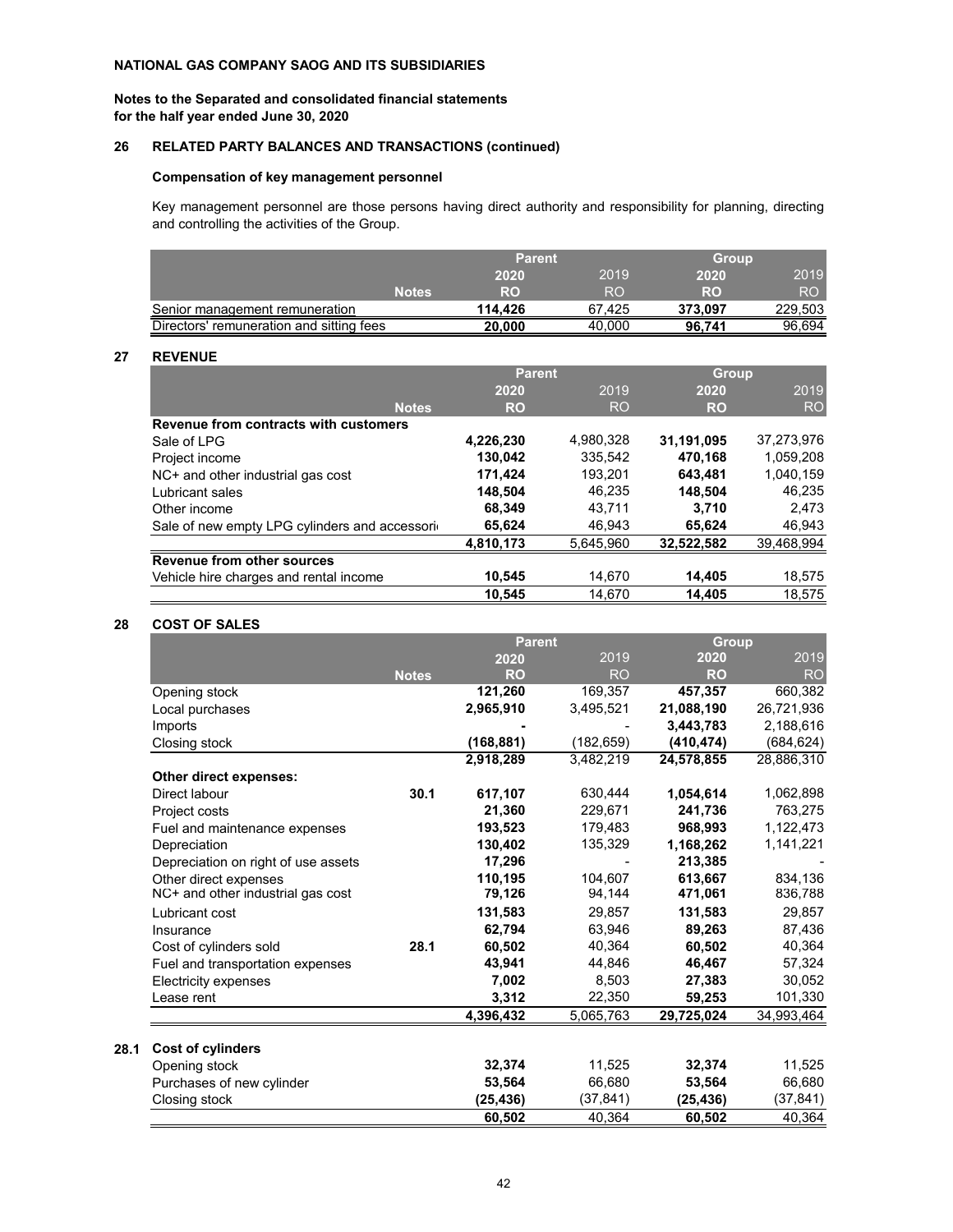#### **Notes to the Separated and consolidated financial statements for the half year ended June 30, 2020**

#### **29 ADMINISTRATIVE EXPENSES**

|                                          |             | <b>Parent</b> |           |           | <b>Group</b> |  |
|------------------------------------------|-------------|---------------|-----------|-----------|--------------|--|
|                                          |             | 2020          | 2019      | 2020      | 2019         |  |
|                                          | <b>Note</b> | <b>RO</b>     | <b>RO</b> | <b>RO</b> | <b>RO</b>    |  |
| Employee related costs                   | 30.1        | 254,280       | 294,028   | 918,774   | 973,338      |  |
| Office expenses                          |             | 69,895        | 88,878    | 142,534   | 246,798      |  |
| Directors' remuneration and sitting fees |             | 20,000        | 40,000    | 96,741    | 96,694       |  |
| Communication expenses                   |             | 26,411        | 30,875    | 87,463    | 77,677       |  |
| Depreciation                             |             | 25,154        | 26,880    | 102,001   | 106,575      |  |
| Professional charges                     |             | 15,359        | 16,052    | 123,176   | 217,484      |  |
| Depreciation on right of use assets      |             | 14,726        |           | 84,932    |              |  |
| Repairs and maintenance                  |             | 6,481         | 7,120     | 6,984     | 8,188        |  |
| Marketing and publicity expenses         |             | 16,693        | 6,006     | 26,927    | 56,183       |  |
| Printing and stationery                  |             | 2,813         | 3,142     | 7,833     | 13,265       |  |
| General expenses                         |             | 4,848         | 3,953     | 20,499    | 38,152       |  |
| Business travel expenses                 |             | 2,312         | 3,773     | 22,485    | 42,137       |  |
| Withholding tax                          |             | 2,281         | 2,199     | 2,281     | 2,199        |  |
| Advertisement                            |             | 3,292         | 1,478     | 3,292     | 1,478        |  |
| Write-off of capital work in progress    |             |               |           |           |              |  |
| Rent expense                             |             |               | 15,341    | 45,964    | 66,790       |  |
| Donations                                |             | 1,000         |           | 1,000     | 296          |  |
| Transportation cost                      |             |               |           | 811,553   | 836,805      |  |
| Insurance                                |             |               |           | 37,933    | 36,917       |  |
|                                          |             | 465,545       | 539,725   | 2,542,372 | 2,820,976    |  |

#### **30 EMPLOYEES COSTS**

|                                       | <b>Parent</b> |                | <b>Group</b> |           |
|---------------------------------------|---------------|----------------|--------------|-----------|
|                                       | 2020          | 2019           | 2020         | 2019      |
|                                       | <b>RO</b>     | R <sub>O</sub> | <b>RO</b>    | <b>RO</b> |
| Wages and salaries                    | 782,796       | 738,509        | 1,599,381    | 1,538,560 |
| Other employee benefit cost           | 17.109        | 110,245        | 287,742      | 396,802   |
| Social security cost                  | 36.711        | 35.536         | 41.258       | 39.832    |
| Provision for staff terminal benefits | 34.771        | 40,182         | 45.007       | 61.042    |
|                                       | 871,387       | 924.472        | 1,973,388    | 2.036.236 |

#### **30.1 Allocation of employees cost**

|                                   | <b>Parent</b> |           | <b>Group</b> |           |
|-----------------------------------|---------------|-----------|--------------|-----------|
|                                   | 2020          | 2019      | 2020         | 2019      |
|                                   | <b>RO</b>     | <b>RO</b> | <b>RO</b>    | <b>RO</b> |
| Allocation of employee cost into: |               |           |              |           |
| Cost of sales (Note 28)           | 617.107       | 630.444   | 1,054,614    | 1,062,898 |
| Administrative expenses (Note 29) | 254.280       | 294.028   | 918.774      | 973,338   |
|                                   | 871.387       | 924.472   | 1,973,388    | 2.036.236 |

#### **31 OTHER INCOME - net**

|                                                | <b>Parent</b>            |         | <b>Group</b>   |           |
|------------------------------------------------|--------------------------|---------|----------------|-----------|
|                                                | 2020                     | 2019    | 2020           | 2019      |
|                                                | <b>RO</b>                | RO      | <b>RO</b>      | <b>RO</b> |
| Interest income                                | 118.548                  | 101,752 | 52.182         | 66,303    |
| Dividend income                                | 60.277                   | 59.066  | 60.277         | 59,066    |
| Miscellaneous income                           | 83,362                   | 19,337  | 289.238        | 55,063    |
| Profit on sale of investment                   | $\overline{\phantom{0}}$ | 94.011  | $\blacksquare$ | 94,011    |
| Profit on sale of property plant and equipment | $\blacksquare$           | -       | $\blacksquare$ | (3,820)   |
| Other expense                                  |                          |         |                |           |
| Other expense                                  | $\blacksquare$           |         |                |           |
|                                                | 262.187                  | 274.166 | 401.697        | 270.623   |

From the year 2017, the Parent Company has started charging interest from its subsidiaries (in GCC), on the amount outstanding @ 6% per annum, on a monthly basis.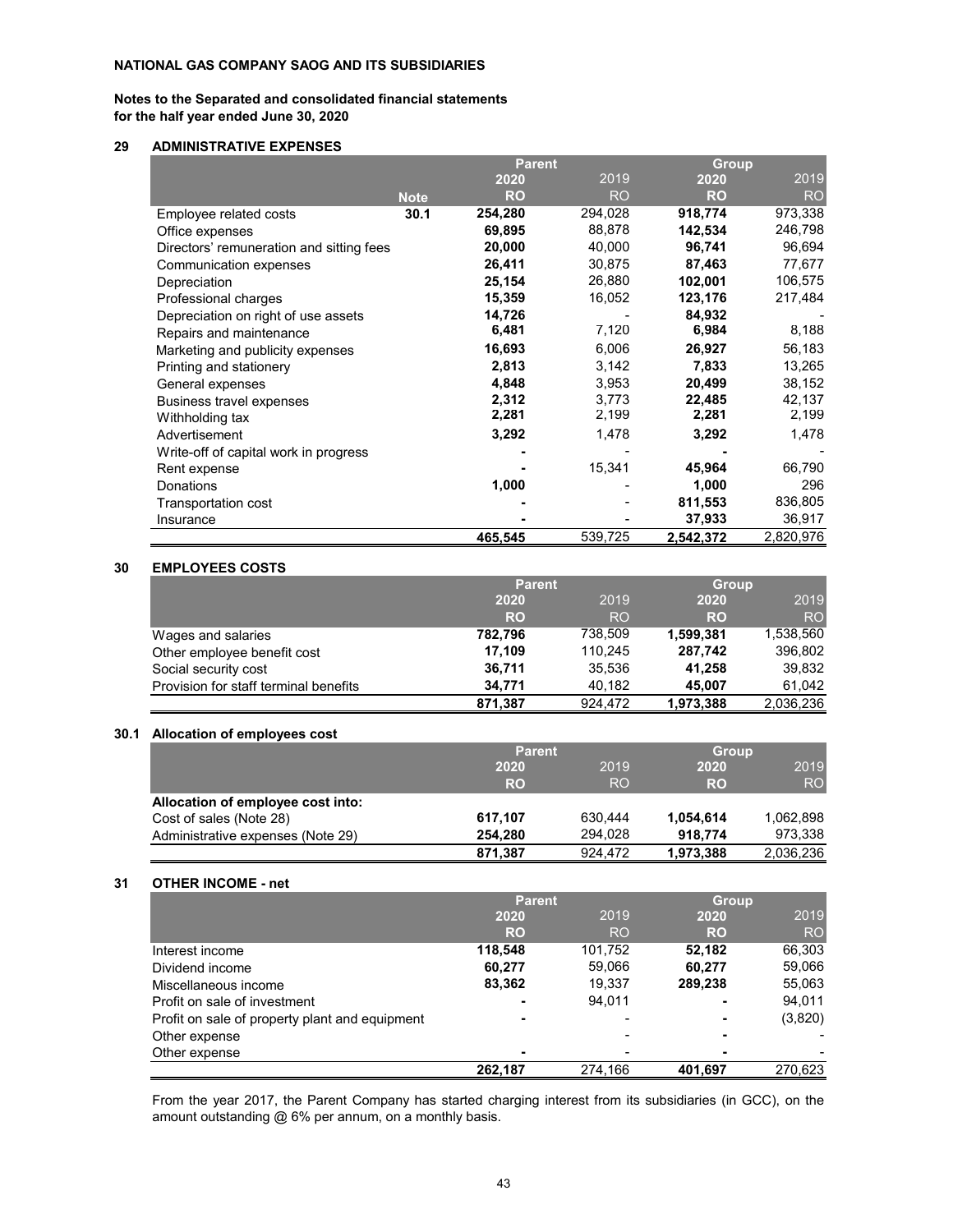#### **Notes to the Separated and consolidated financial statements for the half year ended June 30, 2020**

#### **32 INCOME TAX**

The tax authorities in Oman follow the legal entity concept. There is no concept of group taxation in Oman. Accordingly each legal entity is taxable separately.

The tax rate applicable to all taxable entities of the Group ranges between from 15% to 24% (2019: 15% to 24%). For the purpose of determining the tax expense for the year, the accounting profit of each individual legal entity has been adjusted for tax purposes. Adjustments for tax purposes include items relating to both income and expense.

The tax returns of the Company for the years 2017 and 2018 have not yet been agreed with the Secretariat General for taxation at the Ministry of Finance.

The Board of Directors are of the opinion that additional taxes, if any, related to the open tax years would not be significant to the Parent Company's financial position as at 30 June 2020.

Current income tax is calculated at the Malaysian statutory tax rate of 24% (2019: 24%) of the estimated assessable profit for the year.

The tax assessment of subsidiaries incorporated in jurisdictions outside Oman are at different stages. Management is of the opinion that any additional taxes that may be assessed would not be significant to the Group financial position as at 30 June 2020.

#### **33 EARNINGS PER SHARE**

The basic earnings per share is calculated by dividing the profit of the Group and Parent Company for the year attributable to the shareholders of the Parent Company, by the weighted average number of shares outstanding.

|                                           | <b>Parent</b> |            |            | <b>Group</b> |  |
|-------------------------------------------|---------------|------------|------------|--------------|--|
|                                           | 2020          | 2019       | 2020       | 2019         |  |
|                                           | <b>RO</b>     | <b>RO</b>  | <b>RO</b>  | <b>RO</b>    |  |
|                                           |               |            |            |              |  |
| Profit for the year ended (RO)            | 81,455        | 176,503    | (39, 390)  | 741,319      |  |
| outstanding during the year               | 85,000,000    | 85,000,000 | 85,000,000 | 85,000,000   |  |
| Basic and diluted earnings per share (RO) | 0.001         | 0.002      | ۰          | 0.009        |  |

Earnings per share (basic and diluted) have been derived by dividing the profit for the Year attributable to the shareholders by the weighted average number of shares outstanding. As there are no dilutive potential shares, the diluted earnings per share is identical to the basic earnings per share. For the purpose of earning per share calculation, the Parent Company has restated the previous year weighted average number of shares outstanding to include the bonus shares.

#### **34 SEGMENT REPORTING**

The Group's only significant business segment is the marketing and selling of LPG.

#### **Geographic information Revenues from external customers**

|                     | 2020       | 2019            |
|---------------------|------------|-----------------|
|                     | <b>RO</b>  | RO <sub>1</sub> |
| Oman                | 4,055,749  | 4,149,936       |
| Other GCC countries | 2,844,266  | 5.121.307       |
| Asia                | 25,636,972 | 30,216,326      |
|                     | 32,536,987 | 39,487,569      |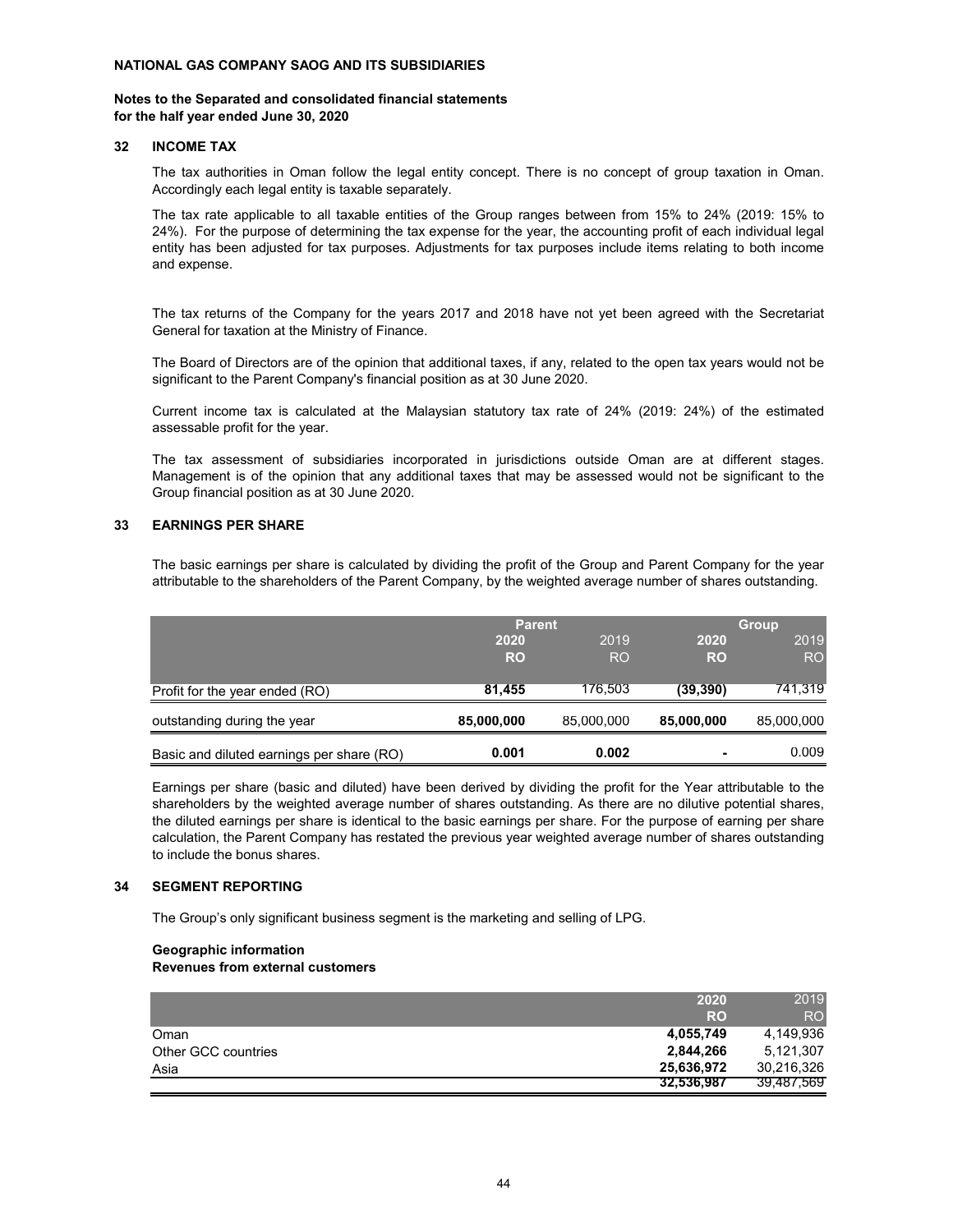**Notes to the Separated and consolidated financial statements for the half year ended June 30, 2020**

## **35 COMMITTMENTS**

|                        |             | <b>Parent</b> |           | <b>Group</b> |           |
|------------------------|-------------|---------------|-----------|--------------|-----------|
|                        |             | 2020          | 2019      | 2020         | 2019      |
|                        | <b>Note</b> | RO            | RO.       | RO           | RO.       |
| Capital commitments    | 36.1        | 41.186        | 78.954    | 715.306      | 3,484,642 |
| Performance guarantees | 36.2        | 2,013,939     | 1.210.594 | 2.013.939    | 1.210.594 |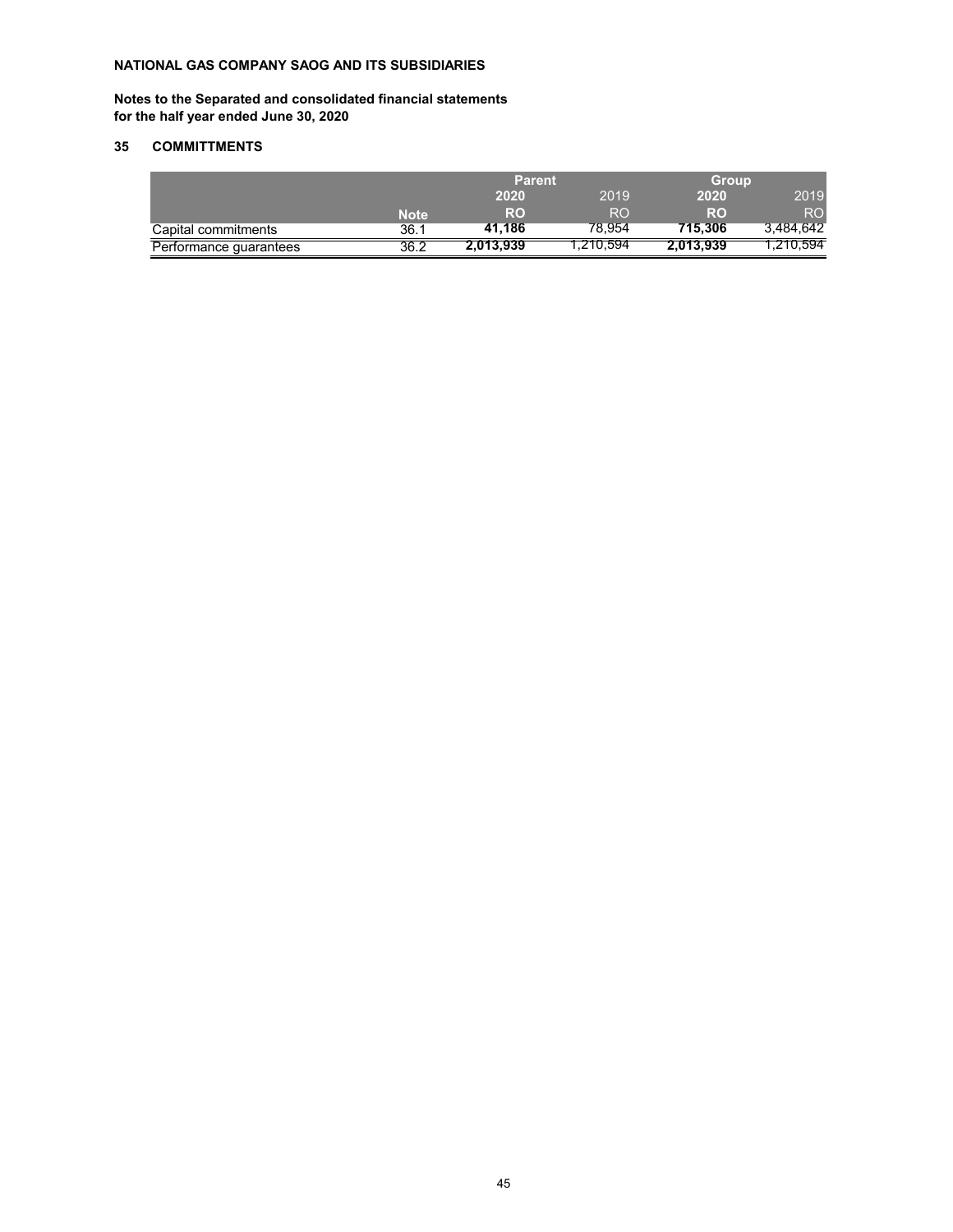## **Notes to the Separated and consolidated financial statements for the half year ended June 30, 2020**

## **35 COMMITTMENTS (continued)**

- **36.1** This relates to the various expenditure to be incurred on the development of Property, plant and equipment.
- **36.2** Bank guarntess are provided by the scheduled banks on behalf of the Parent Company for the various related party transactions initiated by the Parent Company and its related parties.

## **36 CONTINGENCIES**

- **36.1** The former employee of the Parent Company has filed a suit in the previous years for the payment of his incentives pertaining to year the 2013 amounted to RO 144,663. The Court passed the judgement in favour of the employee and ordered the Parent Company to settle the aforementioned amount. The Parent Company has filed an appeal in the Supreme Court for stay of the said order. Supreme Court granted stay for the order and the decision is still pending in the Court.
- **36.2** During the year 2019, Solar Gas Sdn Bhd ("Solar Gas") had filed a suit at the High Court of Kuala Lumpur against one subsidiary of the Company for inter-alia the following reliefs:
	- i) an injunction compelling the Company, its agents and/or the servants to return 83,956 LPG gas cylinders to Solar Gas within 14 days from the date of the Order; or
	- ii) in the alternative, the Company to pay Solar Gas a sum of RM8,019,018;
	- iii) damages for loss of profit to be assessed by the High Court;
	- iv) interest at the rate of 5% per annum on the sum of RM8,019,018 from 30 August 2019 to the date of satisfaction of Judgement Sum;
	- v) damages for conversion; and
	- (vi) cost of the claim.

The Subsidiary, upon consultation with the solicitor, is of the view that it has good defence to the claims made by Solar Gas.

**36.3** At 30 June 2020 the Group had contingent liabilities in respect of guarantees arising in the ordinary course of business from which it is anticipated that no material liabilities will arise amounting to RO 2,013,939 (2019: RO 1,210,594).

## **37 RISK MANAGEMENT**

## **Overview**

The Group has exposure to the following risks from its use of financial instruments

- Credit risk
- Liquidity risk
- Market risk

This note presents information about the group exposure to each of the above risks, the Group's objectives, policies and processes for measuring and managing risk, and the Group's management of capital. Further quantitative disclosures are included throughout these financial statements.

The Board of Directors has overall responsibility for the establishment and oversight of the Group's risk management framework and is responsible for developing and monitoring the Group's risk management policies.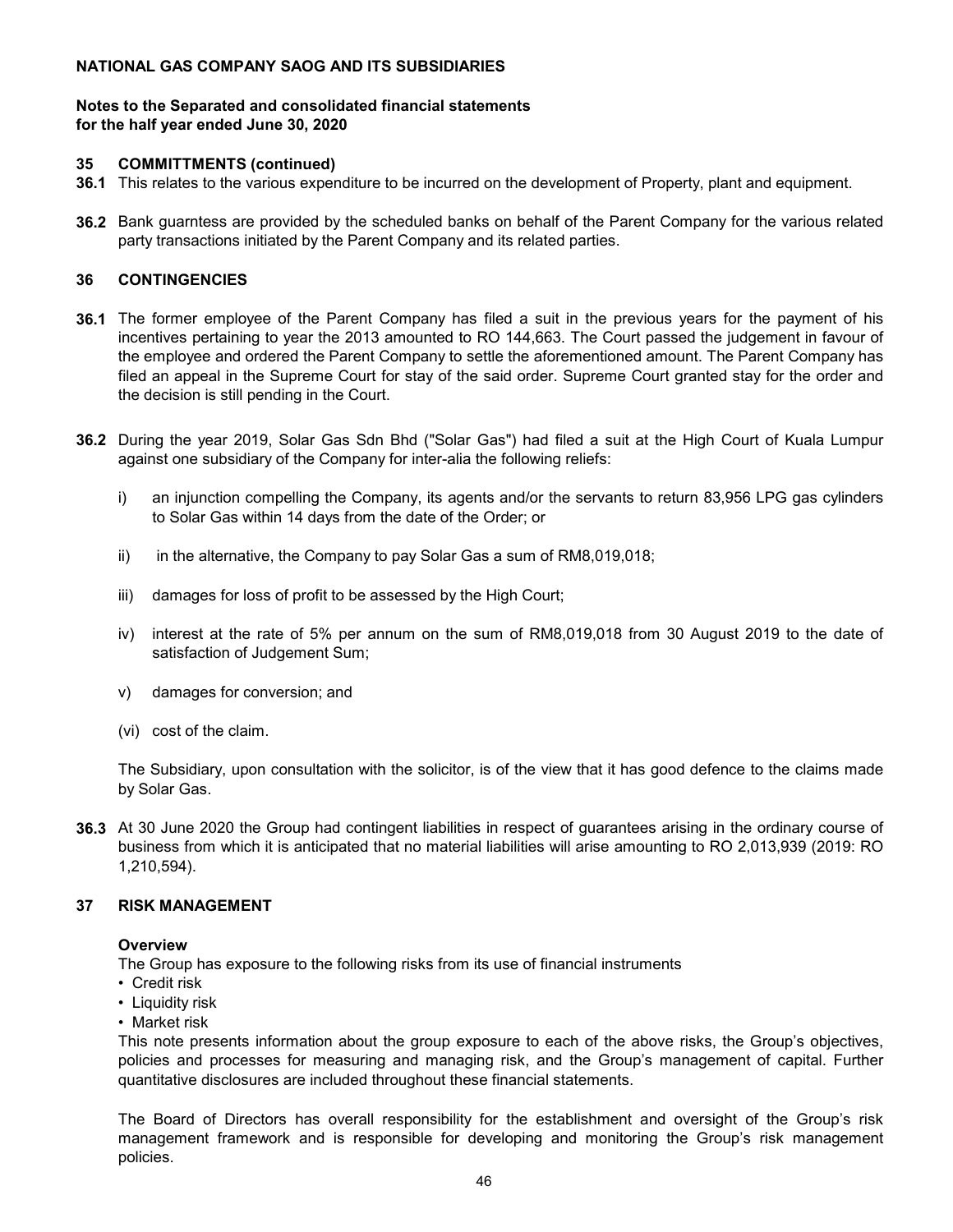**Notes to the Separated and consolidated financial statements for the half year ended June 30, 2020**

## **37 RISK MANAGEMENT (continued)**

## **(a) Credit risk**

Credit risk arises from cash and cash equivalents, contractual cash flows of debt investments carried at amortised cost, at fair value through other comprehensive income (FVOCI) and at fair value through profit or loss (FVPL), derivative financial instruments and deposits with banks and financial institutions, as well as credit exposures to wholesale and retail customers, including outstanding receivables.

## **(i) Risk management**

Credit risk is managed on a group basis. For banks and financial institutions, only independently rated parties with a range of rating of between Aa3 to Baa3 are accepted based on Moody's independent rating.

If individual customers are independently rated, these ratings are used. Otherwise, if there is no independent rating, risk control assesses the credit quality of the customer, taking into account its financial position, past experience and other factors. Individual risk limits are set based on internal or external ratings in accordance with limits set by the board. The compliance with credit limits by individual customers is regularly monitored by line management.

Sales to retail customers are required to be settled in cash or using major credit cards, mitigating credit risk. There are no significant concentrations of credit risk, whether through exposure to individual customers, specific industry sectors and/or regions.

## **(ii) Impairment of financial asset**

The Company has following types of financial assets that are subject to the expected credit loss model:

- Trade receivables for sale of LPG gas, lubricant sales and gas cylinders
- Due from related parties
- Advances to related parties

While cash and cash equivalents are also subject to the impairment requirements of IFRS 9, the identified impairment loss was immaterial.

## **Trade and other receivables**

The group applies the IFRS 9 simplified approach to measuring expected credit losses which uses a life-time expected loss allowance for all trade receivables.

To measure the expected credit losses, trade receivables, due from related parties, advances to related parties and contract assets have been grouped based on shared credit risk characteristics and the days past due. The contract assets relate to unbilled work in progress and have substantially the same risk characteristics as the trade receivables for the same types of contracts. The Group has therefore concluded that the expected loss rates for trade receivables are a reasonable approximation of the loss rates for the contract assets.

The expected loss rates are based on the payment profiles of sales over a period of 36 months before 31 December 2019 or 1 January 2019 respectively and the corresponding historical credit losses experienced within this period. The historical loss rates are adjusted to reflect current and forward-looking information on macroeconomic factors affecting the ability of the customers to settle the receivables. The group has identified the GDP, inflation rate and oil barrel rate of the countries in which it sells its goods and services to be the most relevant factors, and accordingly adjusts the historical loss rates based on expected changes in these factors.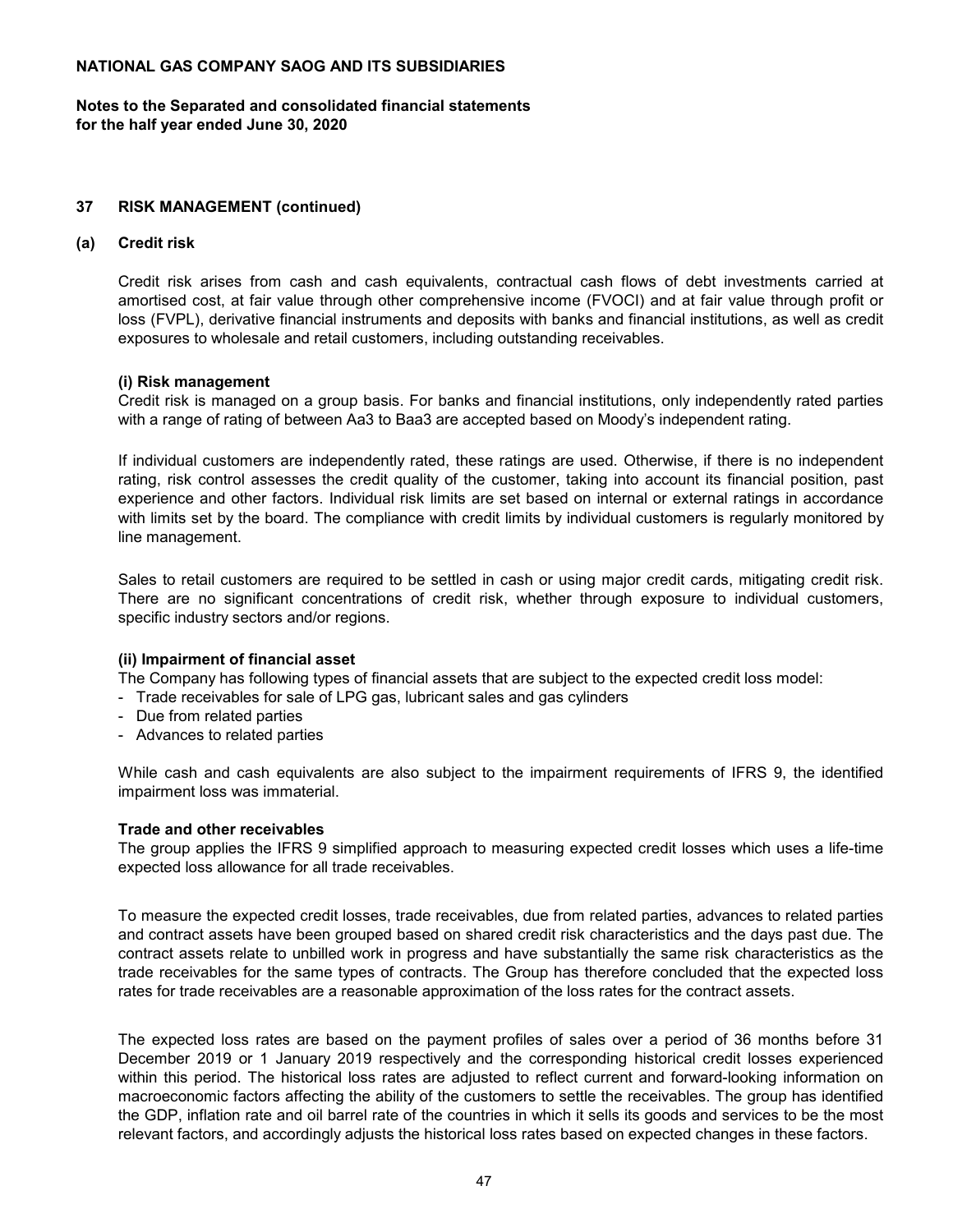## **Notes to the Separated and consolidated financial statements for the half year ended June 30, 2020**

## **37 RISK MANAGEMENT (continued)**

## **(a) Credit risk (continued)**

## **Balances with banks**

The Group limits its exposure to credit risk by placing balances with international and local banks. Given the profile of its bankers, management does not expect any counter party to fail to meet its obligations. The bank balances are held with the banks and financial institutions of repute.

Impairment of cash and cash equivalents has been measured on a 12-month expected loss basis and reflects the short maturities of the exposures. The Group considers that its cash and cash equivalents have low credit risk based on the external credit ratings of the counterparties.

## **(b) Liquidity risk**

Liquidity risk is the risk that the Group will not be able to meet its financial obligations as they fall due. The Group's approach to managing liquidity is to ensure, as far as possible, that it will always have sufficient liquidity to meet its liabilities when due, under both normal and stressed conditions, without incurring unacceptable losses or risking damage to the Group's reputation.

## **Parent**

|                         |                 |                  | <b>Contractual Cash Flows</b> |
|-------------------------|-----------------|------------------|-------------------------------|
|                         | <b>Carrying</b> | <b>Less than</b> | $2 - 5$                       |
|                         | amount          | one year         | Years                         |
|                         | <b>RO</b>       | <b>RO</b>        | <b>RO</b>                     |
| 30 June 2020            |                 |                  |                               |
| Trade creditors         | 260,392         | 260,392          |                               |
| Other payables          | 121,991         | 121,991          |                               |
| Accrued expenses        | 597,663         | 597,663          |                               |
| Term loans              | 2,266,069       |                  | 2,266,069                     |
| Short term loan         | 2,261,102       | 2,261,102        |                               |
| Directors' remuneration | 4,800           | 4,800            |                               |
| Bank overdraft          | 1,028,099       | 1,028,099        |                               |
| Due to related party    | 52,632          | 52,632           |                               |
|                         | 5,512,017       | 3,245,948        | 2,266,069                     |

|                         | <b>Contractual Cash Flows</b> |           |           |
|-------------------------|-------------------------------|-----------|-----------|
|                         | <b>Carrying</b>               | Less than | $2 - 5$   |
|                         | amount                        | one year  | Years     |
|                         | R <sub>O</sub>                | <b>RO</b> | <b>RO</b> |
| 30 June 2019            |                               |           |           |
|                         |                               |           |           |
| Trade creditors         | 245.594                       | 245.594   |           |
| Other payables          | 108,196                       | 108,196   |           |
| Accrued expenses        | 700,008                       | 700,008   |           |
| Term loans              | 1,350,000                     | 422,000   | 928,000   |
| Short term loan         | 4,037,877                     | 4,037,877 |           |
| Directors' remuneration | 20,900                        | 20,900    |           |
| Bank overdraft          | 1,055,733                     | 1,055,733 |           |
|                         | 7,518,308                     | 6,590,308 | 928,000   |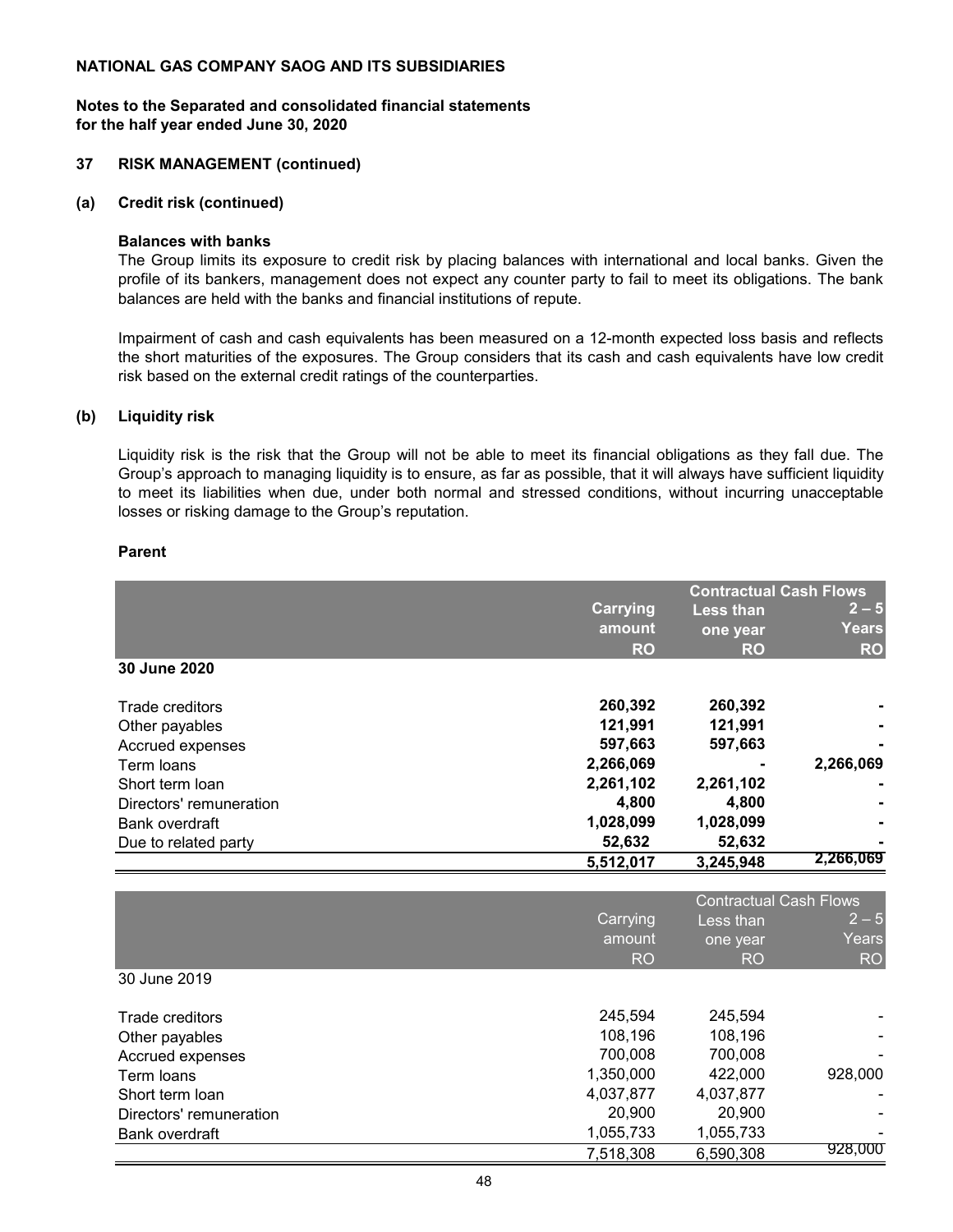## **Notes to the Separated and consolidated financial statements for the half year ended June 30, 2020**

## **37 RISK MANAGEMENT (continued)**

## **(b) Liquidity risk**

**Group**

|                         | <b>Contractual Cash Flows</b> |                  |              |
|-------------------------|-------------------------------|------------------|--------------|
|                         | <b>Carrying</b>               | <b>Less than</b> | $ 2 - 5 $    |
|                         | amount                        | one year         | <b>Years</b> |
|                         | <b>RO</b>                     | <b>RO</b>        | <b>RO</b>    |
| 30 June 2020            |                               |                  |              |
| Trade creditors         | 2,048,765                     | 2,048,765        |              |
| Other payables          | 1,557,904                     | 1,557,904        |              |
| Accrued expenses        | 2,543,452                     | 2,543,452        |              |
| Term loans              | 2,266,069                     |                  | 2,266,069    |
| Short term loan         | 2,261,102                     | 2,261,102        |              |
| Directors' remuneration | 4,800                         | 4.800            |              |
| Bank overdraft          | 1,028,099                     | 1,028,099        |              |
|                         | 11,710,191                    | 9,444,122        | 2,266,069    |

|                         | <b>Contractual Cash Flows</b> |                       |                  |
|-------------------------|-------------------------------|-----------------------|------------------|
|                         | Carrying<br>amount            | Less than<br>one year | $2 - 5$<br>Years |
|                         | <b>RO</b>                     | RO                    | RO <sub>l</sub>  |
| 30 June 2019            |                               |                       |                  |
| Trade creditors         | 2,496,308                     | 2,496,308             |                  |
| Other payables          | 1,554,463                     | 1,554,463             |                  |
| Accrued expenses        | 2,885,771                     | 2,885,771             |                  |
| Term loans              | 2,012,950                     | 662,950               | 1,350,000        |
| Short term loan         | 4,037,877                     | 4,037,877             |                  |
| Directors' remuneration | 20,900                        | 20,900                |                  |
| Bank overdraft          | 1,055,733                     | 1,055,733             |                  |
|                         | 14,064,002                    | 12,714,002            | 1,350,000        |

## **(c) Market risk**

Market risk is the risk that changes in market prices, such as foreign exchange rates, interest rates and equity prices will affect the Group's income or the value of its holdings of financial instruments. The objective of market risk management is to manage and control market risk exposures within acceptable parameters, while optimising the return.

## **(d) Currency risk**

The Group is exposed to foreign currency transactions mainly due to its subsidiary in Malaysia. Should there be any fluctuation of  $+/-1\%$  in the foreign exchange rate the impact would be  $+/-$  RO 26,804 (2019 : RO 21,441)

## **(e) Sovereign risk**

The LPG is made available to the Parent Company from five sources at different rates by the Ministry of Oil and Gas. Presently the Group is allocated more from the costlier source. Any further increase in allocation from the costlier source will adversely affect the profitability of the Group.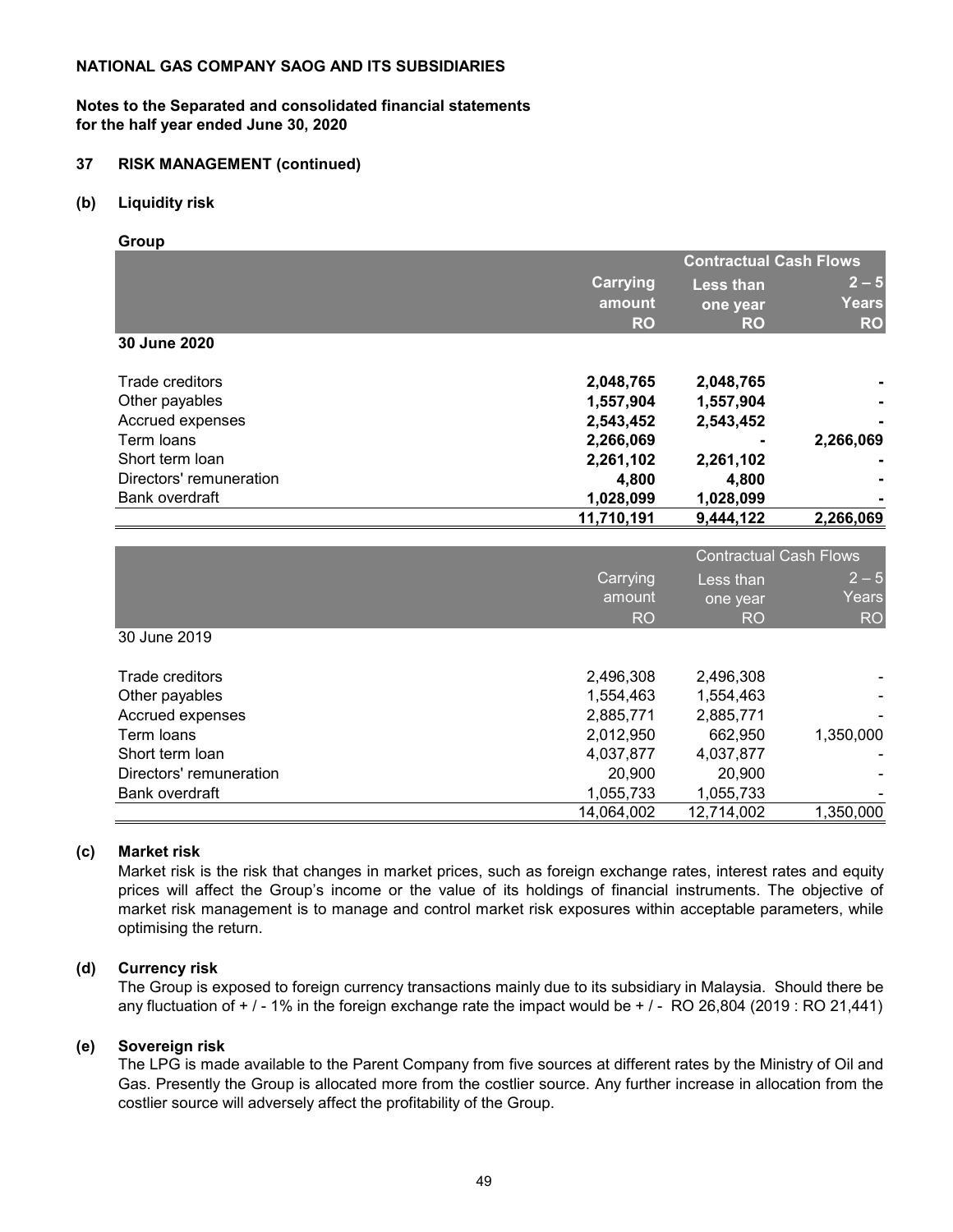## **Notes to the Separated and consolidated financial statements for the half year ended June 30, 2020**

## **37 RISK MANAGEMENT (continued)**

## **(f) Equity price risk**

Equity price risk arises from FVTOCI securities. The Group has maintained the portfolio of FVTOCI securities listed at Muscat Securities Market. Material investments within the portfolio are managed on an individual basis and all buy and sell decisions are approved by the Board of Directors.

## **(g) Sensitivity analysis – equity price risk**

The following table demonstrates the sensitivity of the Group's equity to a 5% change in the price of its equity holdings, assuming all other variables in particular foreign currency rates remain constant.

| <b>Effect on</b>       | Effect on   |
|------------------------|-------------|
| equity                 | equity      |
| 5% increase            | 5% decrease |
| <b>RO</b>              | <b>RO</b>   |
| 30 June 2020<br>36.345 | (36, 345)   |
| 30 June 2019<br>44.689 | (44,689)    |

## **(h) Interest rate risk**

The Group is exposed to rate risk on its bank overdraft facility obtained at commercial rates of interest. Further, the Group has short-term bank deposit, which are interest bearing and exposed to changes in market interest rates. The group has term loans with variable interest rates.

## **38 CAPITAL MANAGEMENT**

The primary objective of the Group's capital management is to ensure that it maintains healthy capital ratios in order to support future development of the business and maximise shareholder value. The Group manages its capital structure and makes adjustments to it, in light of changes in economic conditions. Group's capital mix comprises only the shareholder's equity. To maintain or adjust the capital structure, the Group may adjust the dividend payment to shareholders, return capital to shareholders or issue new shares. No changes were made in the objectives, policies or processes during the year ended 31 December 2018 and 31 December 2019.

## **39 FAIR VALUE OF FINANCIAL INSTRUMENT**

Financial assets consist of cash and bank balances, receivables, due from related parties and FVTOCI. Financial liabilities consist of bank overdrafts, loans and payables.

The fair value of financial assets and liabilities at the reporting date approximates their carrying amount in the statement of financial position.

## **Fair value hierarchy**

The Group uses the following hierarchy for determining and disclosing the fair value of financial instruments by valuation technique:

**Level 1**: quoted (unadjusted) prices in active markets for identical assets or liabilities.

**Level 2**: inputs other than quoted prices included in Level 1 that are observable for the asset or liability, either directly (i.e. as prices) or indirectly (i.e. derived from prices).

**Level 3**: inputs for the asset or liability that are not based on observable market data (unobservable inputs).